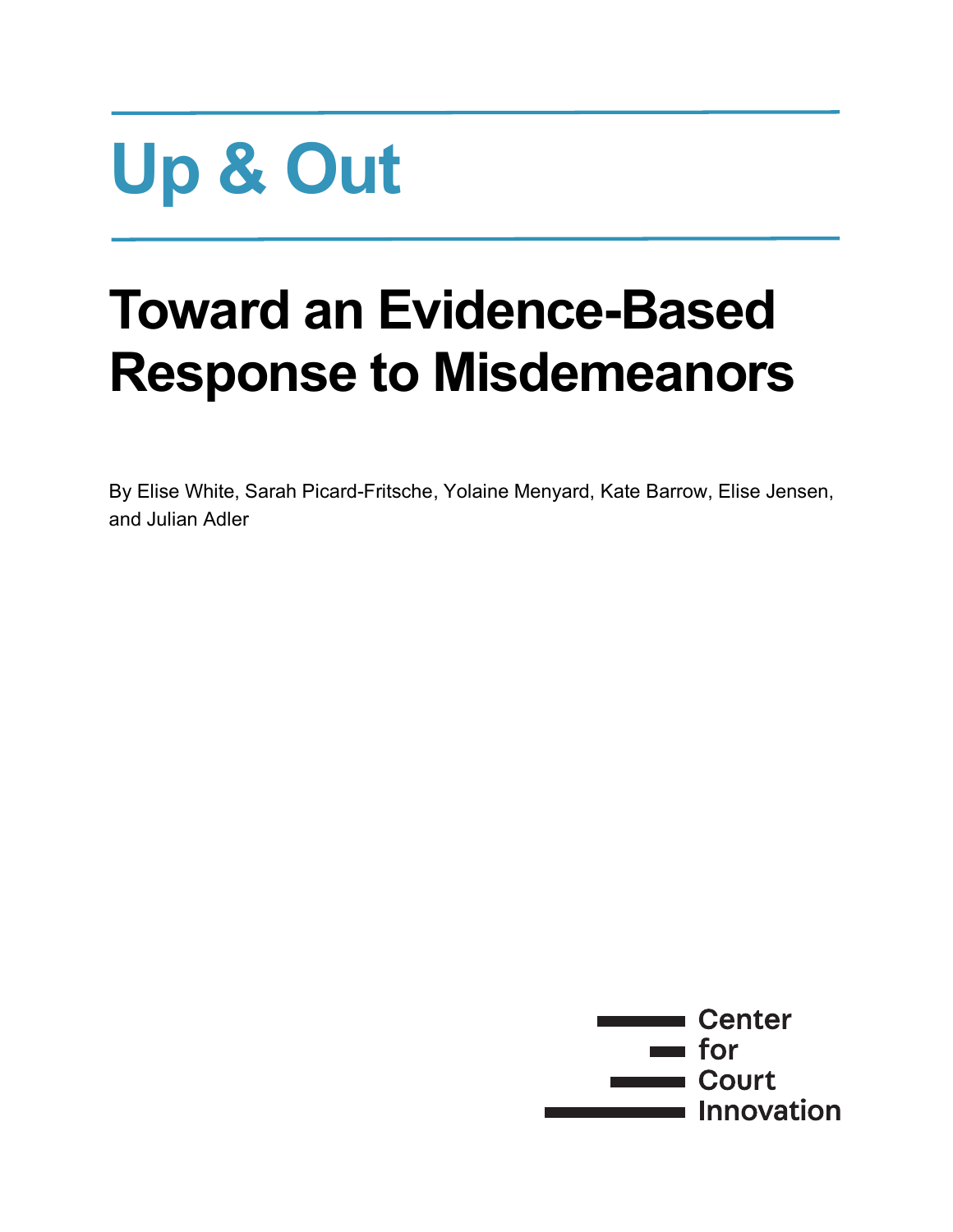Up and Out: Toward an Evidence-Based Response to Misdemeanors

By Elise White, Sarah Picard-Fritsche, Yolaine Menyard, Kate Barrow, Elise Jensen, and Julian Adler

© May 2018

Center for Court Innovation 520 Eighth Avenue, 18<sup>th</sup> Floor New York, New York 10018 646.386.3100 fax 212.397.0985 www.courtinnovation.org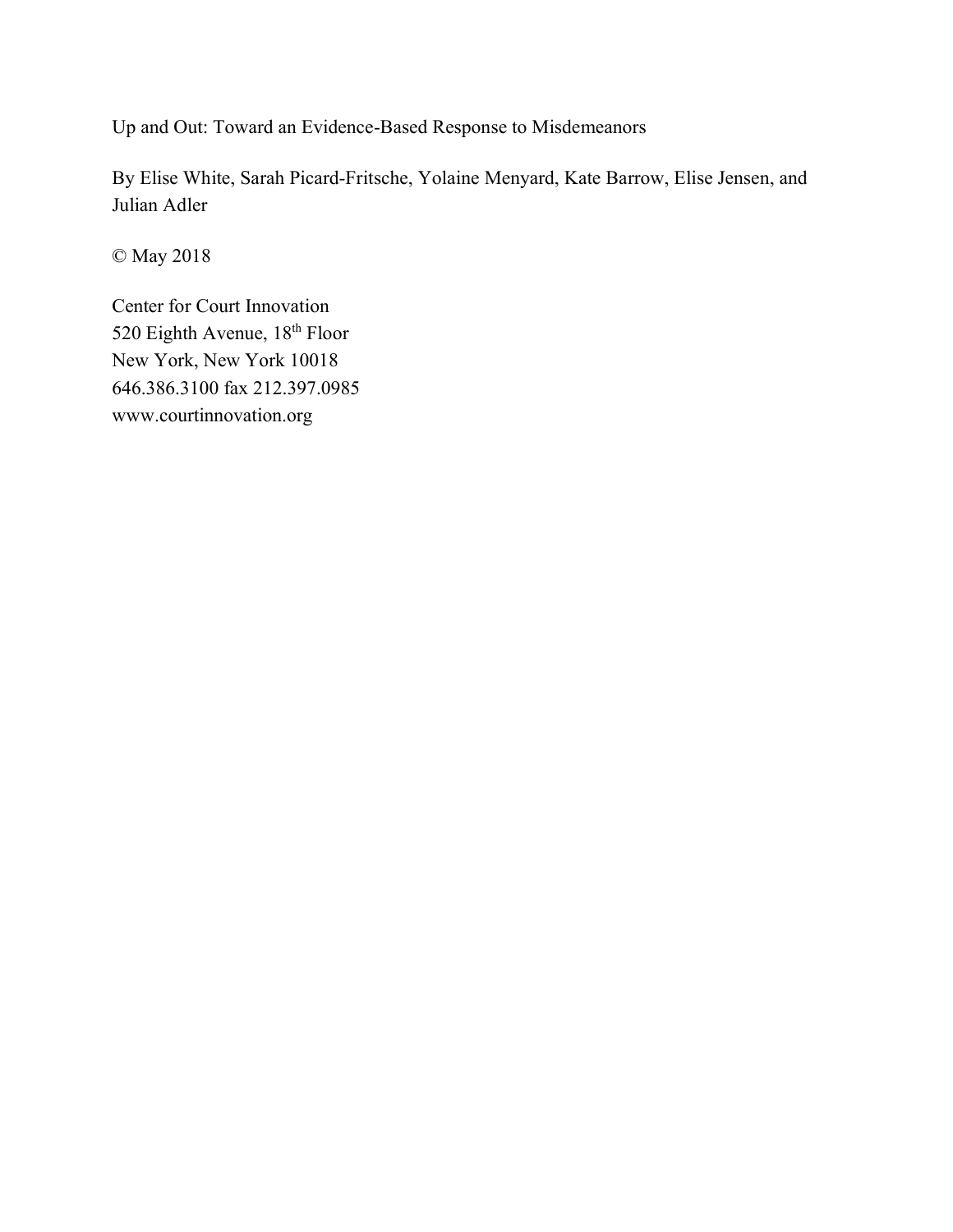## **Acknowledgements**

This study was funded by the Bureau of Justice Assistance of the U.S. Department of Justice (award #2013-DB-BX-K016). The opinions, findings, conclusions, and recommendations expressed in this report are those of the authors and do not necessarily reflect the positions or policies of the U.S. Department of Justice.

This project involved the hard work and dedication of a large team. We thank clinical staff from the Center for Court Innovation, led by Kate Barrow, for their invaluable contribution to the development of the Up & Out curriculum. We also thank Charmaine Dodd, Laurel Wright, Laina Yoswein, and especially Elizabeth Williams and Kimberly Spencer Suarez clinical interns who dedicated many hours to reviewing the literature on best clinical practices, to collaborating on curriculum design, and to facilitating the short-term intervention.

We are grateful to the internal and external working group committee members, who provided key contributions during curriculum development; the staffs of Bronx Community Solutions and Midtown Community Court, without whom the pilot intervention would not have been possible; and the participants themselves, whose insights were invaluable in shaping the final curriculum.

From the Center for Court Innovation, we also thank Greg Berman, Executive Director, Amanda Cissner, Director of Research Writing, and Michael Rempel, Director of Jail Reform, for their comments on an earlier version of the report.

Data related to criminal history and recidivism was provided by the New York State Division of Criminal Justice Services (DCJS). The opinions, findings, and conclusions expressed in this publication are those of the authors and not those of DCJS. Neither New York State nor DCJS assumes liability for its contents or use thereof.

For correspondence or to learn more about the curriculum materials, please contact Julian Adler at *jadler@nycourts.gov.*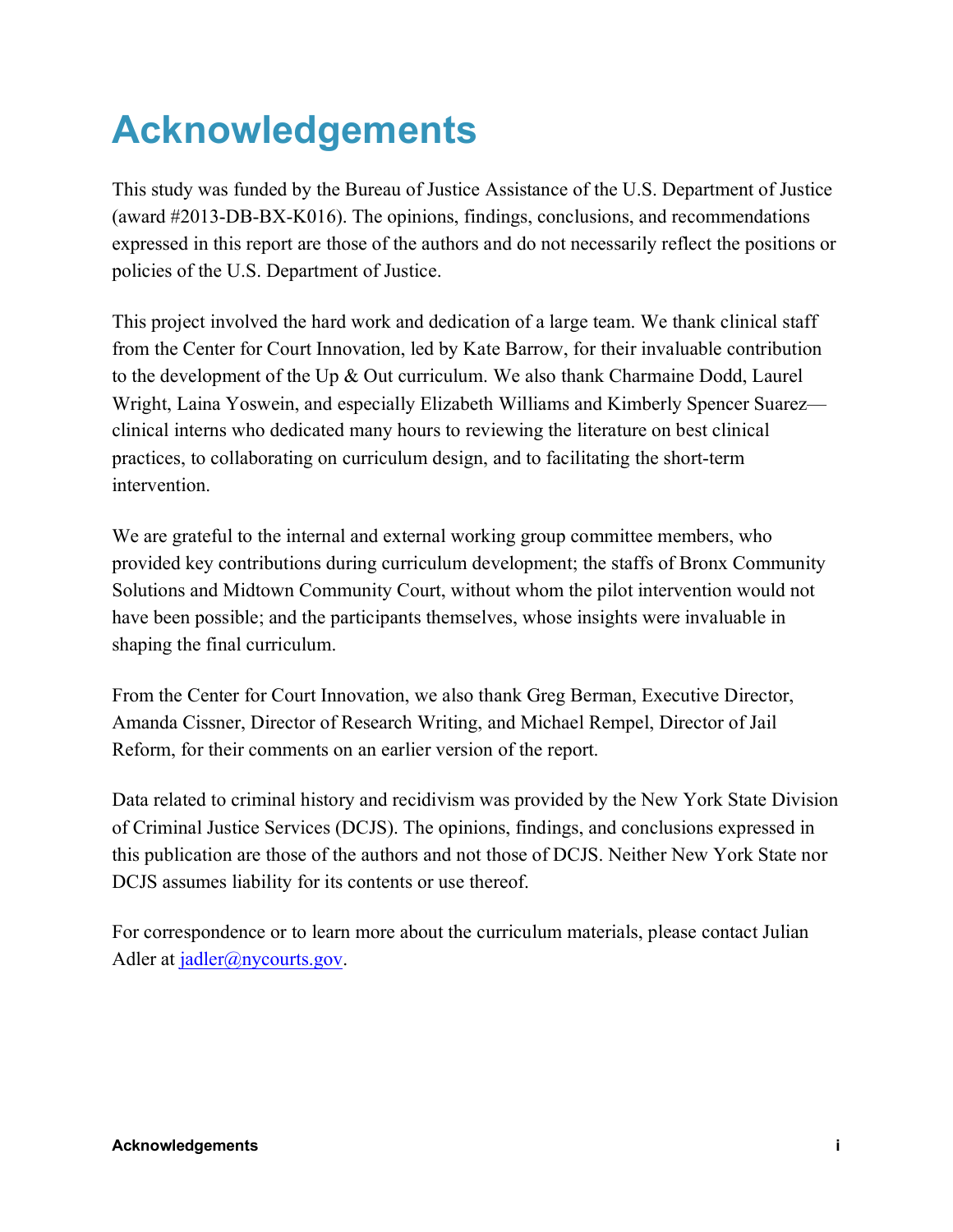## **Table of Contents**

| Acknowledgements<br><b>Executive Summary</b>                                      | i<br>iii |  |
|-----------------------------------------------------------------------------------|----------|--|
| <b>Chapter 1.</b><br><b>Introduction</b>                                          | 1        |  |
| <b>Chapter 2.</b><br><b>Project Design</b>                                        | 4        |  |
| <b>Chapter 3.</b><br><b>Developing the Curriculum</b>                             | 8        |  |
| <b>Chapter 4.</b><br><b>Piloting and Evaluating the Up &amp; Out Intervention</b> | 15       |  |
| <b>Chapter 5.</b><br><b>Conclusions and Directions for Future Work</b>            | 29       |  |
| <b>References</b>                                                                 | 31       |  |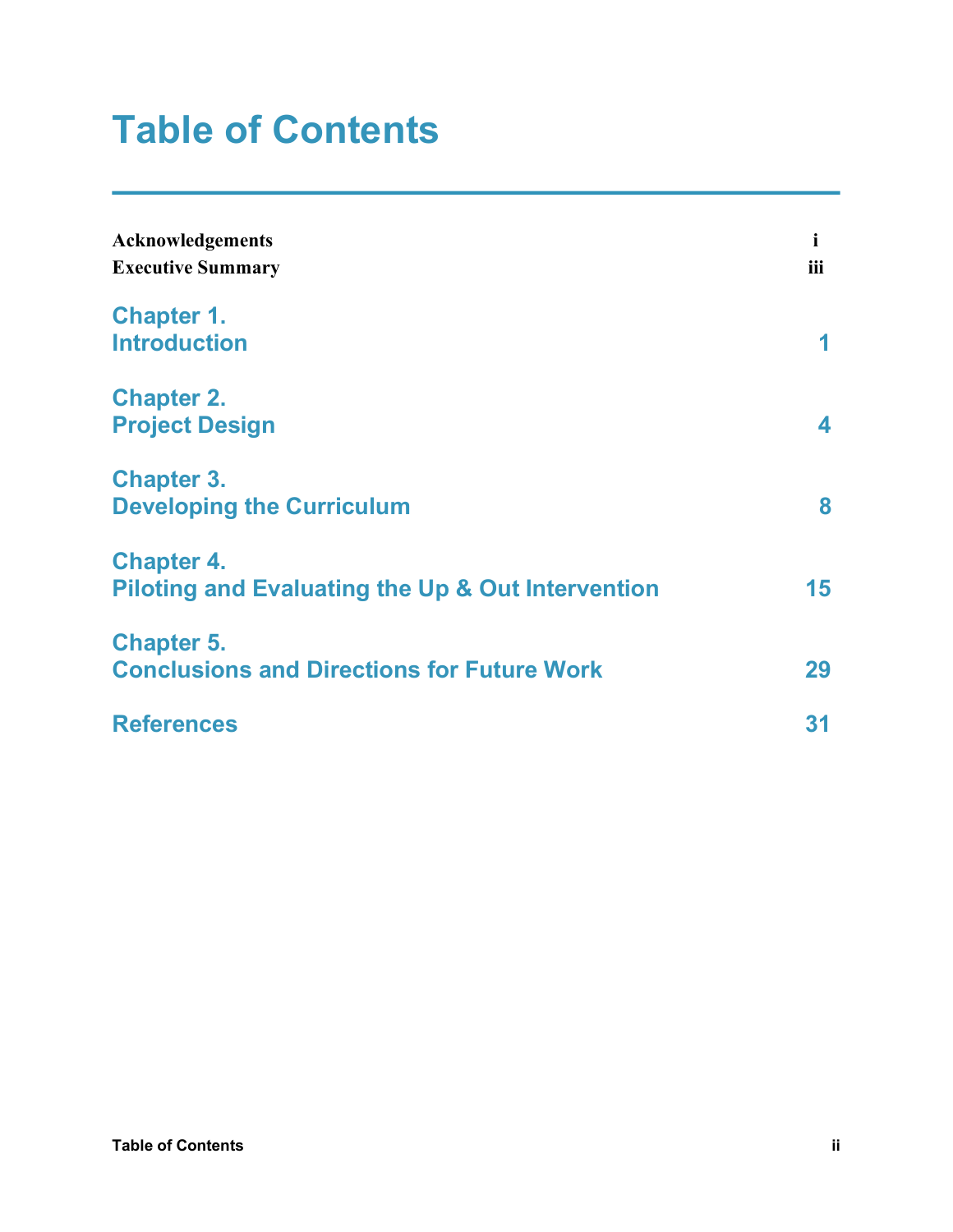## **Executive Summary**

If not jail, then what? Jurisdictions across the country continue to grapple with this question, particularly in response to low-level criminal offending. In the absence of meaningful, legally-proportionate alternatives, many jurisdictions default to the use of short-term incarceration, which brings with it significant financial cost as well as negative outcomes for individuals and communities. Up & Out offers an alternative. It is a brief, non-custodial intervention designed for defendants with misdemeanor cases—i.e., a defendant population with serious treatment needs that cannot be sentenced to intensive long-term interventions (e.g., drug treatment) for reasons of proportionality.

The Up & Out project unfolded in two phases. Phase 1 began with the creation and validation of a risk-needs assessment for defendants with misdemeanor cases in New York City, designed to determine key criminogenic needs of the misdemeanor target population (Picard-Fritsche et al. 2018). Based on preliminary Phase 1 findings, Phase 2 involved developing the Up & Out curriculum; piloting the brief intervention in two New York City sites; and conducting a process and impact evaluation of the pilot. The current report summarizes findings from Phase 2.

## **Methods**

#### Profile of Misdemeanor-Level Defendants

We created a risk-need profile of nearly 1,000 misdemeanor-level defendants recruited from three New York City diversion programs—the Midtown Community Court, the Red Hook Community Justice Center, and Bronx Community Solutions. Findings revealed the population to be chronically justice-system involved and "high-need" across most established criminogenic and behavioral health domains—including active substance use (61%); housing instability (50%); unemployment (32%); trauma exposure (51%); and mental health issues  $(45\%)$ .

#### **Curriculum Design**

Results of the risk-need profile of misdemeanor defendants informed the preliminary scope of the Up & Out curriculum with the goal of ensuring that the intervention would directly address prevalent underlying needs shown to contribute to recidivism. Subject area experts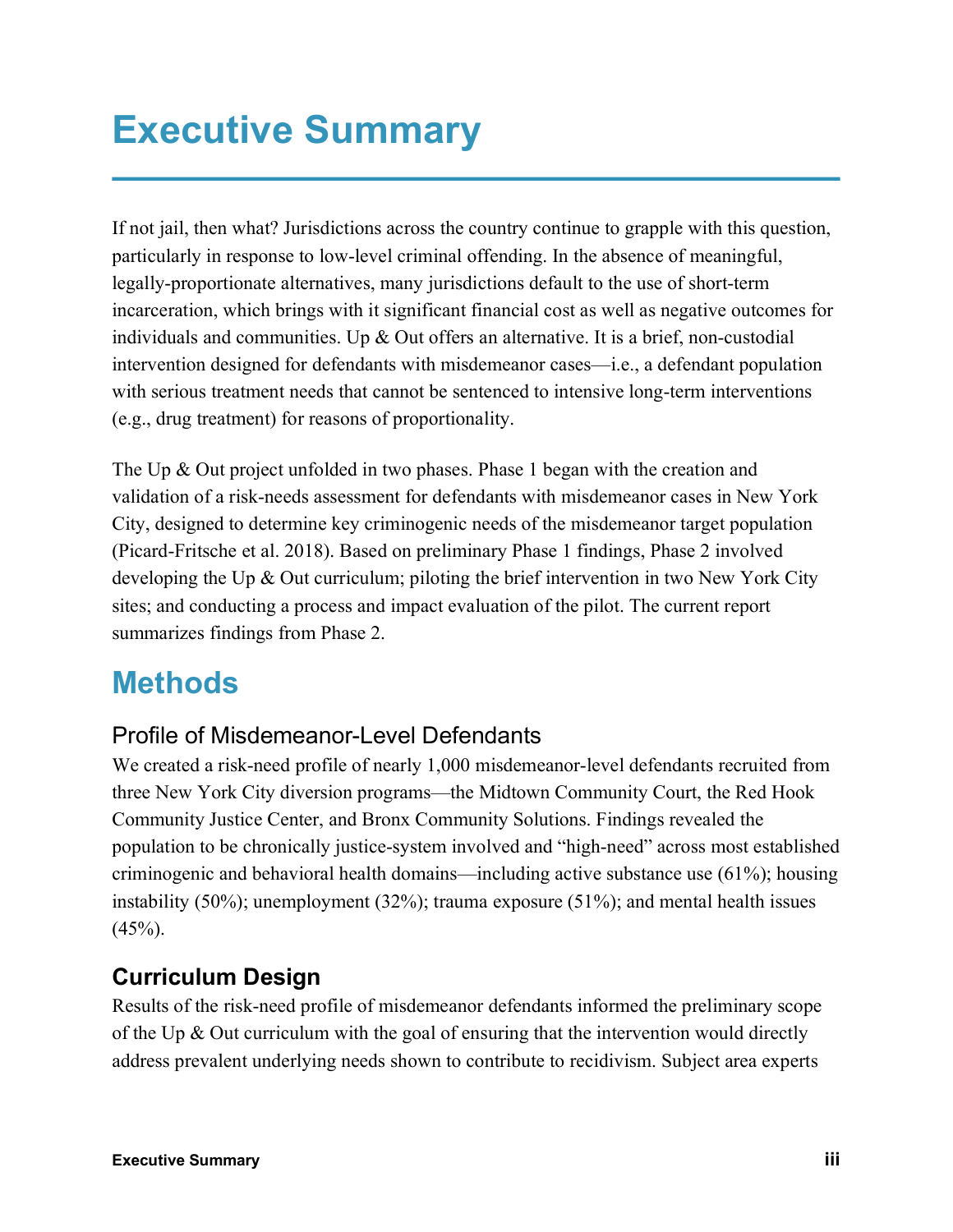helped inform the clinical approach, curriculum content, and facilitation structure. Feedback from court system stakeholders shaped eligibility criteria.

The following theories and evidence-based practices were woven together to create a unique three-session curriculum designed to help participants understand their criminal court involvement in the context of their broader life experiences and decisions:

- **Cognitive-Behavioral Therapy** approaches are used to increase participants' awareness of their individual thinking patterns and behaviors and to help participants consider how these behaviors are connected to justice-system involvement.
- **Procedural Justice** principles of respect and dignity are infused into the overall goals of the program and guide facilitators' treatment of all participants. Procedural Justice principles are also used to address perceptions that the justice system is unjust and discriminatory. Participants are led through activities that elicit their perceptions of and experiences with the justice system in a non-judgmental environment.
- **Trauma-Informed Practices** such as mindfulness practices and narrative therapy respond to the extensive trauma histories of misdemeanor-level defendants.
- **Ecological Systems Theory** offers a novel framework for addressing the high rates and broad range of criminogenic and clinical needs among participants in the context of their lived experience rather than divorced from it (a potential pitfall of some cognitive behavioral therapy practice).

#### **Pilot Intervention**

The initial version of the Up & Out intervention consisted of three 90-minute sessions. The intervention was pilot-tested with five cohorts of defendants with misdemeanor cases at two New York City locations: Bronx Community Solutions and the Midtown Community Court. Each cohort was facilitated by two clinical interns and observed by a trained staff member using a structured observation tool. The facilitators, the observer, and program staff reviewed the findings, discussing each activity's strengths and challenges as well as participant engagement and reaction, and made changes to the curriculum to address those challenges. Across all five cohorts, 99 individuals were mandated to participate in the pilot intervention,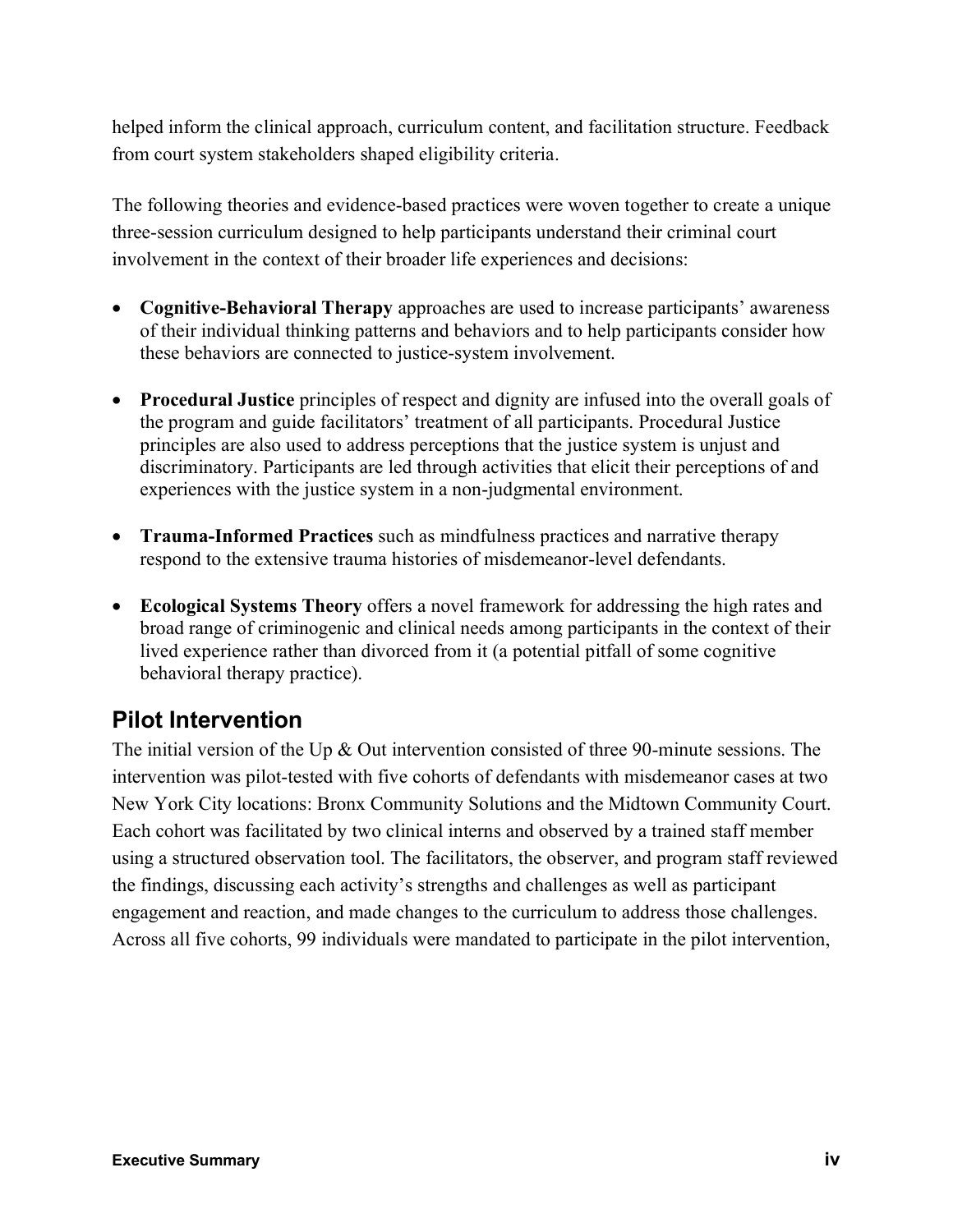and 50 attended at least one session. All participants were administered the C-CAT, a brief risk-need assessment tool prior to beginning the intervention. 1

## **Process Evaluation**

A process evaluation was conducted to understand the experience of  $Up & Out$  participants and facilitators as well as to identify implementation challenges and problems with the curriculum's content. The process evaluation drew on structured observations of the pilot intervention, in-depth individual interviews with facilitators, a post-pilot group interview with observers, informal conversations with program participants, and an exit survey conducted with 32 participants who completed the intervention.

Five major themes emerged:

- **1. Positive Overall Responses:** Participant reaction to the curriculum was generally positive. Participants who had experienced other group therapeutic interventions in custodial contexts stated that they experienced Up & Out as a welcome departure from those programs, appreciating particularly the way the curriculum allowed participants to learn from each other and group problem-solve. Most participants (90%) felt that groups like Up & Out could help them. Additionally, 86% of participants felt that their experiences were respected in the group. This feedback confirmed one of the overarching goals of the curriculum, which was to use principles of procedural justice to create a safe space for participants to voice their thoughts and experiences.
- **2. Importance of Participant Voice:** Activities that engaged participants in defining the meaning of and relationship between their behaviors and life experiences rather than facilitators doing so saw much more sustained and active participation than did those activities that relied on a more standard, facilitator-driven approach.
- **3. Challenges of Navigating Group Dynamics:** The curriculum's focus on eliciting real reflection on the relationship between life experiences and criminal offenses meant that group dynamics were often challenging, for a number of reasons. Observers noted that exercises focusing on past interactions with the justice system or other traumatic events

<sup>&</sup>lt;sup>1</sup> For more information on the brief assessment tool, see Picard-Fritsche, S., Rempel, M., Kerodal, A. & Adler, J. (2018). *The Criminal Court Assessment Tool: Development and Validation*. New York, NY: Center for Court Innovation.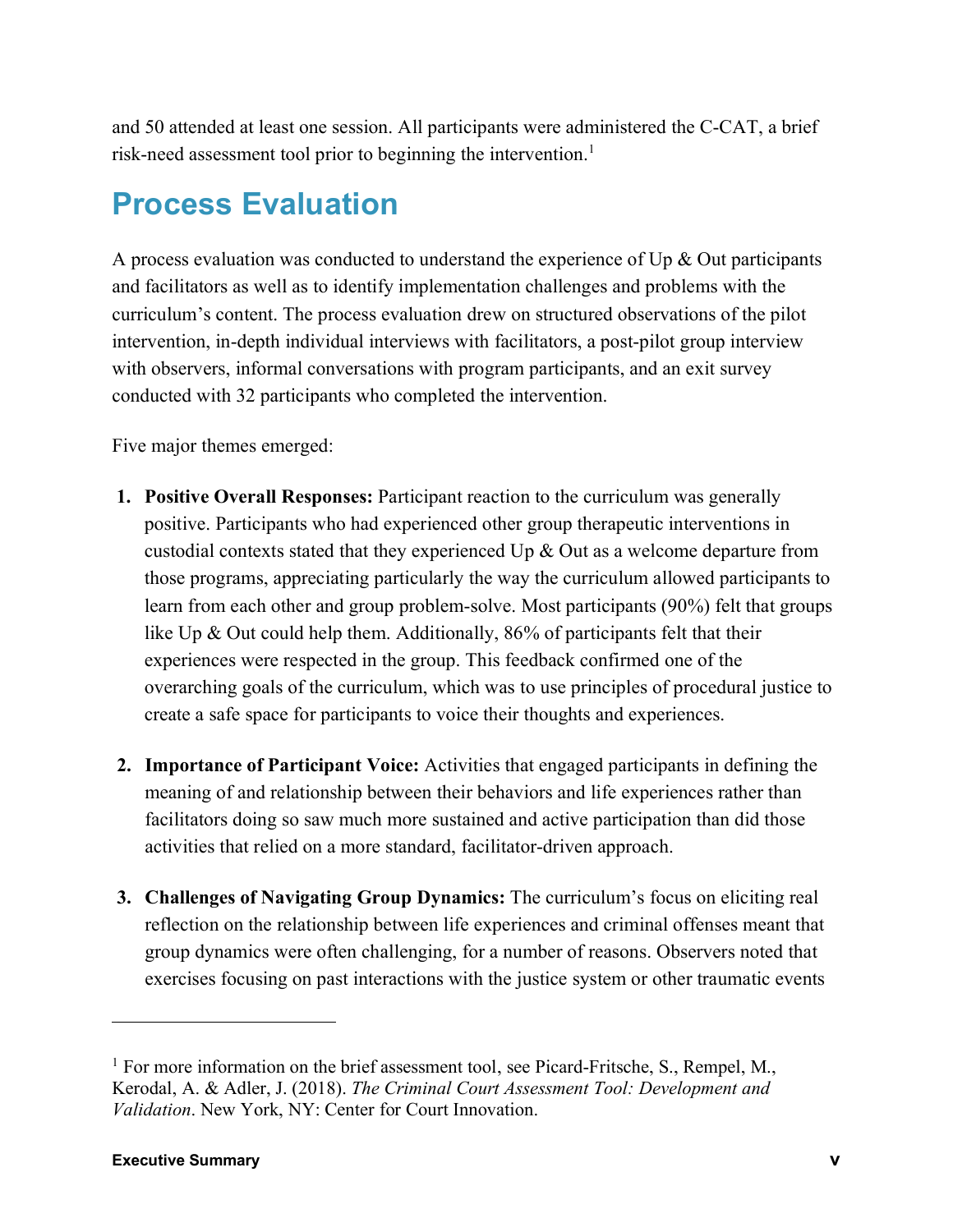(e.g., family death, interactions with state agencies like child protective services, community violence) could be emotionally challenging for participants. Participant reactions in these instances were unpredictable and often intense (e.g., pacing, verbal outbursts, tearfulness). Additionally, the group was typically diverse in its make-up, along identity lines (e.g., race, class, gender) but also in presence, degree, and type of mental illness, prior justice-system involvement, etc. Participants regularly expressed frustration about their experiences of housing instability, policing practices, and unemployment. Discussions at times became heated. Facilitators, observers, and participants felt these discussions were essential to the intervention's goals, but also required the presence of seasoned clinicians.

- **4. Critical Role of Facilitator Selection & Training:** Facilitators and observers expressed that facilitator selection and training were paramount to the emotional safety of participants and the overall efficacy of the intervention. Required facilitator skills included:
	- A strong clinical background and understanding of trauma;
	- Experience and/or robust training in facilitating conversations on identity, oppression, and privilege.
- **5. Need for Transparency and Clear Explanations of Activities:** Clear, concrete framing of both the intervention and each activity emerged as a vital component of the curriculum. Activities that were not clearly explained at the outset resulted in participant confusion, leading participants to "check out" or become disengaged. Sometimes these issues arose because of lack of clarity within the curriculum; other times, facilitators veered from the written materials in an attempt to be responsive to the digressions of participants, inadvertently muddling activities' specific learning goals or obscuring the relationship of activities to the larger intervention framework. As the curriculum progressed in its iterative development, more and more explicit framing instructions were incorporated. When facilitators provided clear information on what to expect logistically and emotionally—at the beginning of the intervention and subsequent sessions/activities, participants were able to engage with the material with far less resistance. This focus on transparency (intimately connected to the procedural justice tenet of "respect") involved facilitators' validation of the full range of participant experiences and acknowledgment—within the group setting—of the structural and personal challenges imposed by the criminal justice system.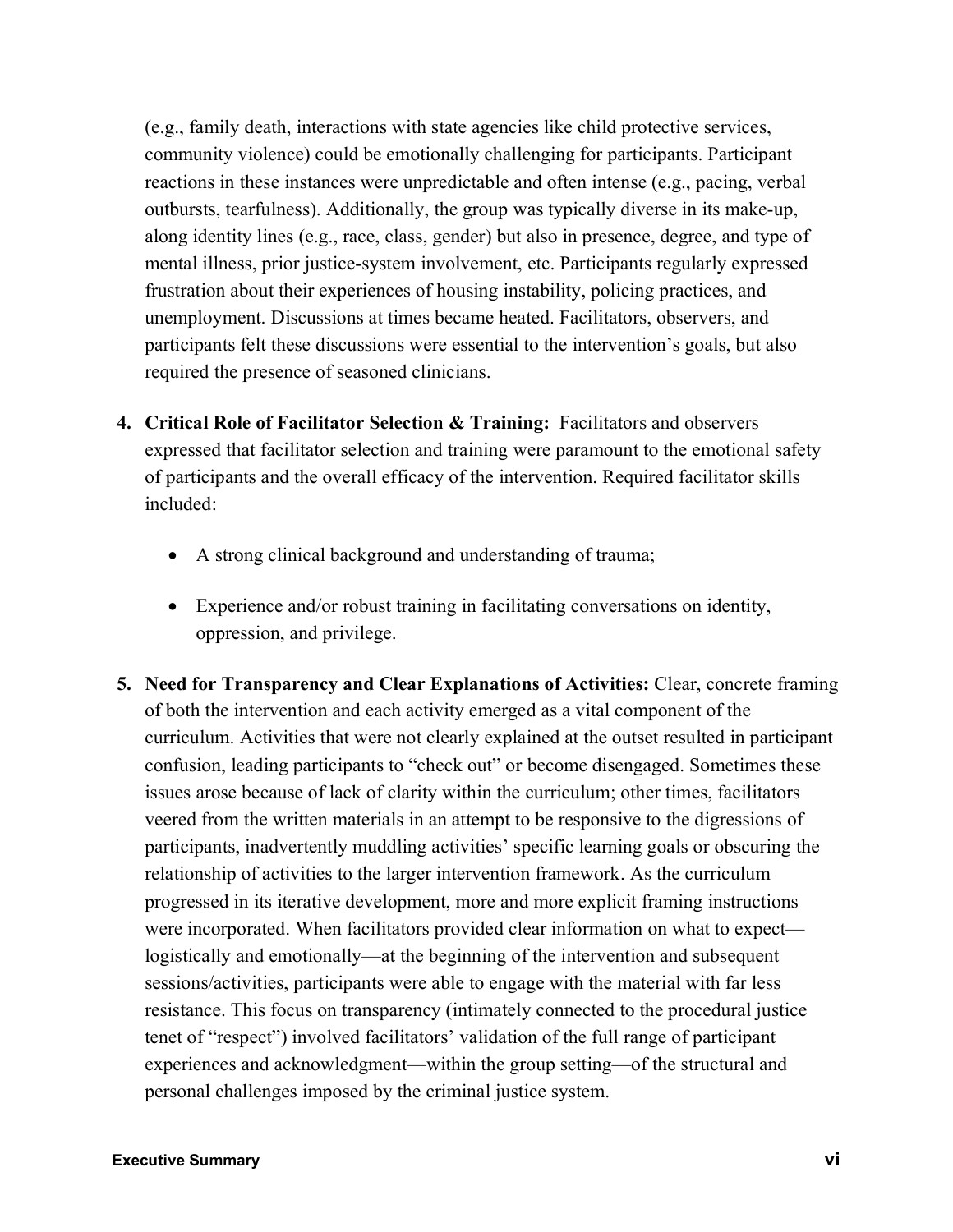**6. Help with Voluntary Services:** Nearly 40% of respondents felt confused about where to seek further services, suggesting that future iterations of the curriculum should place greater emphasis on informing participants of accessible and high-quality clinical and social services.

## **Impact Evaluation**

Re-arrest among the 43 Up & Out participants who completed all three sessions was compared to a group of misdemeanor defendants who met the Up & Out legal and clinical eligibility criteria, but who were mandated to community service instead (n=69). Re-arrest was examined over a minimum tracking period of nine months following the program entry (to Up & Out or community service). After controlling for risk of recidivism, race, gender, age, and length of tracking period, there was no difference in re-arrest between participants (59%) and the comparison sample (59%). Given the small sample size for the impact analysis and the relatively short follow-up period, these findings should be interpreted with caution.

## **Next Steps**

The Up & Out project attempted to offer a more meaningful alternative to jail that would address the underlying needs of individuals cycling through the system on misdemeanor offenses. The goal was to create an intervention that could be customized for jurisdictions across the country. Modifications were made to the curriculum based on the results of the project. The curriculum is now available in two versions: three 60-minute sessions and five 60-minute sessions. Future evaluations might explore the ability of the intervention to connect participants voluntarily to community based social services that address their underlying criminogenic needs, and to examine longitudinally the cumulative dosage and effects of involvement in these longer-term interventions or services. In addition, the impact of changes to curriculum dosage on participant engagement and completion should be explored.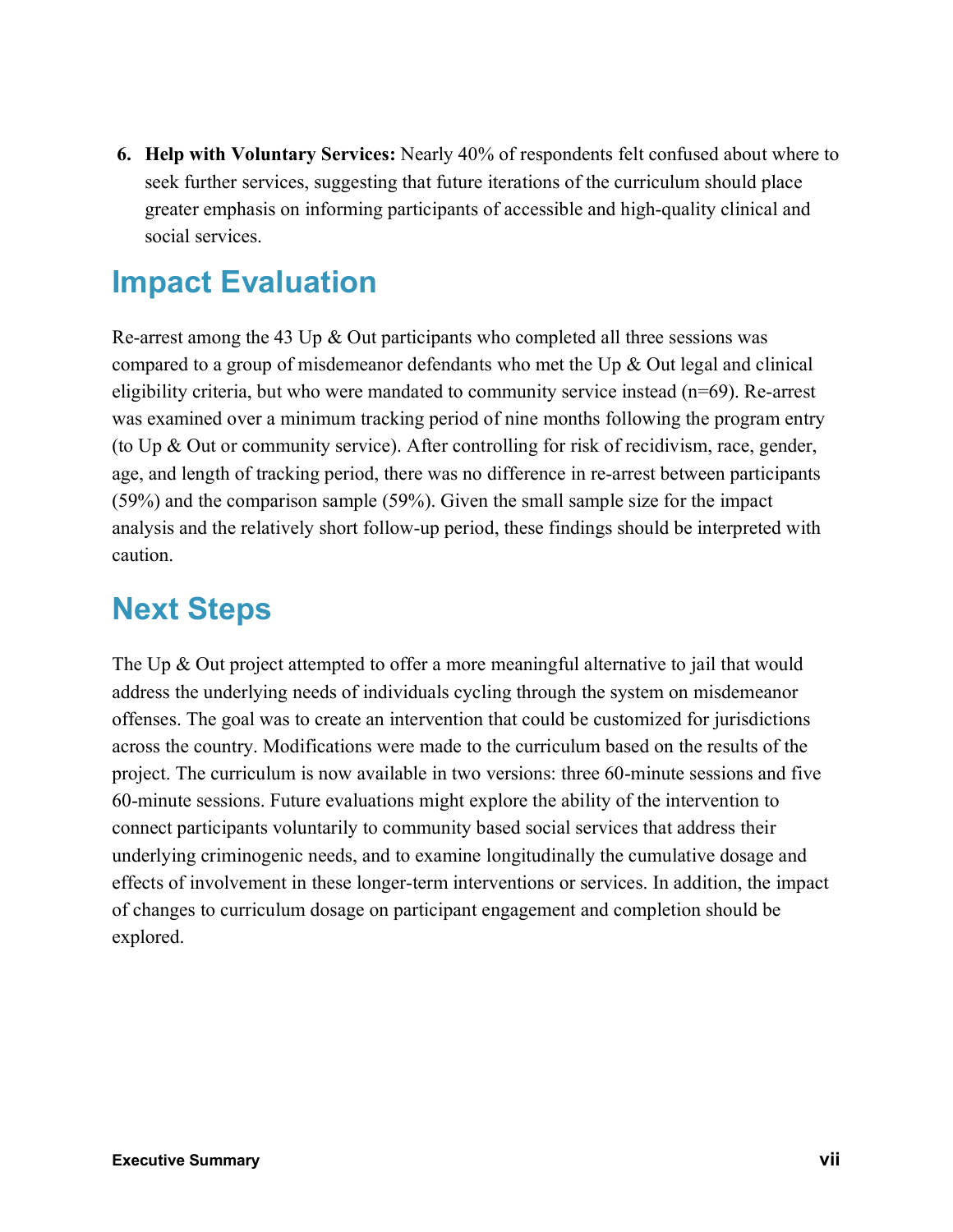## **Chapter 1** Introduction

On any given day, more than two million individuals are incarcerated—representing a 500% increase in just 40 years (Wagner and Rabuy 2017). In addition to producing an increase in state prison populations, policy changes of the past four decades have translated into ballooning local jail populations, with annual jail admissions nearly doubling from 6 million in 1983 to 11.7 million in 2013 (Minton et al. 2015; Subramanian et al. 2015). Importantly, many of these jail admissions are not unique individuals, but the same people arrested and incarcerated repeatedly. In New York City, for example, between 2008 and 2013, 473 people were admitted to jail 18 or more times each, accounting for more than 10,000 jail admissions. Of these, 85% were charged with a misdemeanor or a violation level offense (Mayor's Task Force on Behavioral Health and the Criminal Justice System 2014).

New York City is not unique in this regard, as short-term incarceration remains a common response to low-level crime in many jurisdictions (Boruchowitz, Brink, and Dimino 2009; Geller 2016; Natapoff 2012). One of the rationales driving the increase in incarceration is the belief that time spent in jail or prison deters future crime. A growing body of research suggests that incarceration can stigmatize those who are confined and spawn anti-social attitudes among detainees, leading to increased recidivism after release (Cullen, Jonson, and Nagin 2011; Listwan et al. 2011; Loeffler 2013; Spohn 2007). One recent study found that as little as 48 hours in jail increases post-release recidivism (Lowenkamp, Van Nostrand, and Holsinger 2013). Additionally, most jail environments are ill-equipped to address the significant clinical and social service needs—for instance, substance abuse, mental health issues, and unstable housing—that often underlie chronic offending (Gehring and Van Voorhis 2014; Picard-Fritsche et al. 2018).

The current report represents the initial findings from a two-phase project to develop an innovative, problem-solving approach to lower-level crime. Phase 1 (The Misdemeanor Assessment Project) involved the creation and validation of a risk-needs assessment for misdemeanor-level defendants (Picard-Fritsche et al. 2018). Phase 2 began in 2013 with the purpose of applying preliminary findings from Phase 1 (i.e., findings regarding the key criminogenic needs of misdemeanor offenders) to the development of a brief, evidence-based intervention specifically tailored for misdemeanor-level defendants.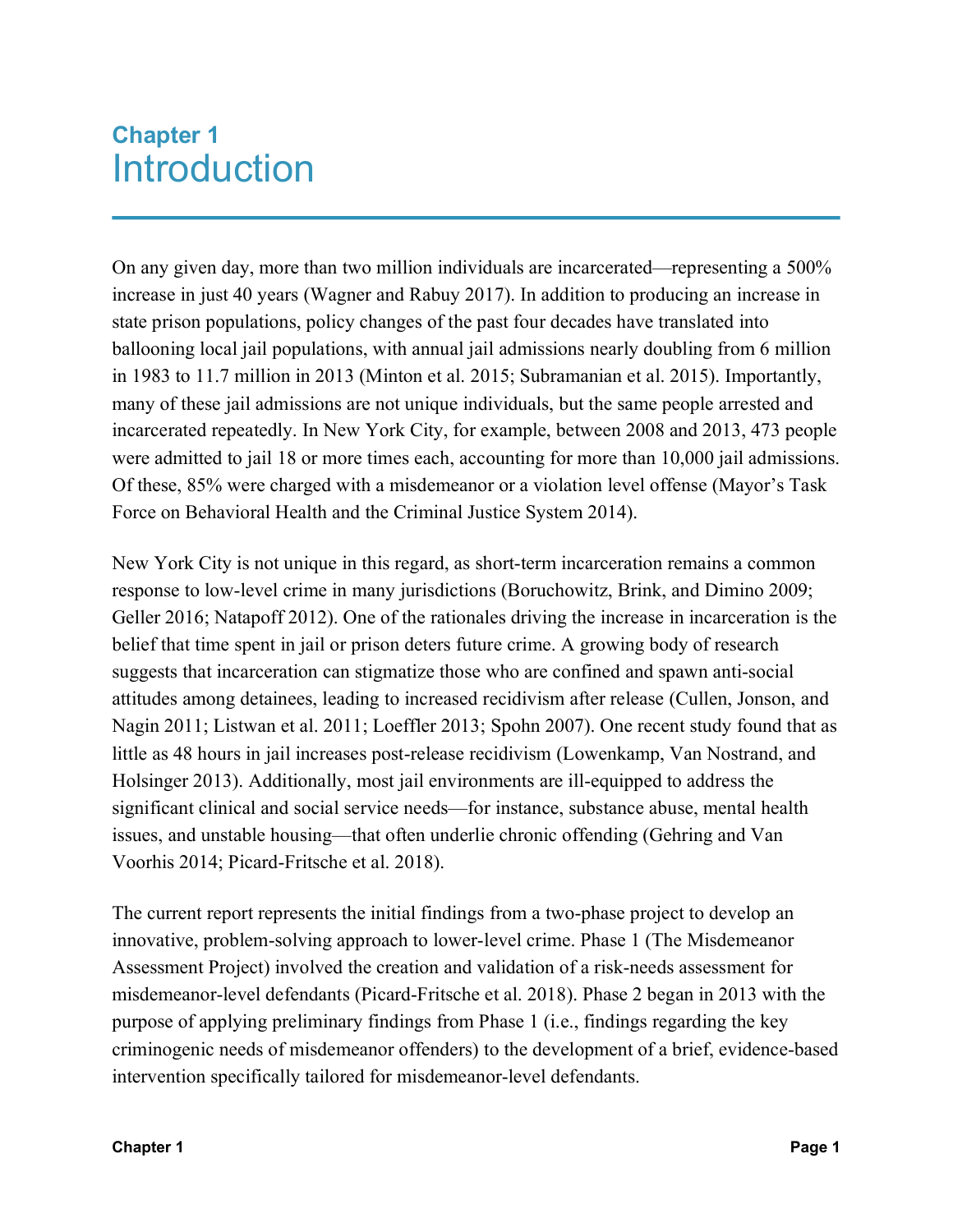## **The Problem of Misdemeanor Crime**

The scope of misdemeanor crime is extensive. At a national level, more than 13.2 million misdemeanor cases are filed each year (Stevenson and Mason 2018). In New York City in 2016 misdemeanor arrests were down overall citywide but still numbered almost 200,000 and accounted for more than four in five newly arraigned cases (Independent Commission on New York City Criminal Justice and Incarceration Reform 2017).

Recent New York City-focused research suggests that residents of low-income neighborhoods are more vulnerable to stop-and-frisk activities by the police (Fagan, Geller, Davies and West 2009; Floyd, Clarkson, Dennis, and Ourlicht vs. City of New York 2013; Fratello, Rengifo, and Trone 2013), while young Black men are disproportionately likely to be arrested on marijuana charges (Golub, Johnson and Dunlap 2007).

A growing awareness of the negative effects of jail for incarcerated individuals, combined with increasing fiscal constraints for jurisdictions nationwide, have left many searching for appropriate responses to misdemeanor crime beyond short-term jail sentences (Philadelphia Research Initiative 2010). Many jurisdictions look to diversion models and non-custodial sanctions for responses that are cost-effective and legally proportionate. At the same time, practitioners across the country are looking to reduce recidivism by beginning to address the underlying needs of misdemeanor offenders for treatment and meaningful social services.

## **Service Gaps for Misdemeanor Defendants**

Research shows that interventions with offender populations are most effective when they are based on Risk-Need-Responsivity theory, a rehabilitative theory of crime prevention developed and tested by Canadian psychologists in the 1980s (Bonta and Andrews 2010). This theory holds that the intensity of treatment services should correspond with each offender's risk of re-offense, and that interventions should target specific criminogenic needs (e.g., substance abuse, employment problems). Further, the theory posits that the treatment should be tailored based on the results of a validated risk and needs assessment and should be designed to maximize efficacy by incorporating cognitive behavioral and social learning strategies (Andrews and Bonta 2007). While Risk-Needs-Responsivity theory has primarily been tested on felony populations, emerging evidence suggests that the model may hold potential for reducing recidivism among misdemeanor-level defendants as well (Gehring and Van Voorhis 2014; Rempel et al. 2018).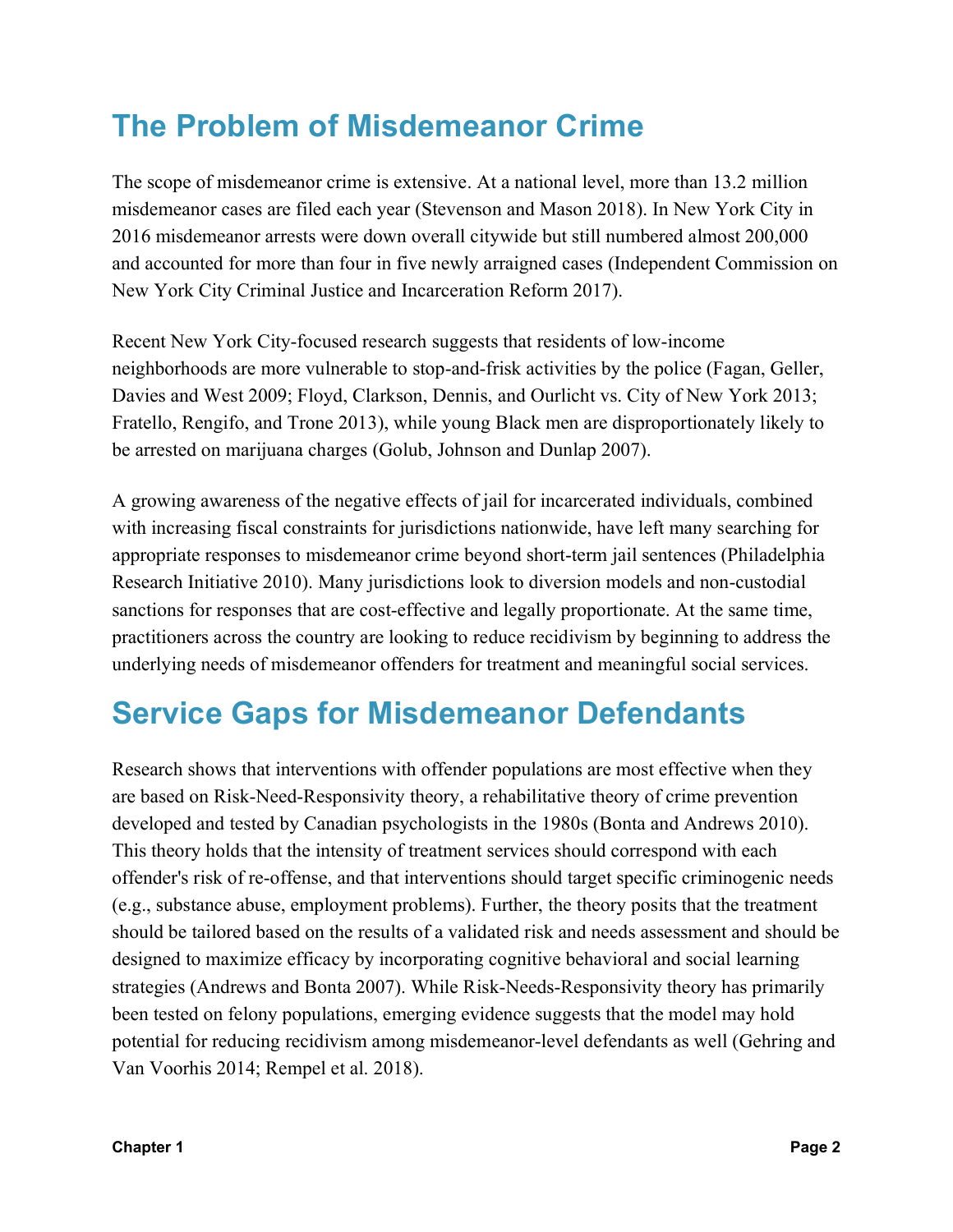Over the last 30 years, a number of evidence-based cognitive behavioral programs that draw on Risk-Need-Responsivity theory and focus on reducing recidivism have been developed. Some well-known examples include Thinking for a Change, Reasoning and Rehabilitation, and Multisystemic Therapy for Juveniles.<sup>2</sup> Integrating such programs into the criminal justice system is a top priority for many policymakers (Landberger and Lipsey 2005). Unfortunately, most of these interventions require a minimum of six months to complete, making them largely inappropriate for misdemeanor-level defendants due to legal proportionality concerns. Many existing models ignore the importance of procedural justice principles for effective court-based interventions.

The subsequent chapters describe the development, pilot implementation, and evaluation of a brief intervention ("Up  $\&$  Out") that is designed to be legally proportionate, acknowledge underlying needs that may contributing to recidivism, and provide participants with a procedurally fair experience.

<sup>2</sup> Detailed information on existing evidence-based curricula for offenders is available at: https://nicic.gov/library/package/ebppackage.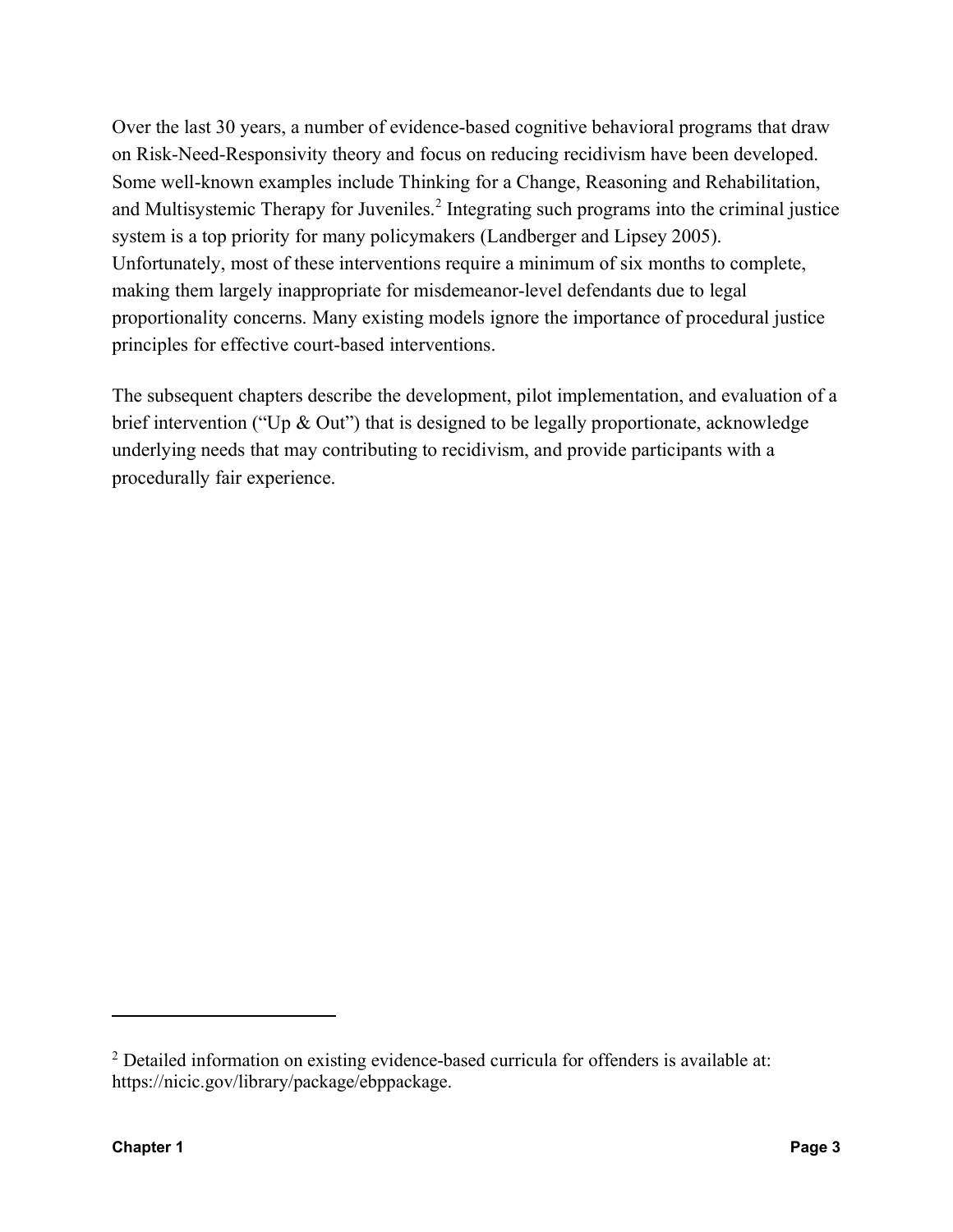## **Chapter 2** Project Design

The project unfolded in two distinct stages: (1) development of a pilot curriculum and facilitation protocols (Chapter 3); and (2) a pilot implementation with five cohorts of misdemeanor-level defendants in two New York City community courts (Bronx Community Solutions and Midtown Community Court in Manhattan). Results from both process and impact evaluations of the pilot implementation (Chapter 4) informed revisions of the curriculum.

## **Curriculum Development**

The pilot curriculum initially drew on data gathered as a part of Phase 1, which involved the administration of a comprehensive risk and need assessment to 964 misdemeanor defendants in the Bronx, Brooklyn, and Manhattan. Simultaneously, project staff met with court-system stakeholders (judges, prosecutors, community court directors) to gain an understanding of current sentencing practices—i.e., typical sentence types and lengths—for misdemeanor cases in New York City. Based on Phase 1 findings, which suggested significant need in the areas of substance use, trauma, and improving perceptions of the fairness of the legal system (i.e., "legal cynicism"), the project team designed a preliminary scope of content for the intervention. Based on current court practices with misdemeanor-level defendants (and concerns about proportionality), the intervention was developed to be conducted over three sessions.<sup>3</sup>

With the intervention structure determined, project staff then conducted a literature review to identify existing evidence-based interventions targeting criminogenic needs (e.g., Thinking for a Change) that have been used in a criminal court context and could serve as models for the new curriculum. Further, the project team assembled two working groups comprised of internal (i.e., Center for Court Innovation staff) and external experts in the following key areas: legal and social issues facing misdemeanor defendants; clinical and cognitive

<sup>&</sup>lt;sup>3</sup> Ultimately, a five-session version of the curriculum was also developed for cases in which a longer mandate may be warranted.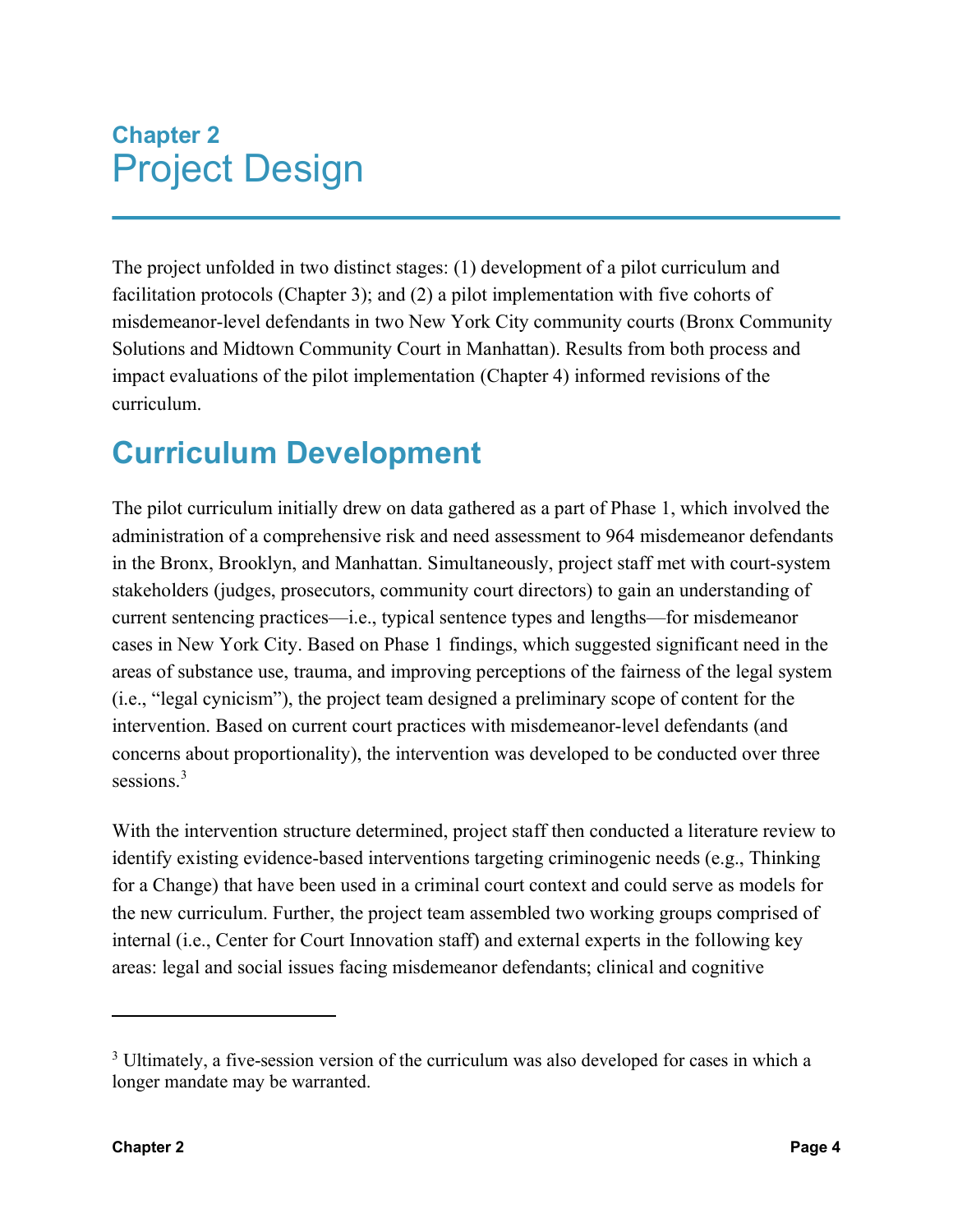behavioral interventions for offenders; and the substantive need areas addressed by the intervention (e.g., trauma). During the early stages of the project, the panels were assembled periodically to review draft curricula, while in later stages they acted as consultants responding to specific issues and questions that arose during implementation.

Using the information gathered through the efforts detailed above, project staff with the assistance of clinical interns (advanced graduate students in clinical psychology and social work) created a draft curriculum and facilitation protocols for the pilot intervention. These initial materials were reviewed by the working groups and, based on the groups' feedback and recommendations, finalized as the pilot Up & Out curriculum.

## **Intervention Implementation**

Following finalization of the Up  $\&$  Out curriculum and protocols, the intervention was piloted with five cohorts of misdemeanor defendants diverted to two New York City community courts: Bronx Community Solutions and the Midtown Community Court.<sup>4</sup> At Bronx Community Solutions, the pilot intervention was approved for defendants the court mandated to either three to five days of community service or an existing two-session mental health group. During the spring and summer of 2015, a total of 60 Bronx clients in three cohorts were assigned to participate in the intervention. Each cohort was facilitated by two clinical interns and observed by a staff member using a structured observation tool. Following the first three cohorts of the pilot intervention, an additional 50 Bronx Community Solutions clients who met the same legal criteria were identified as a comparison group. These clients were assigned to community service.

Two additional pilot tests were conducted at the Midtown Community Court. Similar to the participant cohorts developed in the Bronx, Midtown clients who would have been mandated to three sessions of social services (e.g., group interventions held at the court or individual counseling sessions) were approved to be referred to Up  $\&$  Out in lieu of usual community court services. In the fall of 2015, Midtown Community Court staff enrolled 39 participants

<sup>4</sup> The Midtown Community Court, located in Midtown Manhattan, and Bronx Community Solution, located in the Bronx Community Court, are projects of the Center for Court Innovation that serve defendants arrested on misdemeanor charges in specific catchment areas.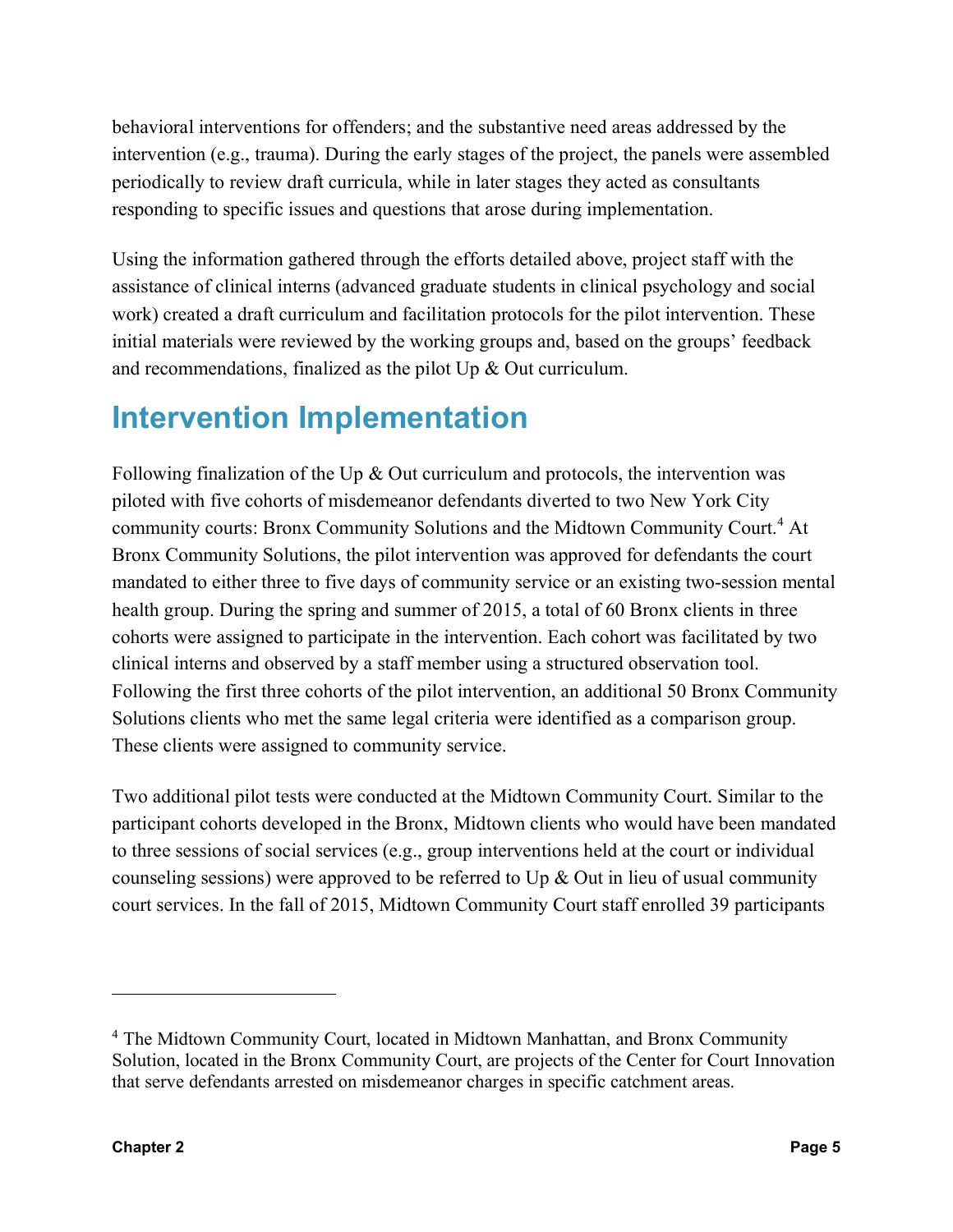into two Up & Out group cohorts and assigned an additional 24 individuals to the comparison condition (i.e., a comparable community service mandate).

Across all five cohorts, 99 individuals were mandated to participate in the pilot Up & Out intervention; 74 individuals were enrolled in the comparison group condition. Individuals in both those groups were assessed immediately following court arraignment using the short risk-need assessment tool developed during Phase 1 of this project. Individual risk-need assessment results were combined with structured intervention observations and postintervention client surveys to inform evaluation and revision of the curriculum.

## **Process and Impact Evaluations**

A qualitative process analysis was conducted in the interest of understanding the participant experience, and identifying implementation challenges or problems with curriculum content. The process evaluation drew on observations of the pilot intervention, in-depth interviews with facilitators, and a focus group with internal working group members. Each pilot Up  $\&$ Out cohort was observed by a trained staff member (who was not responsible for facilitating the intervention). Observers used a structured observation form to track fidelity to the curriculum, participant and facilitator responses to each activity, and overall observations about each session. After the pilot implementation was complete, individual interviews were conducted with the two clinical interns who facilitated the five cohorts; a group interview was conducted with 3 staff members who observed the pilot implementation. Findings from the process evaluation are described in Chapter 4 and were critical to informing the final curriculum and facilitator guide.

The impact of the intervention was assessed by examining re-arrest rates during the six months following program entry. Re-arrest rates of Up & Out participants were compared to those of the comparison sample. Prior research suggests that interventions drawing on the principles of procedural justice and Risk-Need-Responsivity theory are effective in reducing recidivism (Lipsey, Landenberger, and Wilson 2007; Tyler et al. 2007). Accordingly, we hypothesized that the structure and content of the Up & Out intervention might effectively reduce recidivism among participants, despite the fact that the intervention is—by legal necessity—significantly shorter than many evidence-based interventions for criminal offenders. Bivariate and multivariate analytic techniques were used to assess whether being in the treatment group affected recidivism (defined as re-arrest on any charge over a minimum of 6-months) after controlling for factors such as risk level, total time exposed to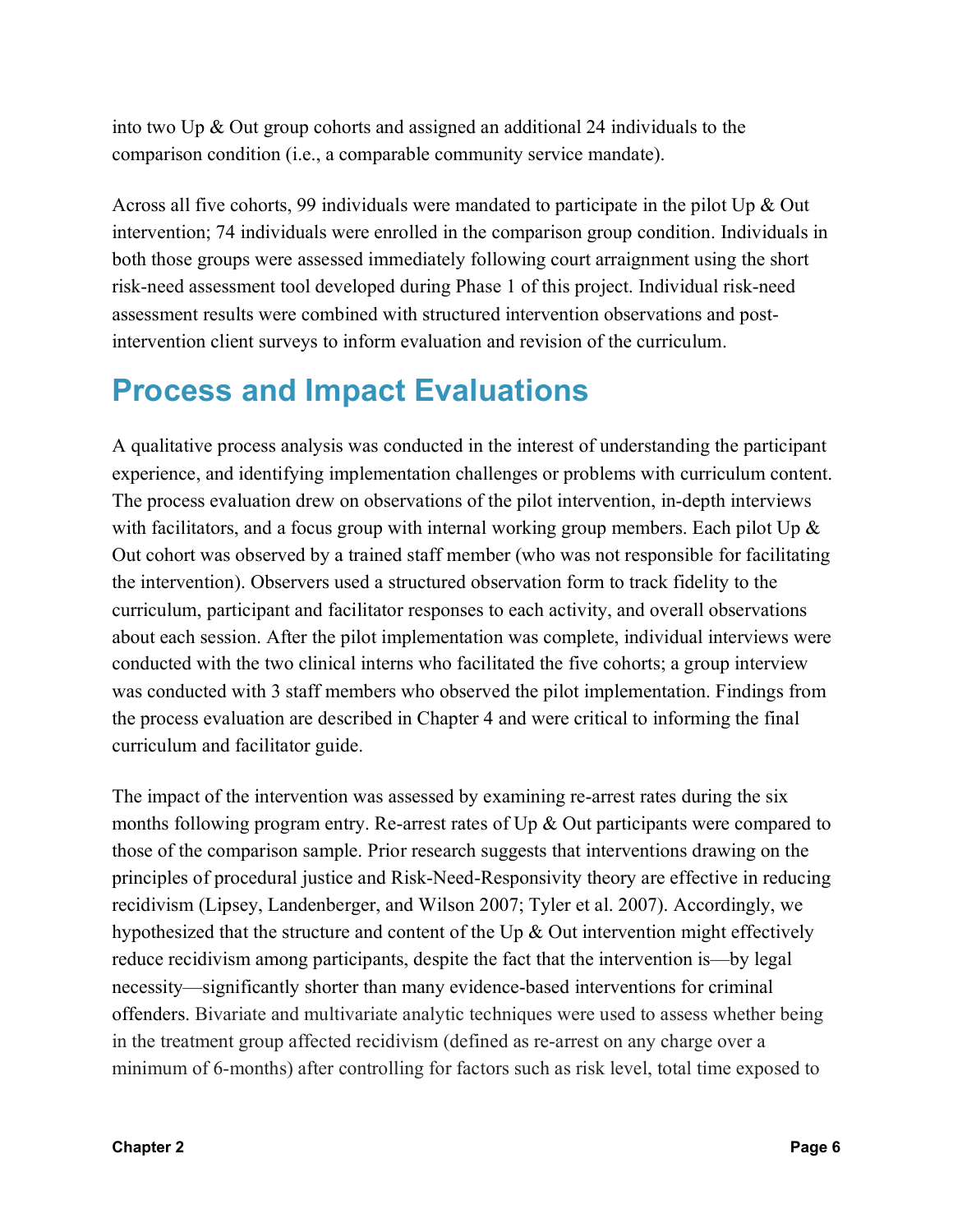arrest, age, and gender. Interpretation of results was further informed by an exit survey of 32 Up & Out participants who completed the program mandate.

## **Modifications to the Project Design**

There were two noteworthy departures from the originally-proposed project design. First, we initially intended to include an assessment of psychosocial functioning for both the treatment and comparison samples pre- and post-program (i.e., prior to any intervention, and 60 days after receiving the court mandate). The additional assessment information would have allowed us to examine program impacts beyond recidivism. However, the follow-up assessments proved impractical, based on significant obstacles to finding and recruiting study participants for a second assessment after their court mandate had ended. Second, the initial proposal included a third site for the intervention to be piloted: the Red Hook Community Justice Center in Brooklyn. However, once the intervention criteria were finalized, it was determined that the defendant population at this site was predominately ineligible (legally and/or clinically) and the third site was dropped from the study.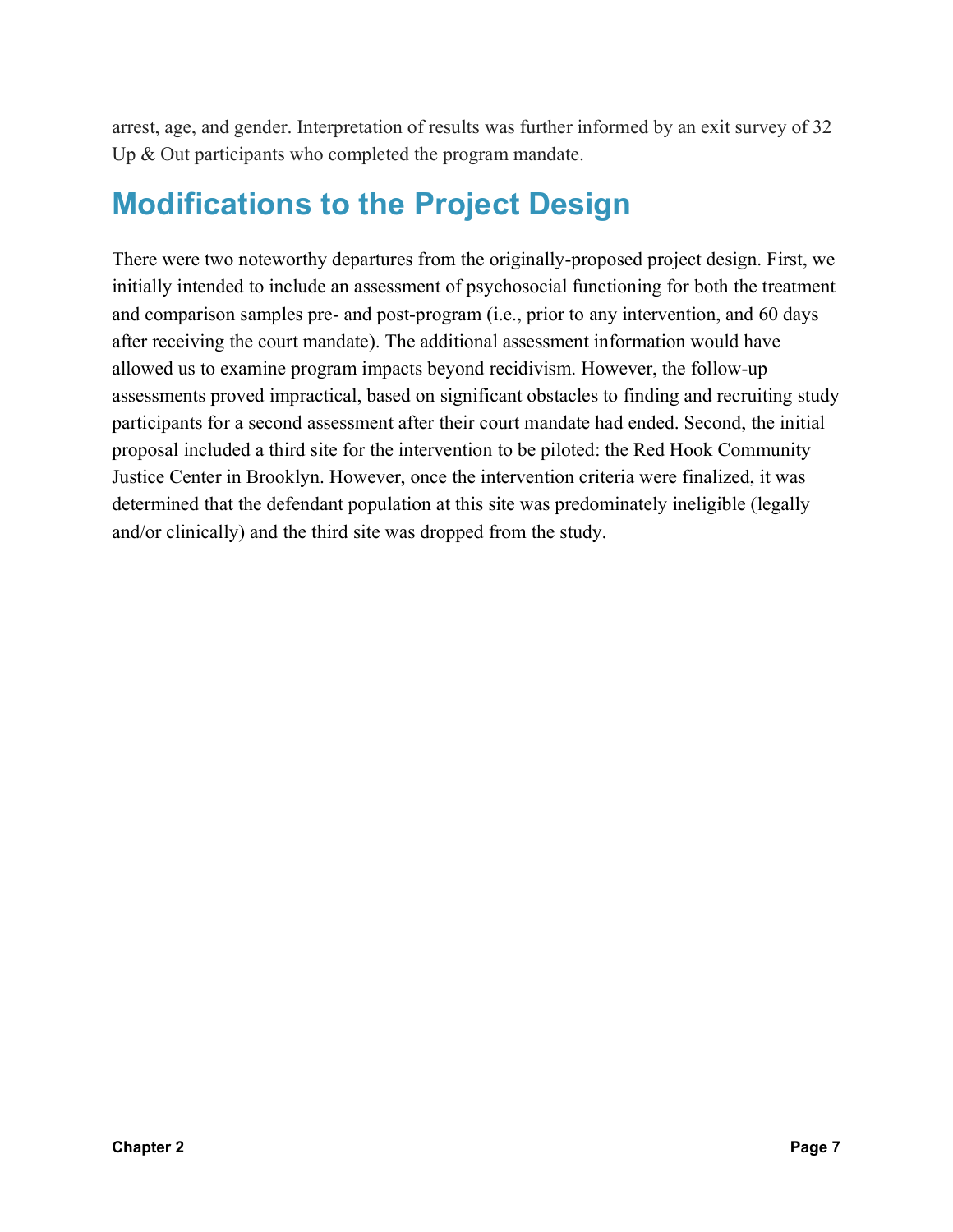## **Chapter 3** Developing the Curriculum

As summarized in Chapter 2, the initial curriculum and intervention design drew on results from the Misdemeanor Assessment Project (Phase 1 of this project), along with an extensive review of relevant literature and the expertise of working group members. This chapter details the development of the initial curriculum.

## **Misdemeanor Assessment Project Results**

As part of the Misdemeanor Assessment Project, staff interviewed 964 misdemeanor-level defendants across New York City to create a profile of their specific criminogenic risks and needs. Initial analyses showed significant clinical and criminogenic needs and high rates of legal cynicism, described in detail below. These findings were influential in the development of the original curriculum for the current project.

#### **Criminogenic and Clinical Needs**

Table 3.1 displays findings from Phase 1 regarding the key areas of need among misdemeanor defendants in New York City. As shown in Table 3.1, substance abuse, housing instability, unemployment, and low educational attainment emerged as the most important criminogenic need areas. <sup>5</sup> Specifically, nearly two-thirds of respondents (61%) reported current illegal drug use, defined as using illegal drugs at least once per month over the past year. Housing instability and homelessness were particularly prominent among respondents, with half (50%) reporting that they were in transitional housing of some kind or that they were homeless or living out of cars. One-third of the sample (32%) had less than a high school education. More than half of respondents were unemployed at the time of the interview (56%) and a third (33%) had been unemployed for a year or more.

 $\overline{a}$ 

<sup>5</sup> Respondents were also asked about social networks, mental health history, trauma, relationship stress (i.e., whether they currently have a primary intimate partner and if they went through a breakup or divorce in the last year), prior experiences in the justice system, and were asked to respond to scales regarding impulsivity and criminal thinking.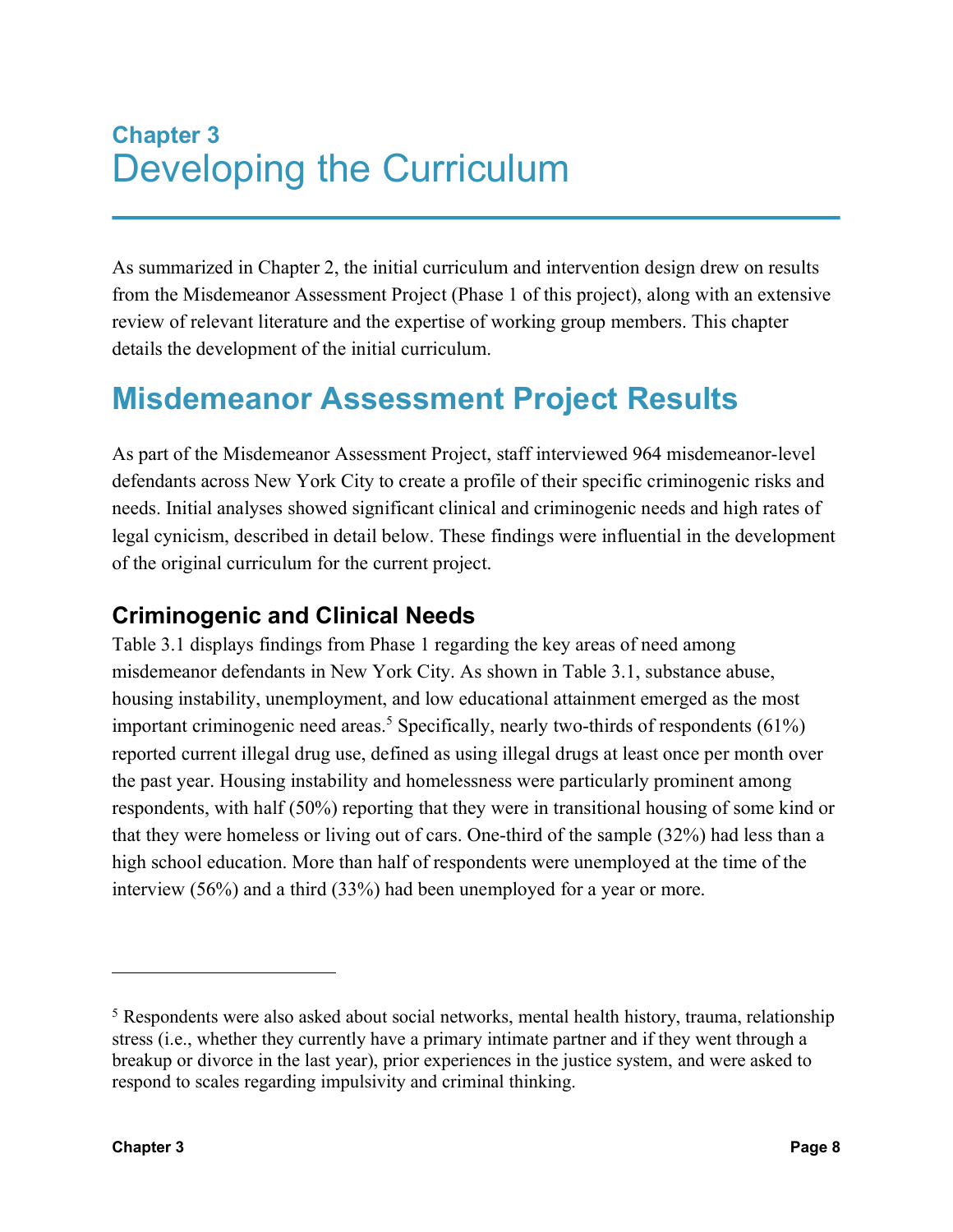| <b>Total Number of Misdemeanants</b>                 | 964 |
|------------------------------------------------------|-----|
| <b>Criminogenic Needs</b>                            |     |
| <b>Current Illegal Drug Use</b>                      | 61% |
| Housing Instability <sup>1</sup>                     | 50% |
| Education <sup>2</sup>                               | 33% |
| Employment <sup>3</sup>                              | 32% |
| <b>Trauma &amp; Mental Illness</b>                   |     |
| Lifetime Trauma Exposure <sup>4</sup>                | 51% |
| Current Symptoms of Mental Illness <sup>5</sup>      | 45% |
| <b>Current PTSD Symptoms</b>                         | 23% |
| Lifetime Mental Health Hospitalization<br>.<br><br>. | 24% |

#### **Table 3.1. Reported Needs, Trauma, and Mental Illness among NYC Misdemeanants**

<sup>1</sup> Homeless or in a transitional living situation.

2 No high school diploma or GED.

<sup>3</sup> Unemployed for one year or longer.

<sup>4</sup> Includes self-reported sexual, physical, or emotional abuse and having been the victim of a violent crime.

<sup>5</sup> Including symptoms of depression, anxiety, or active psychosis, as indicated by the Brief Mental Health Jail Screen.

While trauma and mental health are not typically found to be direct predictors of recidivism, research suggests that interventions that ignore these important responsivity factors are ultimately less effective (Taxman 2014). As Table 3.1 demonstrates, mental health issues including a history of hospitalization (24%) and current symptomology (45%) as indicated by a validated instrument (the Brief Mental Health Jail Screen) were prominent in the Phase 1 sample. Half of respondents (51%) reported lifetime exposure to trauma—including physical, emotional, or sexual abuse or witnessing a violent event—while almost a quarter (23%) screened positive for symptoms of post-traumatic stress disorder. These findings were taken as a strong indication that curriculum for the current project should be traumainformed.

#### **Legal Cynicism and Procedural Justice**

Legal cynicism and procedural justice can be viewed as two sides of the same coin. While procedural justice reflects the individual's direct experience of the justice system as fair or unfair, legal cynicism reflects an individual's overall views of the law and enforcement agents as illegitimate or unresponsive (Kirk and Matsuda 2011; Tyler 2003). In simpler terms, legal cynicism is the perception that the system and legal players are unfair, which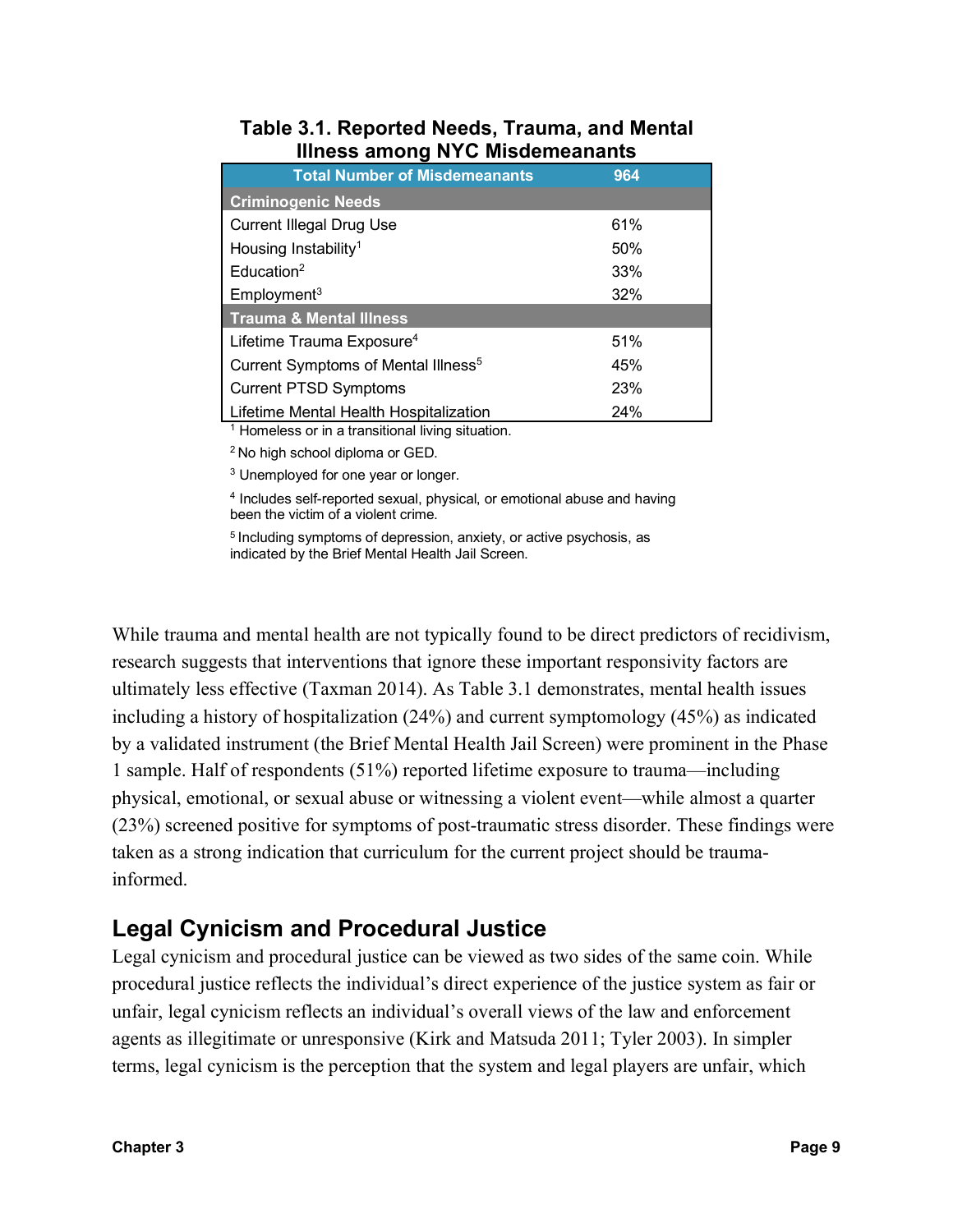may be influenced in part by past experiences in the system. As Table 3.3 clearly shows, defendants interviewed during Phase 1 of the project had, on average, more negative than positive views of both the law and law enforcement agents.

| <b>Total Number of Misdemeanants</b>                                              | 964                      |  |
|-----------------------------------------------------------------------------------|--------------------------|--|
|                                                                                   | % Who Agree <sup>2</sup> |  |
| There are two systems of justice, one for poor people and one for the<br>wealthy. | 65%                      |  |
| Police often do worse things than the "criminals" they lock up.                   | 64%                      |  |
| Anything can be fixed in court if you have the right connections.                 | 51%                      |  |
| Laws do not protect people like me.                                               | 47%                      |  |

**Table 3.3. Legal Cynicism Among NYC Misdemeanants1**

<sup>1</sup> Items were selected from full legal cynicism scales developed for Phase 1 of this project (the Misdemeanor Assessment Project). Respondents were asked to rate their agreement with the statements on a 5-point Likert scale from Strongly Agree to Strongly Disagree.

<sup>2</sup> Percentage of misdemeanants who respond that they "agree" or "strongly agree" with the statement.

Relevant to the current project, procedural justice is widely viewed as a promising strategy for increasing the perceived legitimacy of the justice system and its players, in addition to its documented efficacy for increasing compliance with court orders. In practical terms, such strategies would involve integrating the following into court practice—including therapeutic interventions sponsored by the court (Rempel 2014; Tyler 2003):

- **Voice**: Justice-involved individuals are asked to share "their side of the story."
- **Respect**: Justice-involved individuals are treated with dignity and respect.
- **Neutrality**: The decision-making process is unbiased, transparent, and consistent.
- **Understanding**: Justice-involved individuals understand how decisions are made and why.

Given the high degree of legal cynicism among the Phase 1 population, achieving procedural justice through curriculum content, intervention structure, and facilitator training became a key goal of the current project.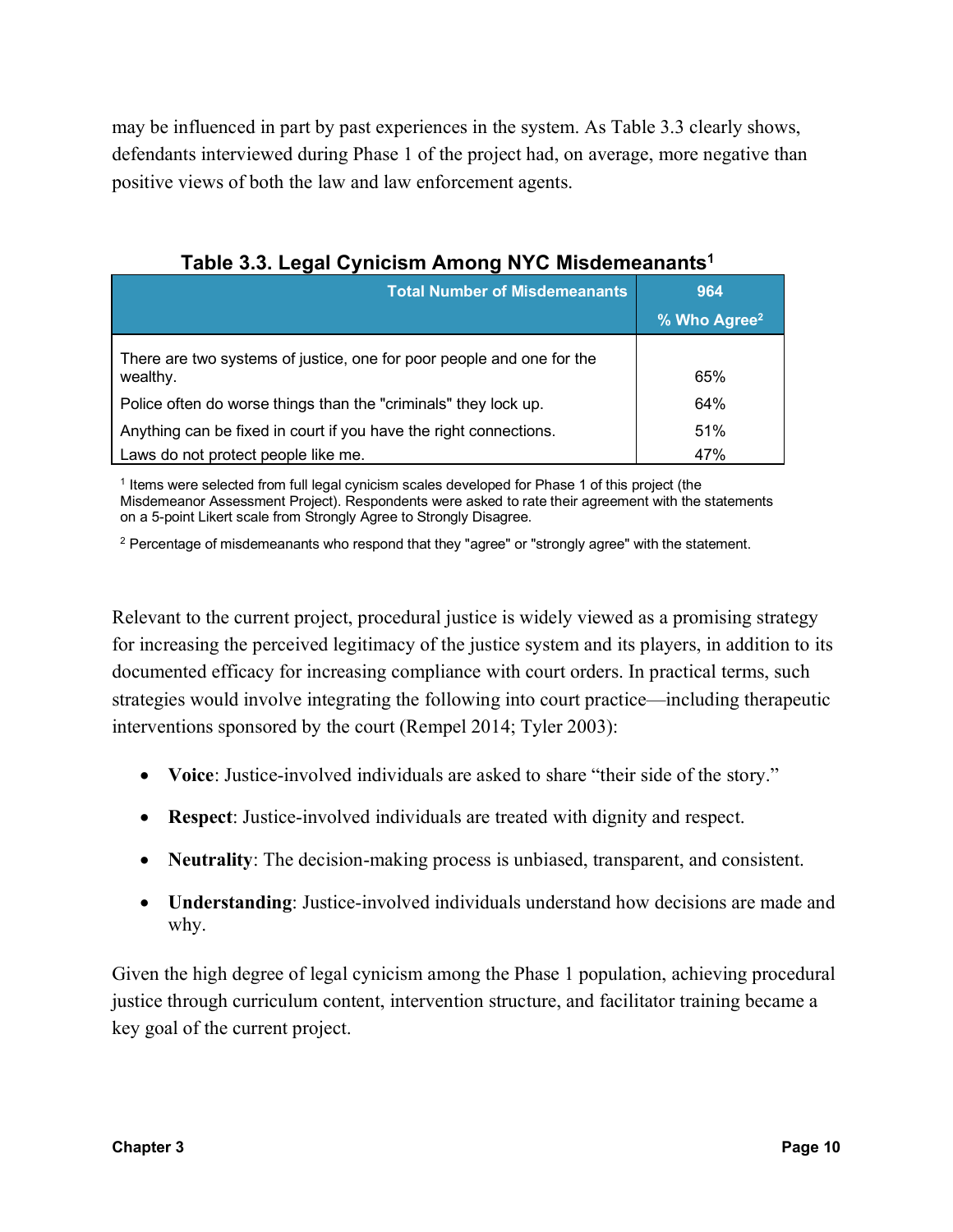## **Cognitive Behavioral Programming**

Traditional cognitive behavioral therapy utilizes practices grounded in social-cognitive theory to identify the relationship between thoughts, feelings, and behaviors, and is frequently used when treating individuals with drug and alcohol problems and post-traumatic stress disorder. Using a goal-oriented approach, this form of psychotherapy aims to help individuals develop alternative ways of thinking that lead to more positive emotional and behavioral reactions. Research in the Risk-Need-Responsivity field has consistently found interventions drawing on cognitive-behavioral therapy effective for reducing recidivism. Indeed, studies consistently show that cognitive behavioral interventions reduce recidivism by 20–30%, with some studies showing reductions as high as 50% (Aos and Drake 2013; Landenberger and Lipsey 2005; Lipsey, Chapman, and Landenberger 2001; Wilson, Bouffard, and MacKenzie 2005).

It should be noted that evaluations of cognitive-behavioral programs for offenders are not uniformly positive, however, with some negative findings particularly relevant to the current project. For instance, to date there is limited evidence that such programs are effective for offenders with mental illnesses (Skeem, Steadman, and Manchak 2015). Additionally, where cognitive-behavioral interventions are implemented jurisdiction-wide—as opposed to being tailored to certain offender groups—the results have been less positive (e.g., see Cann et al.  $2003$ ).<sup>6</sup>

Beyond empirical evaluations of impact, some academics have been critical of cognitivebehavioral programs from a conceptual perspective, identifying a lack of space within these programs to deal with intimate personal problems or issues specific to the experiences of people of color (e.g., see Lösel 2012). Others have observed the strong emphasis on "individual responsibility" (e.g., focus on obtaining work and the presentation of any job as desirable) in many interventions for offenders as problematic:

Whenever structural problems were acknowledged, such as the difficulties involved in finding stable employment and racial discrimination within criminal justice, correctional

 $\overline{a}$ 

<sup>6</sup> There were no significant differences in the two-year reconviction rates for either adult men or young offenders who started a prison-based cognitive skills program and their matched comparison groups (there was a small difference between the program *completers* and their comparison groups at one year).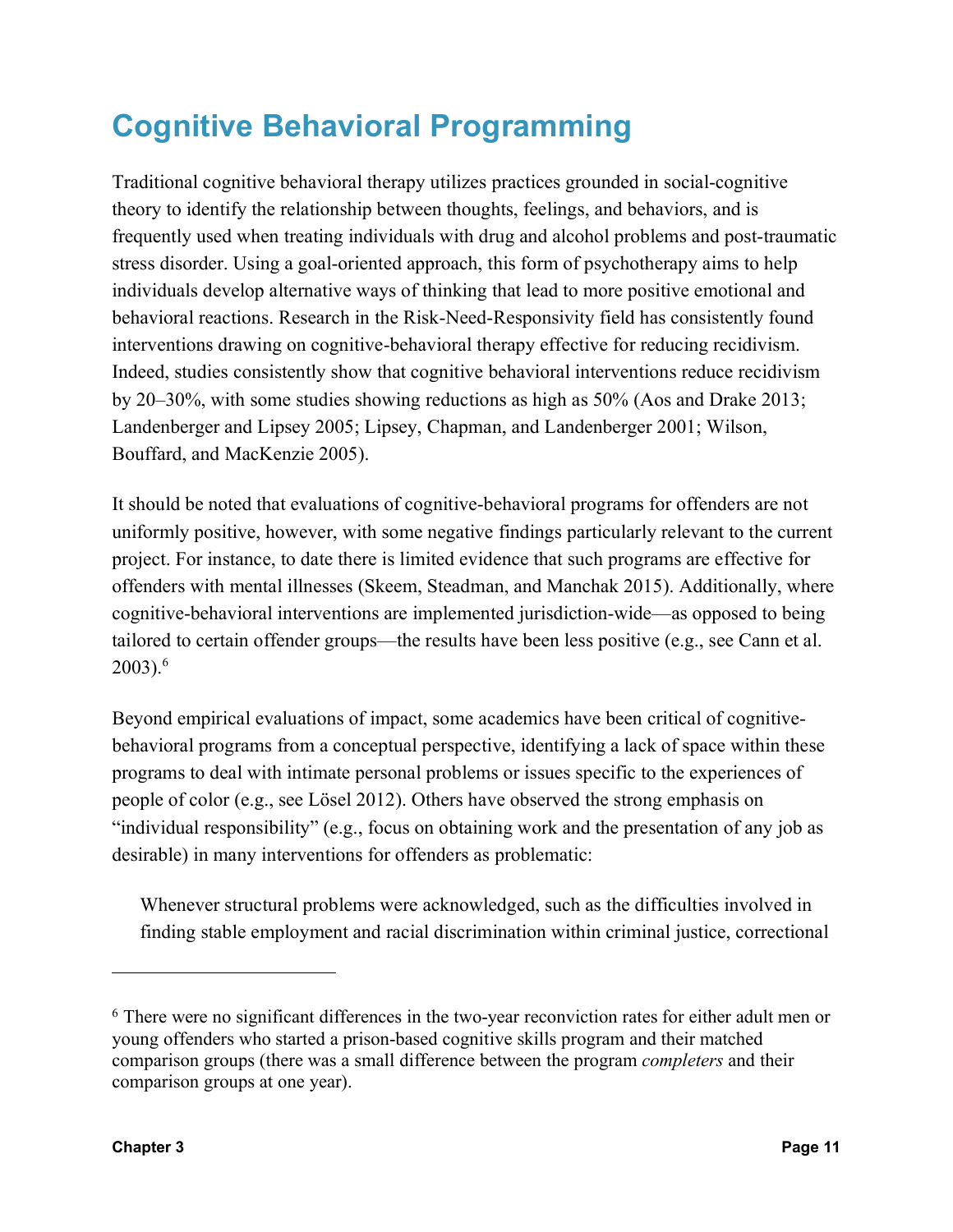officers dismissed such concerns by claiming that social and economic inequalities were only problematic *because of poor individual choices or deficiencies*. (Kramer, Rajah, and Sung 2013: 553, our emphasis)

Additional obstacles exist when attempting to apply traditional cognitive-behavioral models specifically to the misdemeanor population. Previous meta-analyses suggest that 100 hours of treatment is required to produce recidivism reductions among moderate-risk offenders, and 200 hours for high-risk offenders (Bourgon and Armstrong 2005). Such long-term interventions often violate legal proportionality in misdemeanor cases.

Ultimately, staff of the current project felt that some aspects of existing cognitive-behavioral models should be retained, despite the identified challenges, particularly given their consistency with the Risk-Need-Responsivity model of offender assessment and treatment.

## **Expert Collaboration**

Feedback from the expert working groups was integral to finalizing the curriculum prior to piloting. Working group members expressed support for the integration of procedural justice, trauma-informed, and cognitive-behavioral frameworks.

Panel members also had a number of specific suggestions that influenced the first iteration of the curriculum:

- Make the intervention open-ended enough to accommodate the wide variety of clinical and social service needs found in misdemeanor populations (e.g., homelessness, drug addiction, unemployment, mental health issues);
- Create sufficient structure to allow this same diverse range of participants to engage in the group safely and to benefit from participation;
- Have concrete goal-setting activities and resources available after the last session to ground the intervention in practical, achievable, and relevant goals; and
- Be explicit about definitions of interpersonal (e.g., domestic violence) and community trauma (e.g., police violence).

Drawing on a combination of findings from Phase 1, theory, existing intervention models, and expert feedback, the core project staff—which included research staff, senior clinical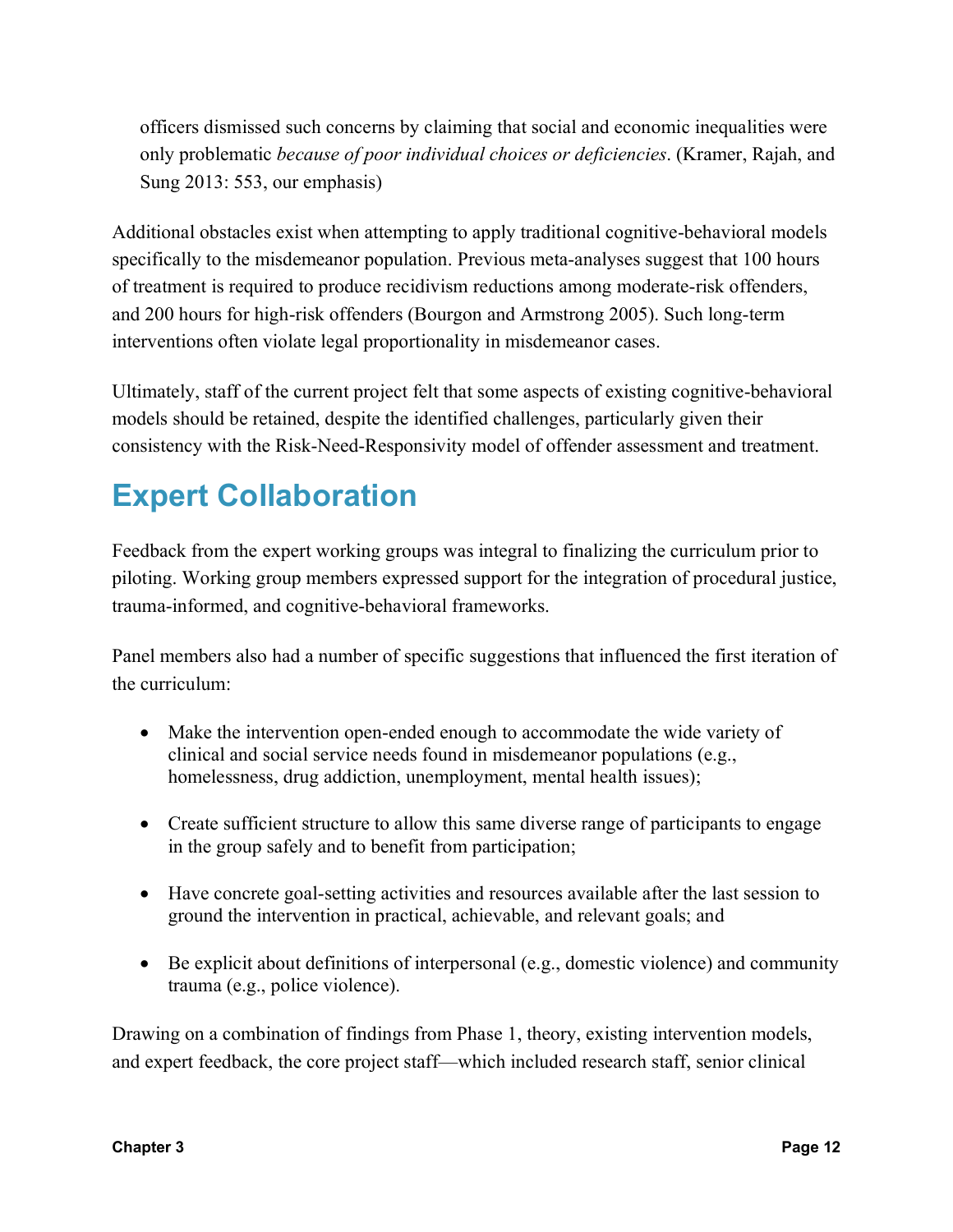staff at Center demonstration projects, and clinical interns—developed the final curriculum used for the pilot study.

## **Toward an Ecological Model of Intervention**

Over the course of the initial intervention development, expert working group members and project staff continuously returned to several themes:

- The strong evidence for the efficacy of elements of cognitive-behavioral intervention models, as well as the practical implementation challenges and emerging content critiques of such models;
- The high rates coupled with the broad range of criminogenic and clinical needs found among Phase 1 participants (e.g., education, employment, trauma, prior justice system involvement) and the need to be comprehensively responsive to these needs; and
- The likely influence of larger structural factors on justice-system involvement (e.g., lack of meaningful job opportunities and prior justice system involvement) on how participants would perceive their justice system involvement and the intervention.

Experts and program staff felt strongly that a modification to traditional intervention models was called for and developed a curriculum that held at its core an interest in examining ecological factors and their relationship to participants' justice-system involvement. This "ecological cognitive-behavioral approach" adheres to aspects of traditional evidence-based practice, while simultaneously acknowledging the realities of participants' lived experiences (Onifade et al. 2011). A departure from traditional cognitive-behavioral interventions, the final curriculum infused cognitive-behavioral principles with lessons learned from procedural justice and trauma-informed clinical practice to address individual thoughts, behaviors, and actions *in the context of* lived experience rather than divorced from it. Activities were designed to step participants through the relationship between their justicesystem involvement and common experiences like structural disadvantages (e.g., barriers to employment), high levels of lifetime trauma, and negative prior experiences with the justice system.

## **An Iterative Process**

Once the initial pilot curriculum was developed, it was then honed iteratively throughout the pilot period. Clinical intern-facilitators, the various observers, and program staff met after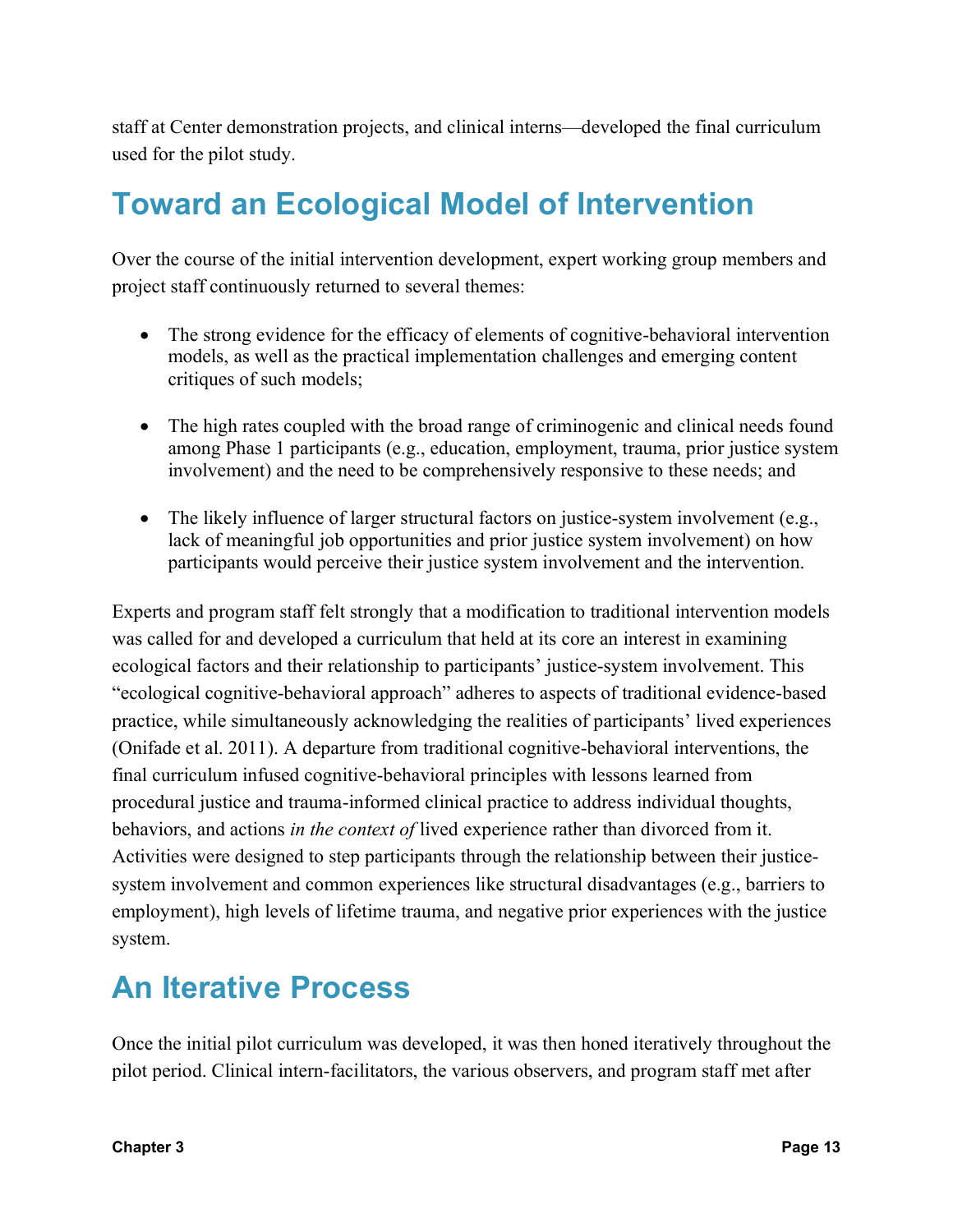each cohort to review the structured observation findings and the facilitators' experiences of each session. Discussions involved fidelity to the curriculum, facilitation methods, and facilitator and participant reaction and engagement with each of the activities. The group identified strengths and challenges, making relevant changes to the curriculum for pilot in each subsequent cohort.

Chapter 4 describes the pilot intervention cohorts and summarizes findings from the process and impact evaluations of the intervention.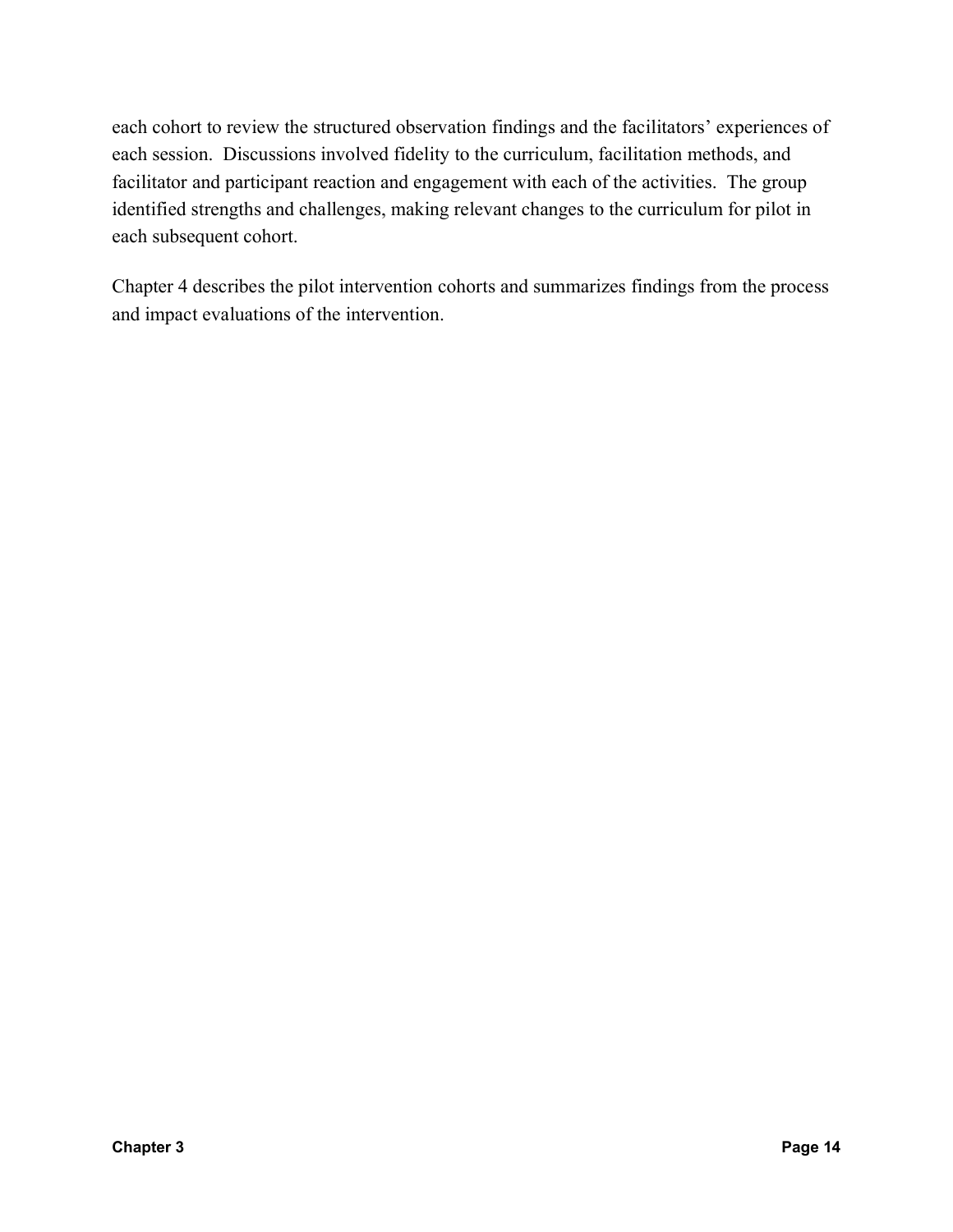## **Chapter 4 Piloting and Evaluating the Up & Out Intervention**

In order to assess the feasibility and effectiveness of the Up  $\&$  Out curriculum, the intervention was pilot-tested with five cohorts of misdemeanor defendants at community courts in the Bronx and Midtown Manhattan. In total, 99 participants were mandated to the pilot intervention across the two sites (60 at Bronx Community Solutions, 39 at Midtown Community Court). <sup>7</sup> An additional 74 misdemeanor defendants across the two sites (24 at Bronx Community Solutions, 50 at Midtown Community Court) who met the Up & Out eligibility criteria were instead mandated to traditional community service, in order to provide a comparison sample for the impact evaluation. This chapter details the implementation and evaluation of the pilot intervention.

## **Piloting the Up & Out Curriculum**

The preliminary curriculum was structured to be implemented as three 90-minute sessions over a one-week period. In preparation for the pilot, clinical interns who had assisted in finalizing the pilot curriculum were trained to facilitate it. Both interns were trained to provide the lead and supportive roles in co-facilitating curriculum activities.

Between July 2015 and September 2015, the trained facilitators conducted three pilot cohorts at Bronx Community Solutions and two at the Midtown Community Court. Table 4.1, below, shows the breakdown of the pilot cohorts by location, date, number of participants attending the first session, and number of participants attending the final session.

 $\overline{a}$ 

 $\frac{7}{1}$  Twenty-three of the 60 individuals assigned to the Bronx Community Solutions did not attend the first session of the intervention and were not included in the treatment sample. Risk-need data were also missing for four mandated participants in the Midtown Community Court. These 27 individuals were therefore excluded from the risk-need profile (Table 4.2).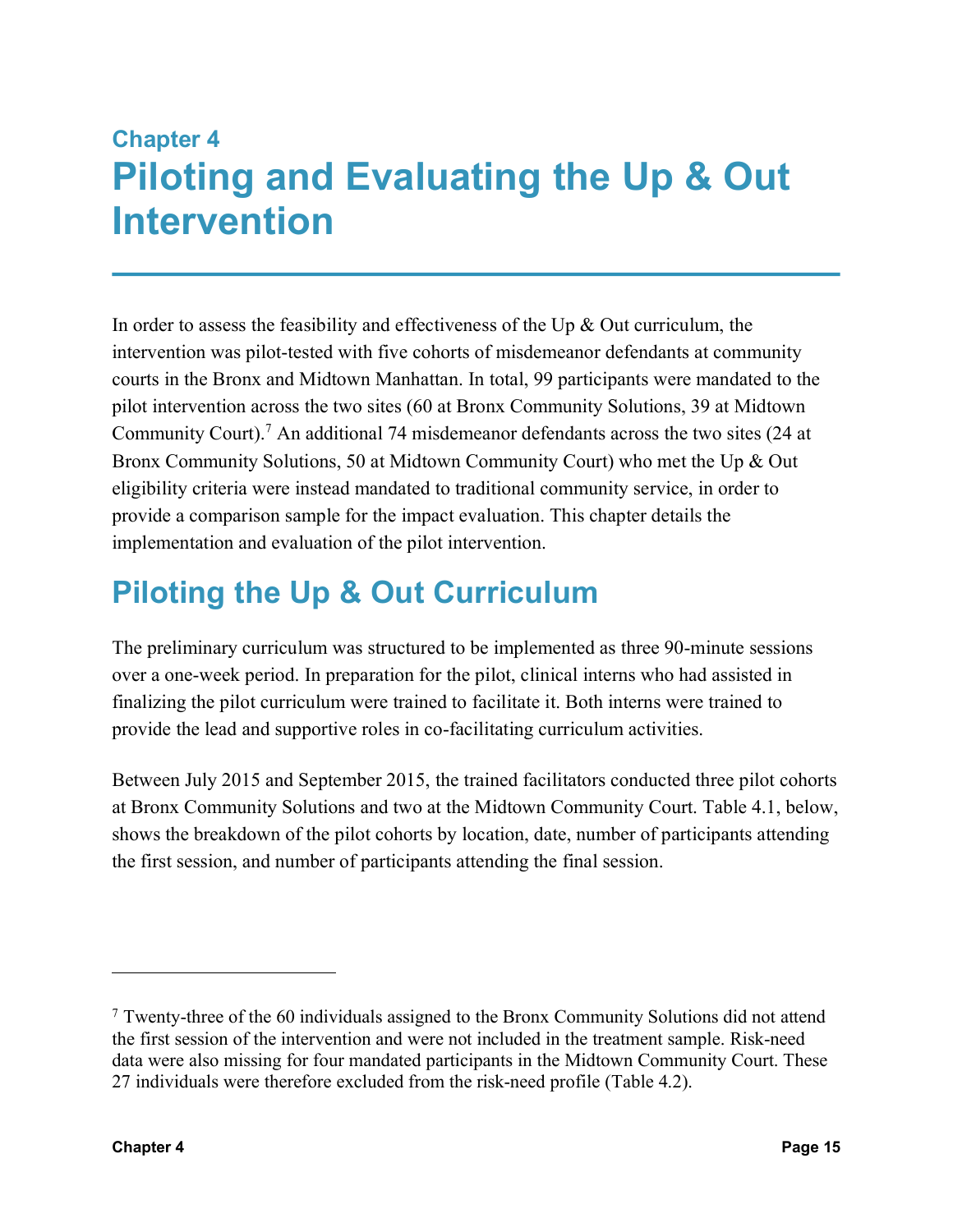| <b>Cohort</b><br><b>Number</b> | <b>Location</b>                  | <b>Intervention Dates</b>              | # of Mandated<br><b>Misdemeanants</b> | # of<br>Participants,<br><b>Session 1</b> | # of<br>Participants,<br><b>Session 3</b> |
|--------------------------------|----------------------------------|----------------------------------------|---------------------------------------|-------------------------------------------|-------------------------------------------|
|                                | <b>Bronx Community Solutions</b> | 7/13/2015-7/16/2015                    | 20                                    | $8(40\%)$                                 | 7(88%)                                    |
| 2                              | <b>Bronx Community Solutions</b> | 7/27/2015 - 7/30/2015                  | 20                                    | 12 60%)                                   | 10 (83%)                                  |
| 3                              | <b>Bronx Community Solutions</b> | 8/10/2015 - 8/13/2015                  | 20                                    | 17 (85%)                                  | 17 (100%)                                 |
| 4                              | <b>Midtown Community Court</b>   | 8/17/2015 - 8/20/2015                  | 16                                    | 6(30%)                                    | 5(83%)                                    |
| 5                              | <b>Midtown Community Court</b>   | 9/8/20015 - 9/10/2015                  | 23                                    | 7(35%)                                    | 3(43%)                                    |
|                                |                                  | <b>Total Participants, All Cohorts</b> | 99                                    | 50 (51%)                                  | 42 (84%)                                  |

**Table 4.1. Up & Out: Overview of Pilot Intervention Cohorts<sup>1</sup>**

1 While a total of 99 defendants were court-mandated *Up & Out*, only 50 attended the first session and were retained as participants for the purposes of analysis. Ultimately, 7 of these 50 had to be dropped from the impact evaluation for data matching reasons.

The intervention was designed for delivery to 10- to 12-person cohorts. On the recommendation of the internal working group, approximately 20 participants were enrolled in each of the pilot cohorts, to compensate for anticipated no-shows. As table 4.1 demonstrates, both initial attendance and completion rates were noticeably better in the Bronx cohorts when compared with the Manhattan cohorts. The Bronx cohorts had an average first session attendance rate of 63%, compared to Manhattan's rate of 34%. Of those who attended Session 1, 84% completed all three sessions (92% in the Bronx and 62% in Manhattan).

Table 4.2 provides a demographic summary of a sample of 72 mandated to Up and Out who also completed the C-CAT risk-need assessment, broken down by site. The profile of mandated participants suggests significant differences between the sites, which may help to explain the lower compliance rates in the Midtown site. As shown, participants at Midtown Community Court had more extensive criminal histories; they were less likely that participants in the Bronx to be first-time offenders (6% v. 38%), had more prior convictions (66% v. 35%), and were more likely to have previously been incarcerated (94% v. 57%). Midtown participants also assessed with higher needs than participants in the Bronx: they were more likely to report housing needs (26% v. 6%); and to have been hospitalized for mental health reasons (23% v. 15%). Given these differences, it is unsurprising that Up  $\&$ Out participants in Manhattan were more likely to be assessed as high risk than those in the Bronx (37% v. 5%), suggesting that risk is related to court compliance in this population.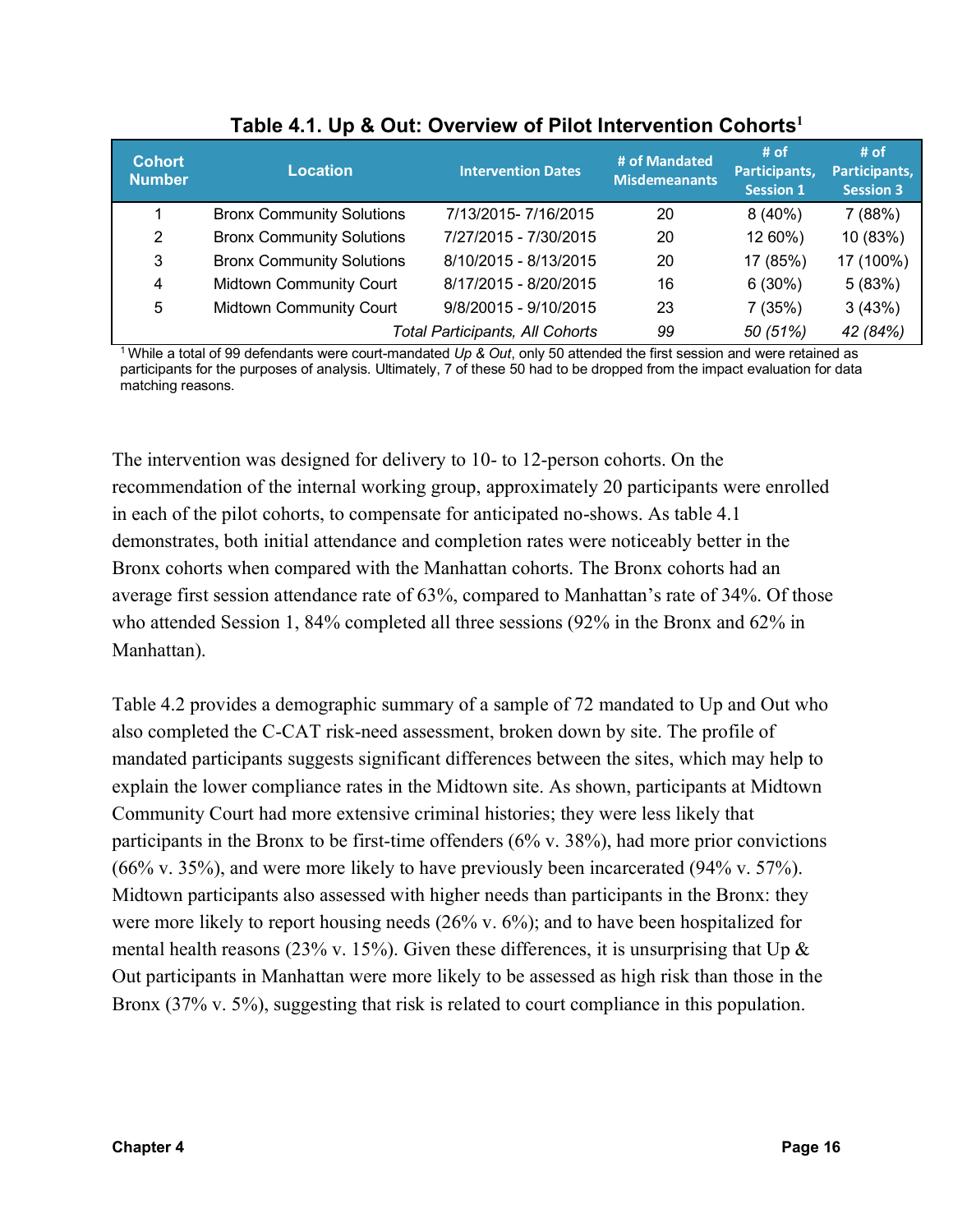|                                                   | <b>Midtown</b><br><b>Community</b><br><b>Court</b> | <b>Bronx</b><br><b>Community</b><br><b>Solutions</b> |
|---------------------------------------------------|----------------------------------------------------|------------------------------------------------------|
| <b>Total Participants</b>                         | 35                                                 | 37                                                   |
| <b>Demographics</b>                               |                                                    |                                                      |
| Mean Age (years)                                  | 45                                                 | 32                                                   |
| Male                                              | 82%                                                | 89%                                                  |
| Race/Ethnicity                                    |                                                    |                                                      |
| African American                                  | 35%                                                | 41%                                                  |
| Hispanic                                          | 56%                                                | 57%                                                  |
| White                                             | 9%                                                 | 3%                                                   |
| <b>Criminal History</b>                           |                                                    |                                                      |
| <b>First Time Offender</b>                        | 6%                                                 | 38%**                                                |
| 3+ Prior Misdemeanor or Violation Convictions     | 66%                                                | 35%**                                                |
| Any Prior Incarceration Sentence <sup>2</sup>     | 94%                                                | 57%***                                               |
| <b>Education, Employment, and Housing</b>         |                                                    |                                                      |
| Graduated High School/Received a GED              | 74%                                                | 68%                                                  |
| <b>Currently Employed</b>                         | 40%                                                | 37%                                                  |
| Homeless or in Transitional Living                | 26%                                                | $6\%$ *                                              |
| <b>Substance Use</b>                              |                                                    |                                                      |
| <b>Current Illegal Drug User</b>                  | 37%                                                | 57%                                                  |
| <b>Emotional and Mental Health Needs</b>          |                                                    |                                                      |
| Lifetime Hospitalization for a Mental Health Need | 34%                                                | $11\%$ *                                             |
| Positive on Short PTSD Scale                      | 6%                                                 | 5%                                                   |
| <b>Risk for Recidivism</b>                        |                                                    |                                                      |
| Mean Risk Score (Range = 0-70)                    | 31                                                 | 23                                                   |
| Low-Risk (0-21)                                   | 17%                                                | 46%                                                  |
| Moderate-Risk (22-32)                             | 46%                                                | 49%                                                  |
| High-Risk (33-70)                                 | 37%                                                | 5%**                                                 |

#### **Table 4.2. Up & Out Participant Profile1**

+p<.10 \*p<.05 \*\*p<.01 \*\*\*p<.001

<sup>1</sup> As previously noted, assessment data were missing for 27 participants across both sites. Eighty-five percent of these were mandated defendants that did not show up for the intervention in the Bronx. Criminal history data is derived from official records provided by the New York Division of Criminal Justice Services; all other measures derived from participant response to the brief risk-need assessment tool, the Criminal Court Assessment Tool (C-CAT), developed for Phase I of this project.

<sup>2</sup> Includes jail and prison sentences.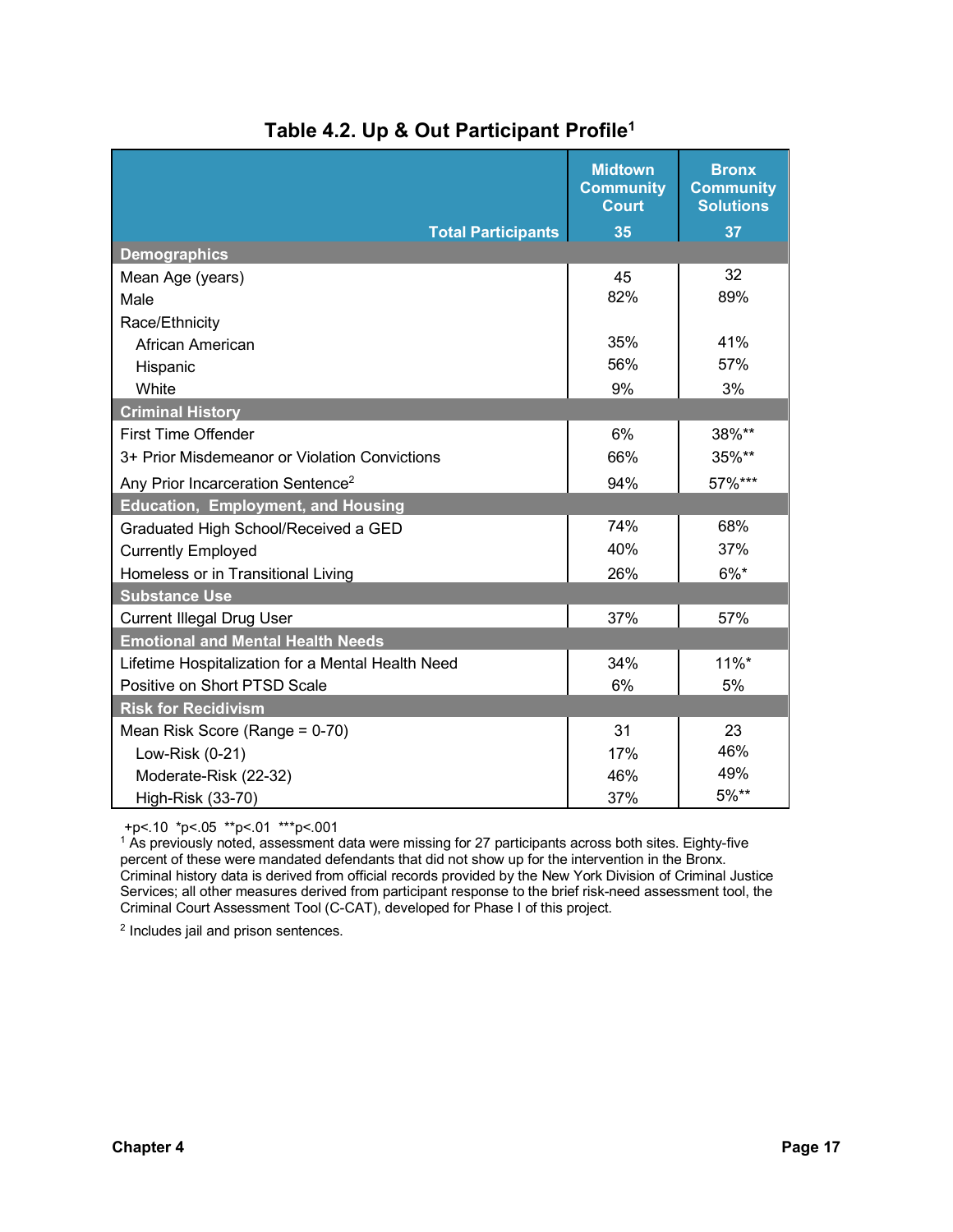Site-specific differences aside, Table 4.2 illustrates that the defendants deemed appropriate for the short intervention by the courts were at moderate- to high-risk for a new arrest and had significant underlying clinical and social service needs. These findings dovetail with those of the larger sample in Phase 1 of this project, as well as other research with misdemeanants (e.g., see Gehring and Van Voorhis 2014, Rempel et al. 2018).

## **Process Evaluation**

The primary purpose of the process evaluation was to understand the experience of Up  $\&$ Out for both participants and facilitators. Secondarily, the process evaluation aimed to identify modifications necessary to bring the intervention to scale. To these ends, two distinct methods were used.

- **Structured Program Observations:** Clinical and research staff conducted structured observations of each pilot cohort, including notes on the structure, content, and implementation of the intervention, as well as the real-time reactions of participants and facilitators.
- **Program Staff Feedback:** At the end of the pilot study, individual interviews were conducted with the Up  $\&$  Out facilitators and a focus group was conducted with those who conducted structured program observations.

Three major themes emerged from the process evaluation that are particularly relevant to the efficacy and future implementation of the Up & Out intervention: participant voice, challenging group dynamics and facilitation, and transparency.

#### **Participant Voice**

Traditional cognitive-behavioral therapy focuses on the relationships between participants' thoughts, feelings, and behavior. Undesirable and anti-social behavior are cast as flaws in decision-making and understood as individual pathology. Often, the facilitator's job is to point out faulty logic and help participants see how their thinking is faulty and might be corrected to achieve desired behavioral outcomes.

The Up & Out curriculum is uniquely designed to elicit participant experiences with the justice system and to promote core tenets of procedural justice (i.e., treat participants with respect and make sure participant voices are heard). Its ecological cognitive-behavioral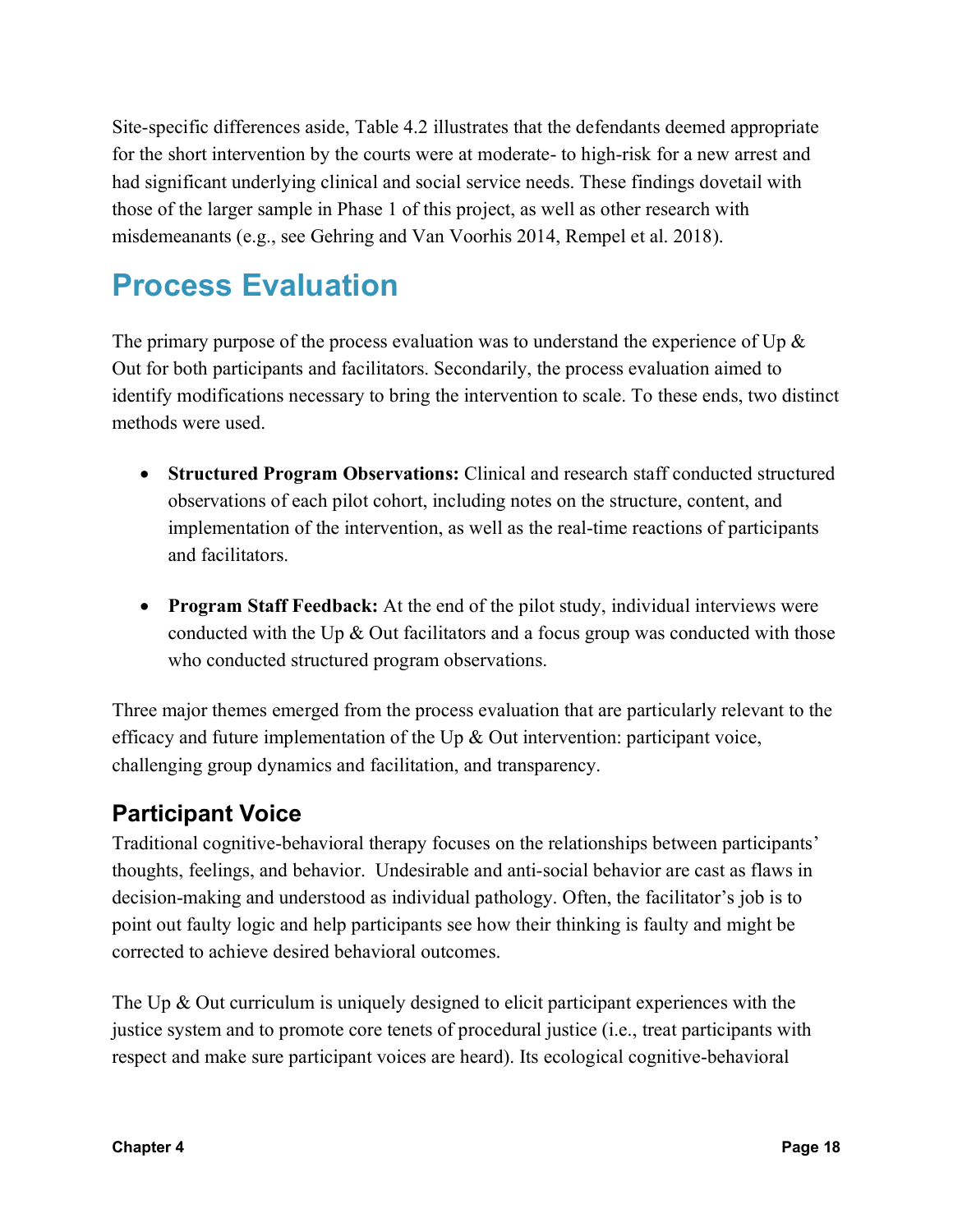approach shifts the lens from one exclusively focused on individual decision-making to one that supports participants' examination of their justice-system involvement in relation to their broader life experiences. To this end, activities in all three sessions (e.g., "Criminal Justice Associations;" "Criminal Justice Spectrum;" "Surviving and Thriving;" and "Resource Mapping") explored participants' perceptions of and experiences with the criminal justice system and its actors (e.g., judges, police, victims, "criminals)"; elicited conversation around common "criminal thinking" patterns; highlighted connections between participants' life experiences and their justice-system involvement; and helped the group collectively identify realistic, alternative coping strategies to help them avoid future justice-system involvement. As measured by frequent participant engagement and intra-group dialogue, informal postsession discussions, as well as post-session reflection by observers and facilitators, the sessions and activities that were most successful were vehicles for participants to identify important life experiences and draw connections for themselves. This shift actualizes the "respect" and "voice" tenets of procedural justice.

Detailed observation notes bear out the importance of participant voice and its relationship to this ecological cognitive-behavioral approach. For example, participants stressed the collateral consequences of justice system involvement (e.g., barriers to employment) and the irony that such consequences make it harder to avoid involvement in criminal activity additional contact with the system.

- "[Criminal] is a label that never disappears."
- "[H]aving a felony stops you from getting a job, so sometimes it feels like you really don't have any other options."

Indeed, participants across cohorts possessed a nuanced understanding of the influence of both individual and environmental push factors that led to their own justice-system involvement.

- "I'm very hardworking. I've been working since I was 15. And [in my neighborhood] I *still* have to be careful to stay away from police."
- "Some people choose the wrong [illegal] route because it works better for them; everyone has their own reasons."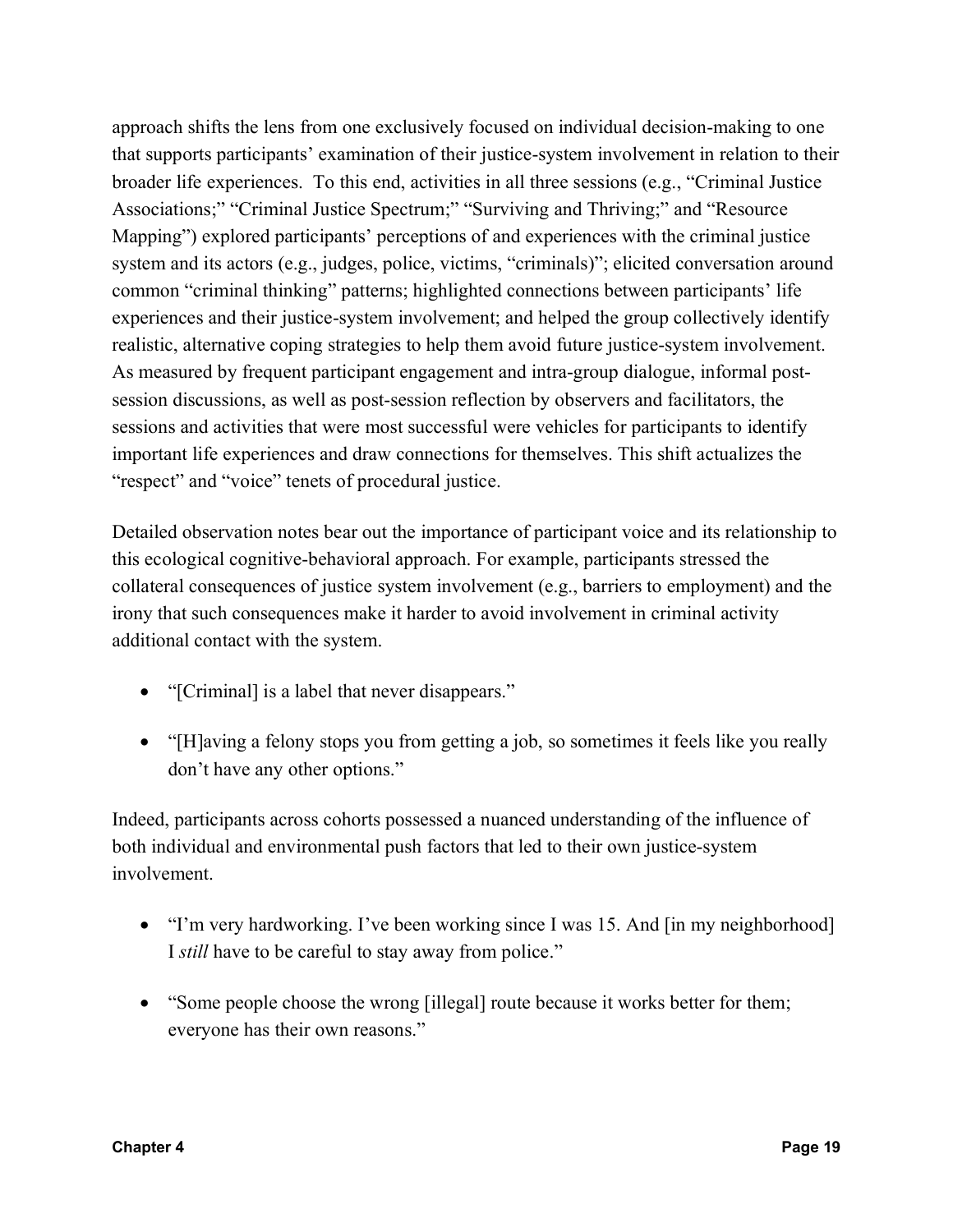• "[I agree it's okay to break the law to get what you need] because we don't get the social services we need."

Structured observation notes and post-pilot interviews revealed that facilitators and observers uniformly identified as most engaging and productive those activities that provided space for participants to share their experiences and thoughts with one another, without instruction or interjection from facilitators. Facilitators explained:

- "[The exercise on] criminal justice associations [Session 1, Exercise 1] … it's successful for a lot of reasons… the biggest being that it sets the tone for the rest of the sessions. [The tone is] for the participants to feel safe and comfortable discussing being in the system, which is critical."
- "So when they're talking about encounters that they've had with the cops over the course of their lives or any other sort of […] interactions with the system […] they're as much having conversations with each other as they are with [facilitators]."

This sentiment was mirrored by one program participant's comments in-group:

• "I never been in a program like this before. I done all those prison programs, but none asked me what *I* thought about where I was or let us all talk to each, learn from each other."

Up & Out's trauma-informed and ecological approach proceeds from the tenet that much of the behavior that brings participants into contact with the criminal justice system is the result of efforts to either manage painful or traumatic life experiences (e.g., substance use) or to handle challenging community issues (e.g., fighting). An activity in the final program session focused on identifying safe stress management techniques and practical strategies for staying out of jail in the future generated some themes that might not emerge in a traditional, facilitator-dominated curriculum:

- In four of the five cohorts, drug use was consistently identified as an illegal *but safe* coping strategy.
- Similarly, in the three Bronx cohorts, gun possession was identified as a key strategy for self-protection, despite being perceived as illegal.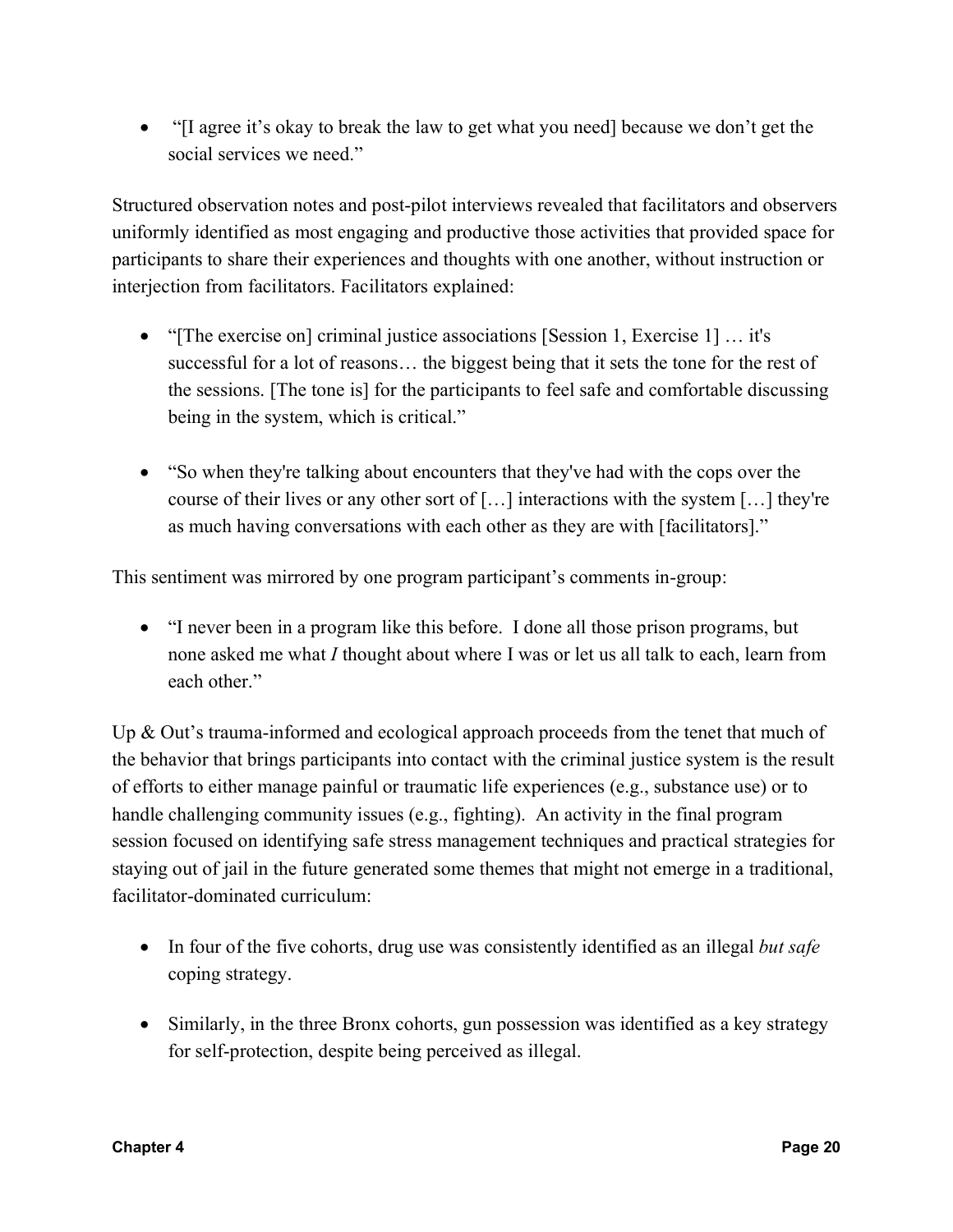- Across all cohorts, physical activities (e.g., gyms, walking, yoga) were identified as important survival or coping strategies.
- The importance participants placed on "staying off the street" and "staying in the house" as survival strategies suggests that being outside and/or maintaining peer relationships is often perceived as dangerous by many participants.
- Repairing personal relationships—particularly with children and parents—was noted as a key strategy for staying out of the system.

The length of the Up  $\&$  Out curriculum limits the ability of the intervention to include extensive instrumental support to participants (e.g., drug treatment or assistance with safe housing). However, a participant-led resource mapping exercise, wherein participants are asked to identify the more positive supports in their lives, allows the intervention to be more responsive by suggesting services that participants actually need or might readily access, which could help them move closer to their goals. Future evaluations of the curriculum should examine the specific service needs, supports, and resources identified by participants during this exercise, as well as the types of referrals actually given to participants.

#### **Challenging Group Dynamics**

While the structured observation findings and post-pilot interviews suggest that the curriculum's trauma-informed and ecological approaches were overall effective at engaging participants in critical dialogue, participants' emotional reactions to these dialogues varied depending on cohort, exercise, group composition, and location. It was not uncommon for observers to note that exercises focusing on past interactions with the justice system or other traumatic events could be challenging for participants. In a life mapping exercise, observers noted that some participants discussed extremely sensitive topics, including family death, physical/sexual abuse, childhood involvement with child protective services, community violence, chronic homelessness, and long-term incarceration. Observers likewise noted that other participants found the material too intense and opted out (either expressly or put their heads down, asked to go to the bathroom, etc.) or expressed concerns about sharing their responses with the group.

Additionally, facilitators were faced with a significant level of diversity among participants in terms of age, prior experience in the justice system, and presenting social and clinical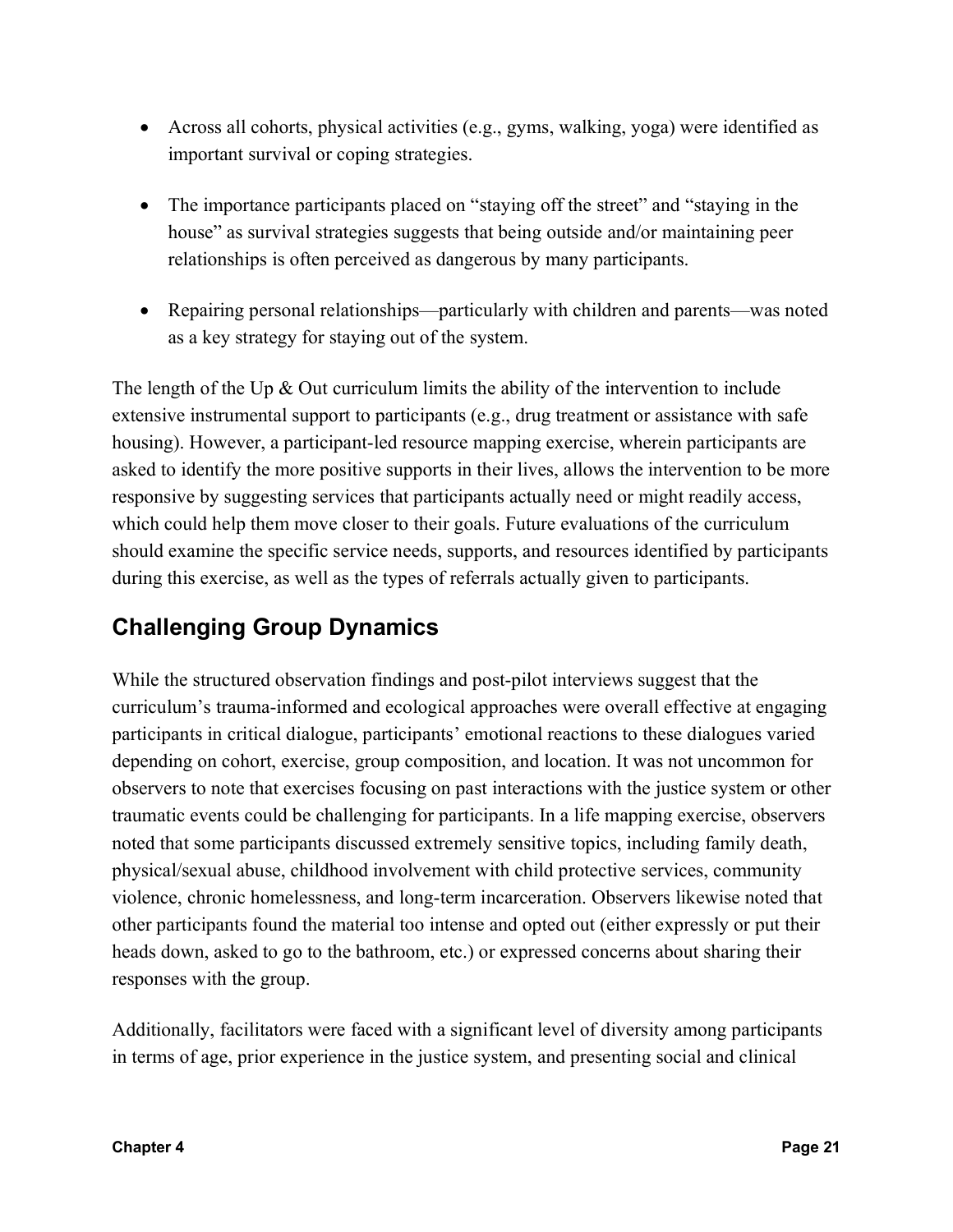needs. Such diversity at times perceptibly affected group dynamics. In one group, a participant left the group repeatedly to take calls from his children's mother, eventually returning after a prolonged absence (20 minutes) appearing to be intoxicated. In several cohorts, participants with mental health issues struggled to follow exercises and dominated some components of the session, leading to intra-group tension and escalation. In yet another cohort, female participants tried to resolve a tense exchange between two men in the group. Observers noted that the clinical interns' relative lack of experience was evident during such situations as they sometimes struggled to find ways to keep the group on subject while simultaneously responding in clinically-appropriate ways to each situation (interns were in the final stages or had just completed their graduate degrees). Based on these and similar incidents documented by session observers, as well as follow-up interviews with facilitators and clinical experts in the working group, it is strongly recommended that at least one of the facilitators for this intervention be a seasoned, trained social worker with experience in group facilitation or justice system settings.

Because the curriculum asks participants to be honest, rapidly, in a context that many felt was inherently threatening (due to location in courthouses, mandated nature, etc.), structured observation notes indicate that those instances where a group member was willing to share something personal early in a discussion and "be real," in one participant's words, meant that those who were reticent often followed suit resulting in a richer and more therapeutically productive discussion. Clinical interns and one cohort of participants suggested that a cofacilitation model between a clinical professional and a trained individual with prior involvement in the justice system—preferably as a defendant—be considered, believing such a structure to hold strong potential for enhancing the effectiveness of the intervention.

Participants' diversity and the curriculum's emphasis on voice and on eliciting perspectives on the justice system meant that explicit discussions about race, gender, and class in particular were raised by participants in every cohort. Participants in one cohort, for instance, voiced frustration at the different framing of criminal offenses when committed by people of different racial identities: "If someone kills someone else and they're black, they're a 'thug.' If they're Spanish, they're 'criminal,' and if they're Arab, they're 'a terrorist.' If you're white, it's 'oh, it's not his fault. He has a mental illness." Structured observations and postpilot interviews show that participants in nearly every cohort also challenged or pushed back against facilitators where they differed in age, class, gender, and racial identities. This happened directly (e.g., "Excuse me, miss, but you're Caucasian, am I right? So a cop is going to treat you a lot better than they going to treat all of us") and indirectly (e.g., "Now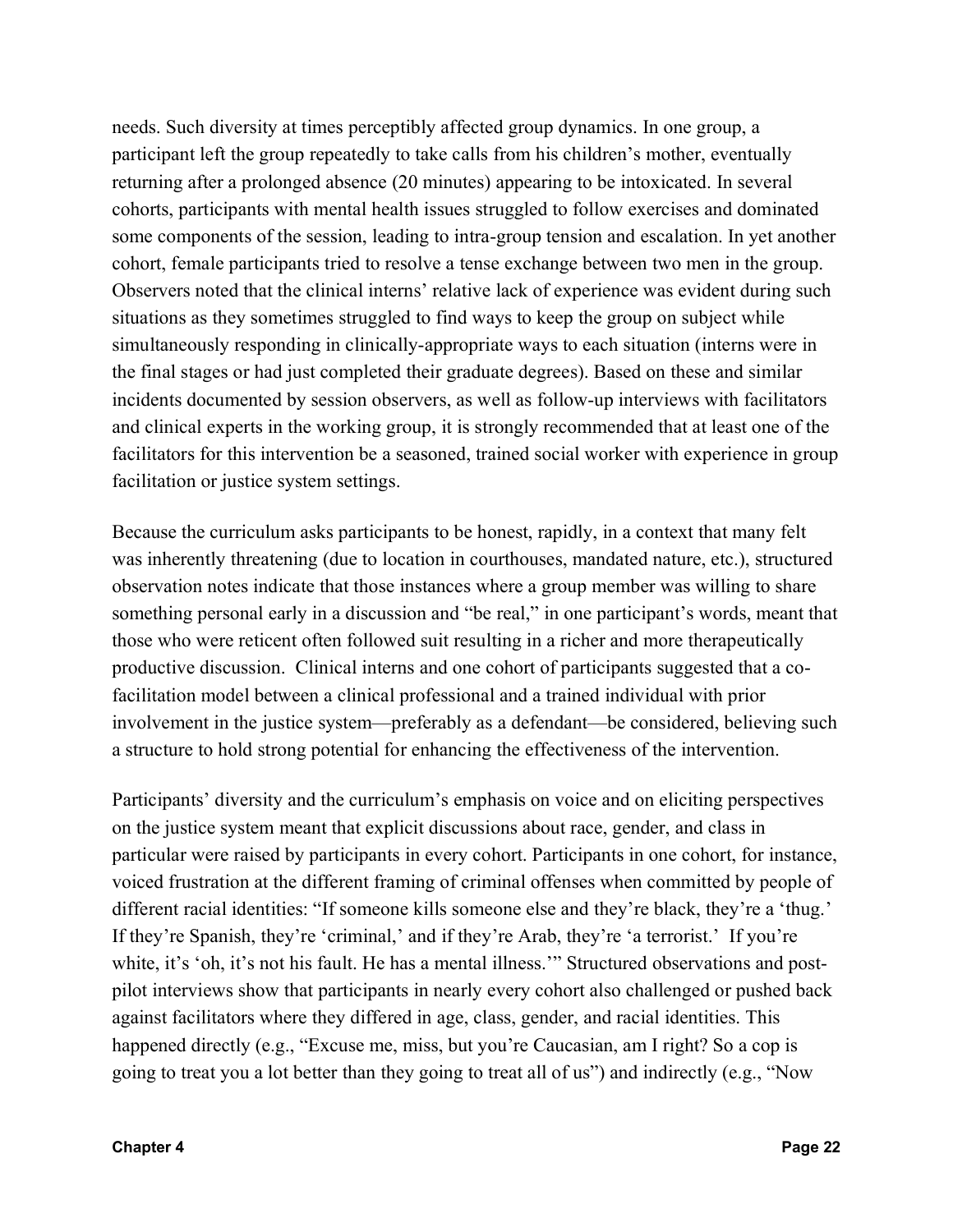women getting jobs, now they feel like they can talk to us dirty"). While at times uncomfortable for facilitators, both facilitators and observers felt that the conversations happening around these differences—particularly as they nearly always touched on justicesystem involvement—were vital to the success of the curriculum and to the procedural justice project of recognizing and respecting participants' voices.

#### **Facilitator Selection & Training**

This data, combined with the intensity of the material the curriculum elicits and its effort to engage participants in reflection on the relationships between such major life events and their justice-system involvement, indicates facilitator selection is paramount to the emotional safety of participants and the overall success of the intervention**.**

In post-pilot interviews, facilitators and observers recommended that extreme importance be placed on the training of facilitators in the theoretical foundation of the curriculum (procedural justice, trauma-informed care, risk-need-responsivity, cognitive behavioral therapy), as well as anti-oppressive clinical practice to arm facilitators with strategies to safely and effectively manage these controversial conversations without silencing, devaluing, or prioritizing any particular experience. Required facilitator skills included:

- A strong clinical background and understanding of trauma;
- Experience and/or robust training in facilitating conversations on identity, oppression, and privilege.

Additionally, facilitators and observers both felt that facilitation benefitted when facilitators were aligned with participants either by virtue of having had prior experience with the criminal justice system or had a shared racial and/or gender identity with the majority of the participants.

#### **Transparency**

Finally, observations of the pilot intervention suggested that there was frequently confusion among group members about the purpose of the intervention and activities in the curriculum. Observers noted during several sessions that participants appeared confused during specific activities (e.g., "Life Mapping," "Closing Meditation"). Participants of at least one cohort appeared to the observers to be uncomfortable during the closing meditation, which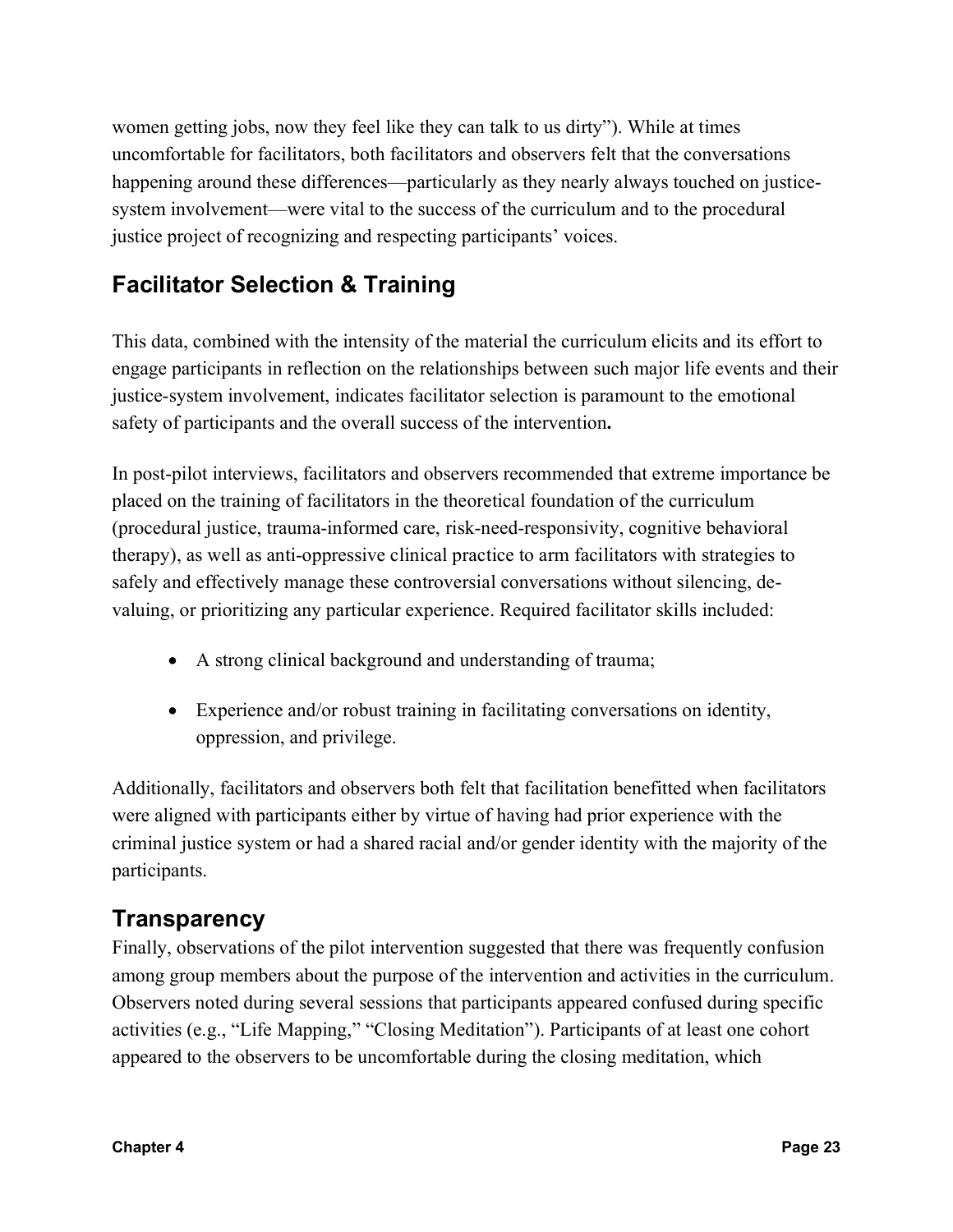observers felt was dominated by too much talk from facilitators. Observers also noted that the resource mapping exercise, in particular, could benefit from a more concrete framing. In one cohort, while all the participants identified personal connections as the most important resource for avoiding future justice system involvement, the facilitators did not press participants to identify specific strategies for coping with precise scenarios. (E.g., What do you do if you are homeless or strung out or in an abusive relationship? What are specific resources you can access?). Sometimes these issues arose because of lack of clarity within the curriculum; other times, facilitators veered from the written materials, allowing participant-sharing to morph into allowing them to set the agenda. As the curriculum progressed in its iterative development, more and more explicit framing instructions were incorporated and this occurred with less frequency.

During follow-up interviews with facilitators and observers, the issue of facilitator confusion and its effect on the groups dynamics were discussed at length. There was consensus that facilitators needed to open the intervention with a clear and transparent description of program goals. Specifically:

- Exploring participant views and experiences of the criminal justice system;
- Analyzing how participants' previous life experiences connect to present situations;
- Planning for safe and legal futures outside of the criminal justice system; and
- Developing stress management skills.

Transparency may also include acknowledgement on the part of facilitators that the system itself needs to change to become more fair.

## **Impact Evaluation**

The Up & Out project staff were interested in understanding the impact of the intervention on participants in two distinct ways: (1) the immediate reaction of participants to the intervention and (2) possible reductions in re-arrest in the short-term.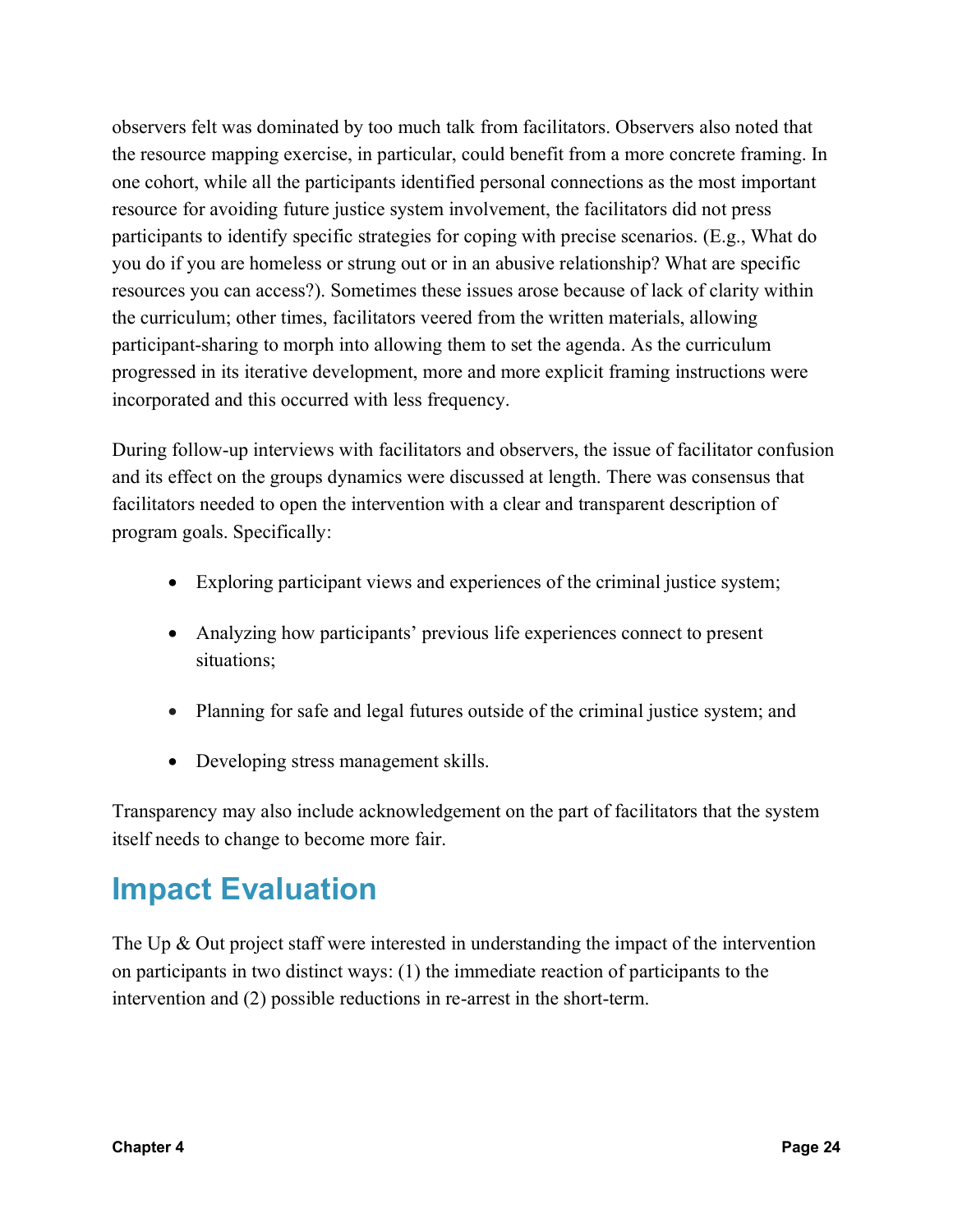#### **Participant Response**

Of 42 participants who completed the full three-session intervention, 32 (74%) completed a post-intervention survey. Survey responses are displayed in Table 4.3 below. As the Table suggests, participant reactions were generally positive (90% felt that groups like this could help them) and confirmed that the intervention successfully integrated principles of procedural justice (86% felt that their experiences were respected in the group). Less positive, nearly 40% of respondents felt confused about where to seek future services, suggesting that future iterations of the curriculum should place greater emphasis on informing participants of accessible and high-quality clinical and social services.

| N                                                      | 32 <sub>2</sub><br>% Who<br>Agree <sup>1</sup> |
|--------------------------------------------------------|------------------------------------------------|
| Programs such as Up & Out have the ability to help me. | 90%                                            |
| My experiences were respected in the group.            | 86%                                            |
| The topics discussed in group relate to my life.       | 86%                                            |
| I feel safe in the group.                              | 79%                                            |
| My experiences were heard in the group.                | 71%                                            |
| I feel confused about how to seek future services.     | 39%                                            |

**Table 4.3. Post-Intervention Participant Perceptions**

<sup>1</sup> Percentage of misdemeanants who respond that they "agree" or "strongly agree" with the statement.

Participants were also asked by observers for their reactions to the curriculum and intervention at the end of Session 3. In general, participant feedback was positive.

- **"**[Up & Out] helps you so you don't fall back into criminal activities."
- "That exercise from yesterday really got me thinking. I went home and did it with some of the kids on the block so they could start really thinking about what they're doing before they get where I'm at."
- "I'm surprised I'm even here right now. This is the first thing I've ever had to do for court that I've finished. I have anxiety, and when I get stressed I just walk. I'm surprised I haven't done that yet. This program is type good. I'll tell anybody about  $it$ "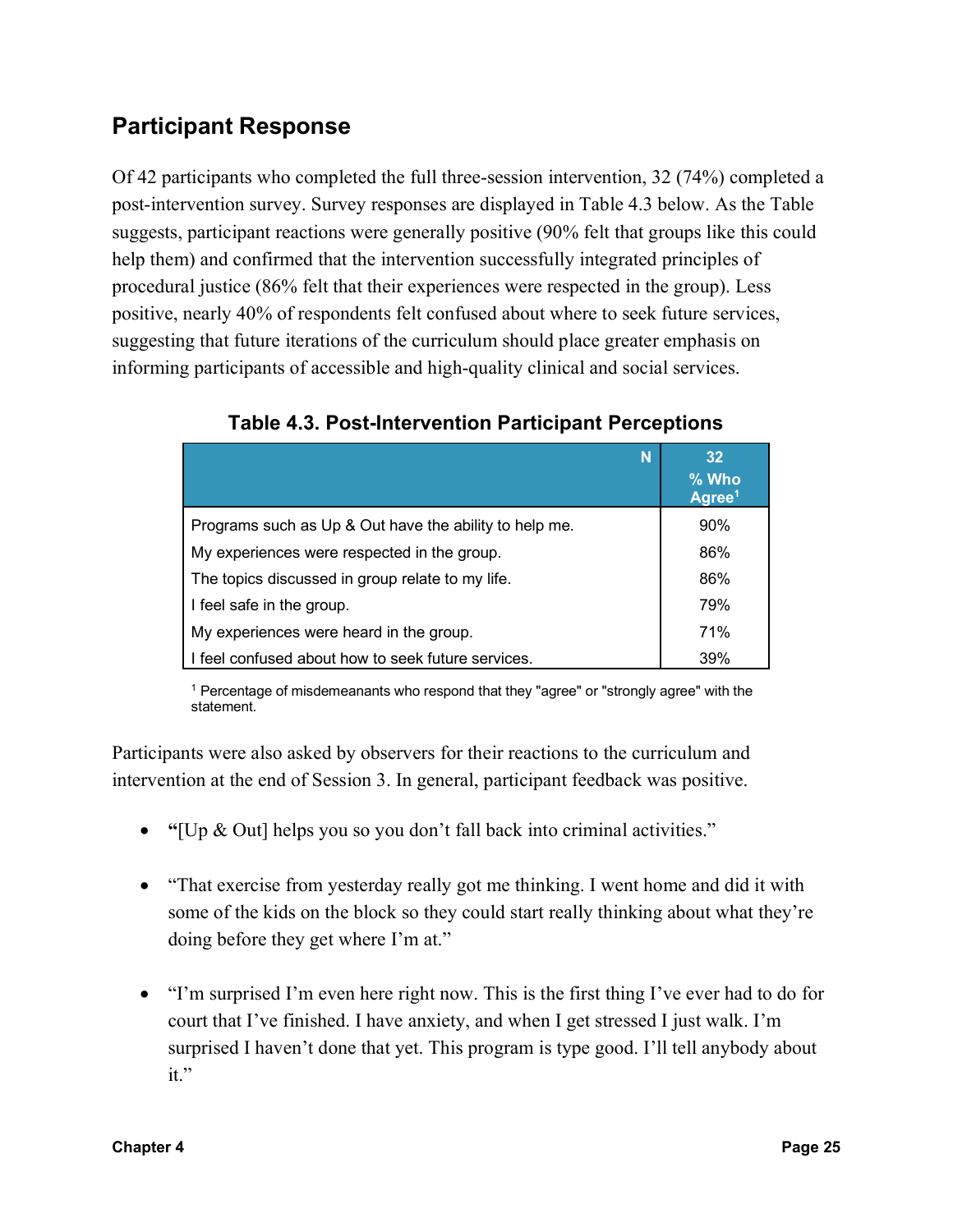#### **Recidivism**

As outlined in previous chapters, the causes of recidivism among misdemeanor-level defendants in New York City are complex, and may include both individual (e.g., criminogenic needs) and environmental (e.g., neighborhood policing policies) factors. However, it was hypothesized that the dual emphases of Up & Out on promoting procedural justice and responsivity to participant needs could have a measurable impact on recidivism. To assess this, we compared re-arrest among Up  $\&$  Out participants and a comparison group of misdemeanor defendants referred to Bronx Community Solutions and Midtown Community Court during the same time period who met the Up  $\&$  Out legal eligibility criteria, but mandated to community or social services rather than the Up & Out intervention. Re-arrest was tracked from the point at which each participant or comparison group member was assessed and referred either to the program or comparison group (immediately after arraignment) and followed for a minimum of nine months. Specific tracking periods ranged from 9-17 months and were controlled for in the final analysis.

For the purposes of the recidivism analysis, Up  $\&$  Out participants were defined as those individuals mandated to the group who attended at least one session and for whom complete risk and need information were available  $(n=43)$ .<sup>8</sup> Misdemeanor defendants mandated to Up & Out but who never attended a session were excluded from the analyses (n=49). Four potential comparison group cases were excluded from the pool, due to risk scores outside the range of the treatment group, leaving a total comparison sample of 69 misdemeanor defendants.

Table 4.4 provides a baseline comparison of the participant and comparison groups in terms of demographics, key criminogenic and other needs, and risk category. As shown, there were few significant differences between the two groups, with the exceptions of higher rates of both employment and housing instability in the comparison group. Importantly, risk for recidivism was comparable across groups. Specifically, although slightly more Up & Out participants fell into the lowest risk category, neither this difference or the mean risk scores for the groups were statistically significant.

<sup>8</sup> Seven participants from the Midtown Community Court were also excluded due to data matching issues.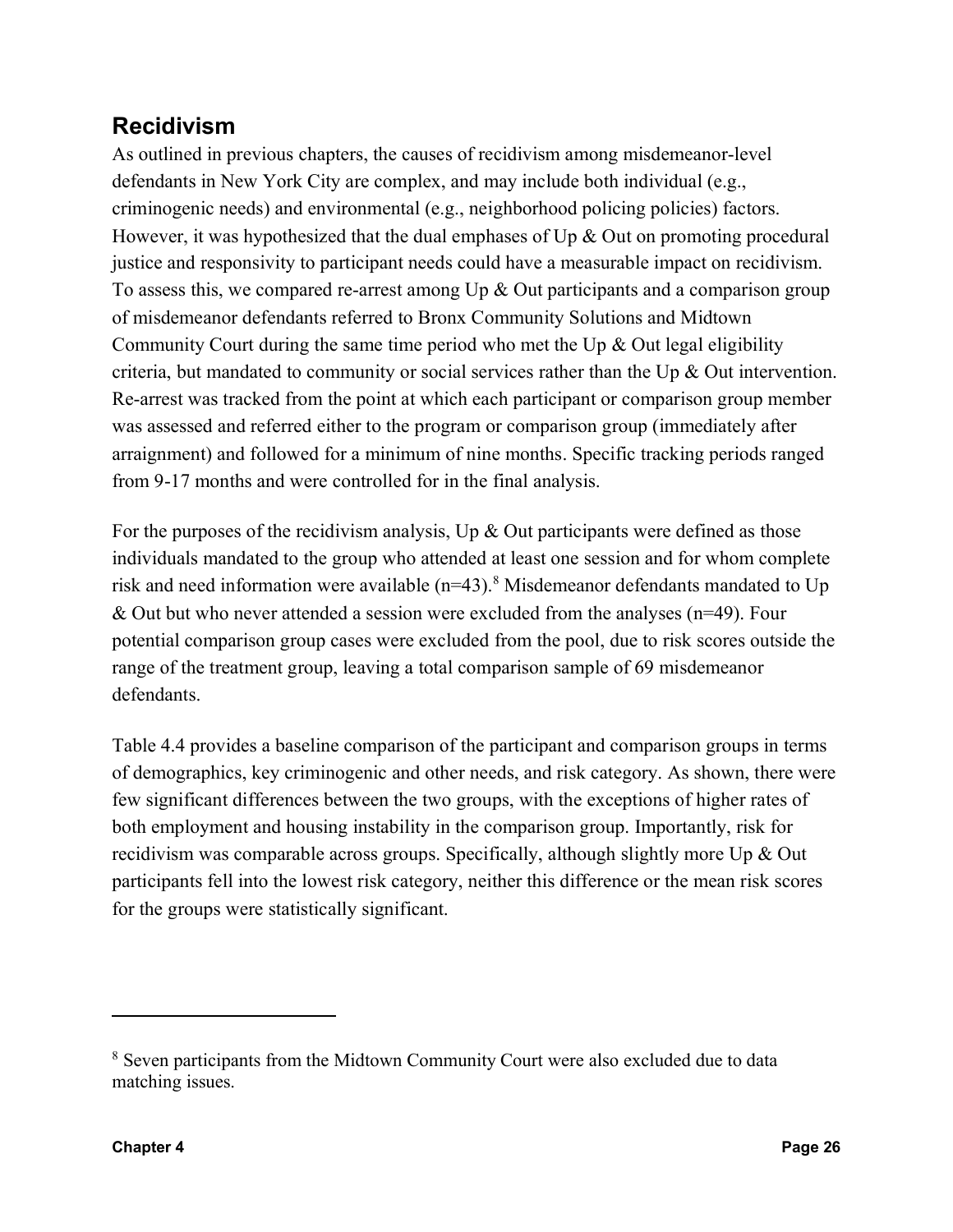|                                                   | Up & Out            | <b>Comparison</b>  |
|---------------------------------------------------|---------------------|--------------------|
|                                                   | <b>Participants</b> | <b>Group</b>       |
| N                                                 | 43                  | 69                 |
| <b>Demographics</b>                               |                     |                    |
| Mean Age (years)                                  | 33                  | 33                 |
| Male                                              | 88%                 | 90%                |
| Race/Ethnicity                                    |                     |                    |
| African American                                  | 43%                 | 24%                |
| Hispanic                                          | 52%                 | 68%                |
| White                                             | 5%                  | 7%                 |
| <b>Criminal History</b>                           |                     |                    |
| <b>First Time Offender</b>                        | 35%                 | 35%                |
| 3+ Prior Misdemeanor or Violation Convictions     | 37%                 | 41%                |
| Any Prior Incarceration Sentence <sup>2</sup>     | 61%                 | 62%                |
| <b>Education, Employment, and Housing</b>         |                     |                    |
| Graduated High School/Received a GED              | 70%                 | 59%                |
| <b>Currently Employed</b>                         | 32%                 | 55%*               |
| Homeless or in Transitional Living                | 7%                  | $14%$ <sup>+</sup> |
| <b>Substance Use</b>                              |                     |                    |
| <b>Current Illegal Drug User</b>                  | 50%                 | 30%                |
| <b>Emotional and Mental Health Needs</b>          |                     |                    |
| Lifetime Hospitalization for a Mental Health Need | 21%                 | 16%                |
| Positive on Short PTSD Scale                      | 7%                  | 4%                 |
| <b>Risk for Recidivism</b>                        |                     |                    |
| Mean Risk Score (Range = 0-70)                    | 23                  | 24                 |
| Low-Risk (0-21)                                   | 44%                 | 35%                |
| Moderate-Risk (22-32)                             | 47%                 | 55%                |
| High-Risk (33-70)                                 | 9%                  | 10%                |

#### **Table 4.4. Profile of Up & Out Participants v. Comparison Group**

+p<.10, \*p<.05, \*\*p<.01, \*\*\*p<.001

<sup>1</sup> Criminal history data is derived from official records provided by the New York Division of Criminal Justice Services; all other measures derived from participant response to the brief risk-need assessment tool developed for Phase I of this project (the Misdemeanor Assessment Project).

<sup>2</sup> Includes jail and prison sentences.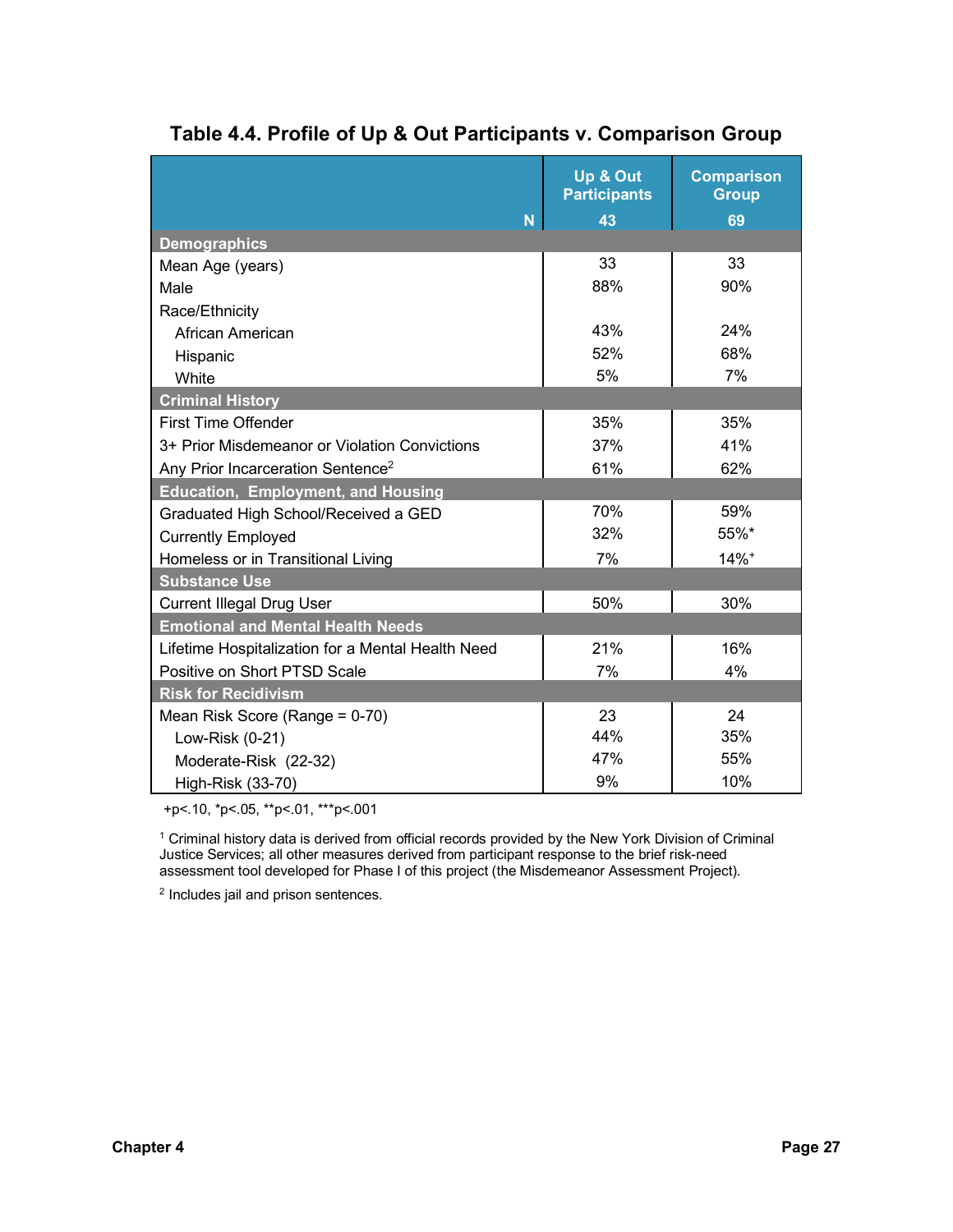Table 4.4 uses a multivariate model to examine whether participation in the Up & Out intervention affected the likelihood of re-arrest, after controlling for other potentially important factors (i.e., recidivism risk, race, gender, age, and length of tracking period). As shown, the predicted re-arrest rate was 59% for both groups, suggesting no intervention impact. Given the small sample size and relatively short follow-up period for the impact analysis, these findings should be interpreted with caution.

|                         | Up & Out<br><b>Participants</b><br>43 | <b>Comparison</b><br><b>Group</b><br>69 |
|-------------------------|---------------------------------------|-----------------------------------------|
| Adjusted Re-Arrest Rate | 59%                                   | 59%                                     |

#### **Table 4.5. Adjusted Six Month Re-arrest Rate, Up & Out Participants v. Comparison Group**

+p<.10 \*p<.05 \*\*p<.01 \*\*\*p<.001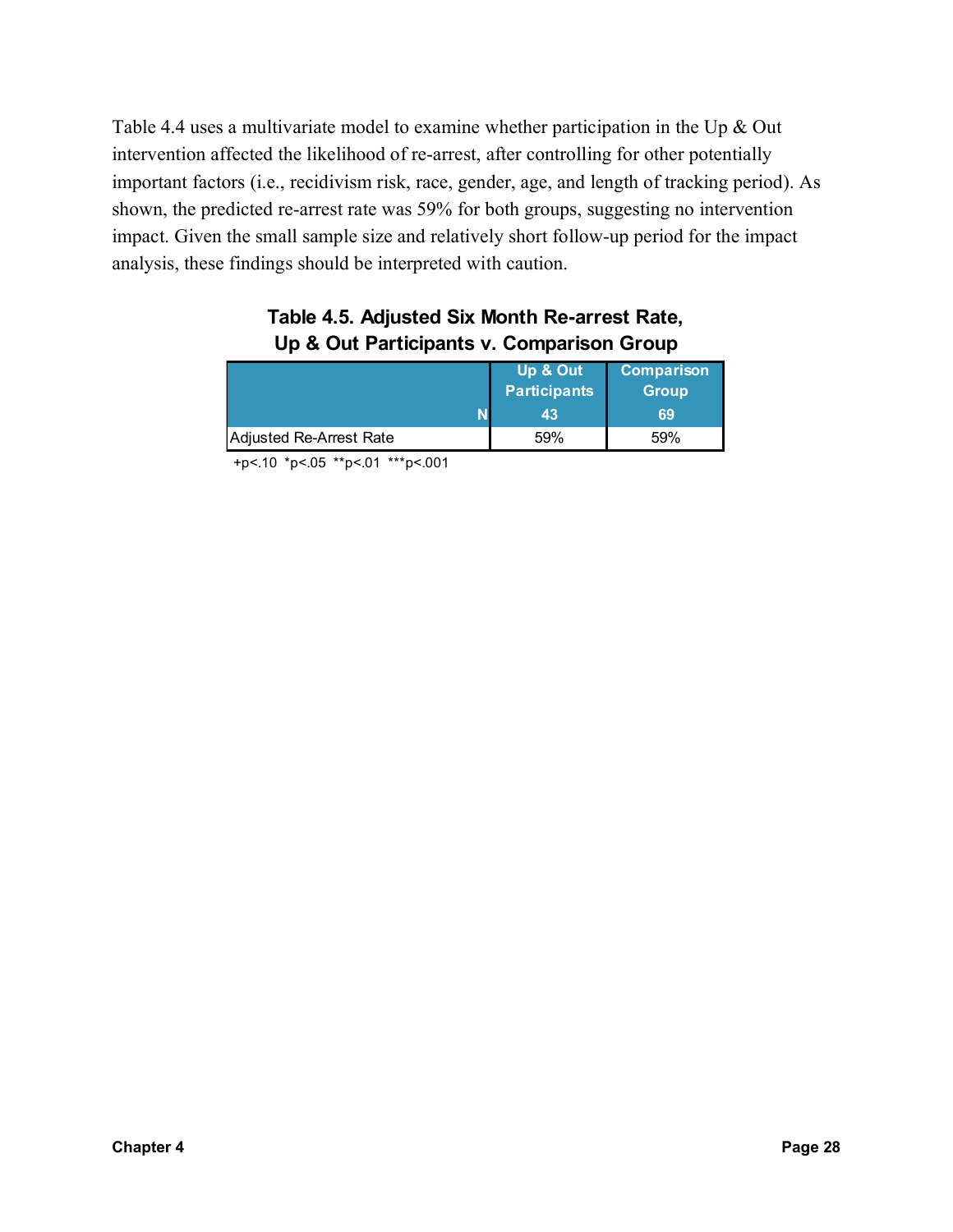## **Chapter 5** Conclusions and Directions for Future **Work**

The Up & Out project emerged in response to the overuse of short-term incarceration for misdemeanor offenses in New York City. The project's goal was to create a more meaningful, legally-proportionate, and evidence-informed alternative to jail that could be adapted by jurisdictions across the country. As an increasing number of jurisdictions work to decrease the use of jail, this project is of the utmost relevance to both pretrial and postsentencing practice.

The evaluation of the Up & Out intervention included process and impact components, which revealed generally positive responses from participants and facilitators—along with some suggestions for improvement—yet reflected no impact on participant re-arrest (versus standard community service mandates).

The initial process evaluation highlighted the following keys to successful implementation: (1) participant voice—i.e., participants should be able to express their thoughts and feelings without judgment; (2) facilitators should be trained on a variety of clinical topics and facilitation techniques, and able to fully respond to participant needs as they arise; (3) facilitators could benefit from having relevant personal and/or professional experience with the criminal justice system, including an understanding of some of the limitations and biases of the system; (4) the program should have a clear statement of goals at the onset to help solidify participants' expectations and maximize program benefit; (5) facilitators should be able to direct participant discussion toward identifying and accessing available supports and services; and (6) participants should complete the intervention having developed a set of techniques for managing stress and strategies for avoiding future involvement in the justice system.

Given that the Up & Out intervention was developed around the needs and perceptions of a New York City-based sample of misdemeanor defendants (n=964) and that the impact analysis was based on an even smaller sample (n=43 participants), the intervention would ultimately benefit from a higher-volume randomized controlled trial or quasi-experimental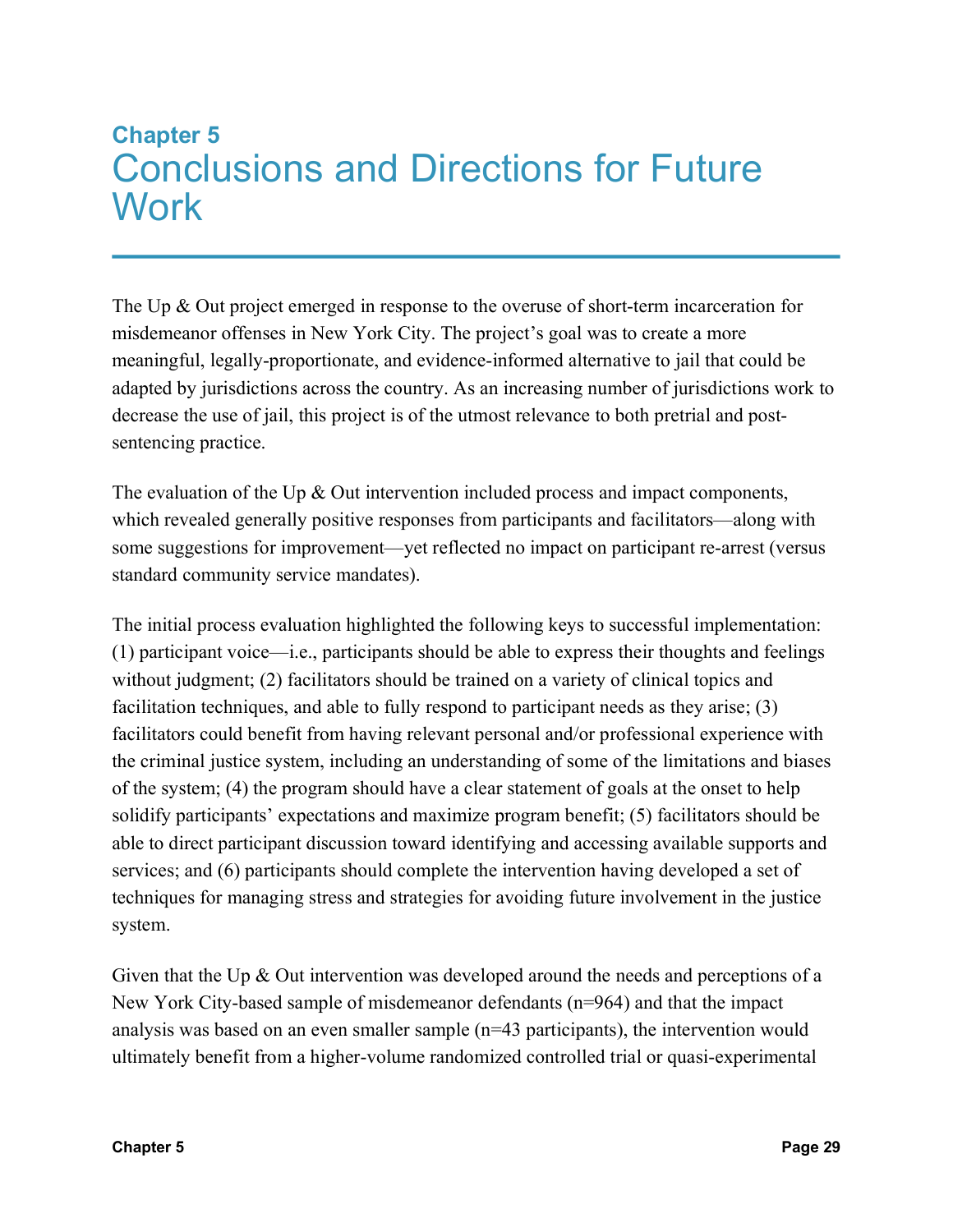study with a matched comparison group. Modifications were made to the curriculum based on the results of the pilot study, including participant eligibility criteria, group composition recommendations, and new dosage options. Future evaluations of the newly differentiated three- and five-session curricula should be conducted, including a comparison of participant engagement, program completion, and re-arrest rates. Evaluations should also examine the intervention's ability to connect individuals through voluntary referrals to long-term social services that address underlying criminogenic needs.

Up & Out is still in the initial stages of development. As further implementation generates additional participant insights and outcomes, the intervention will continue to evolve.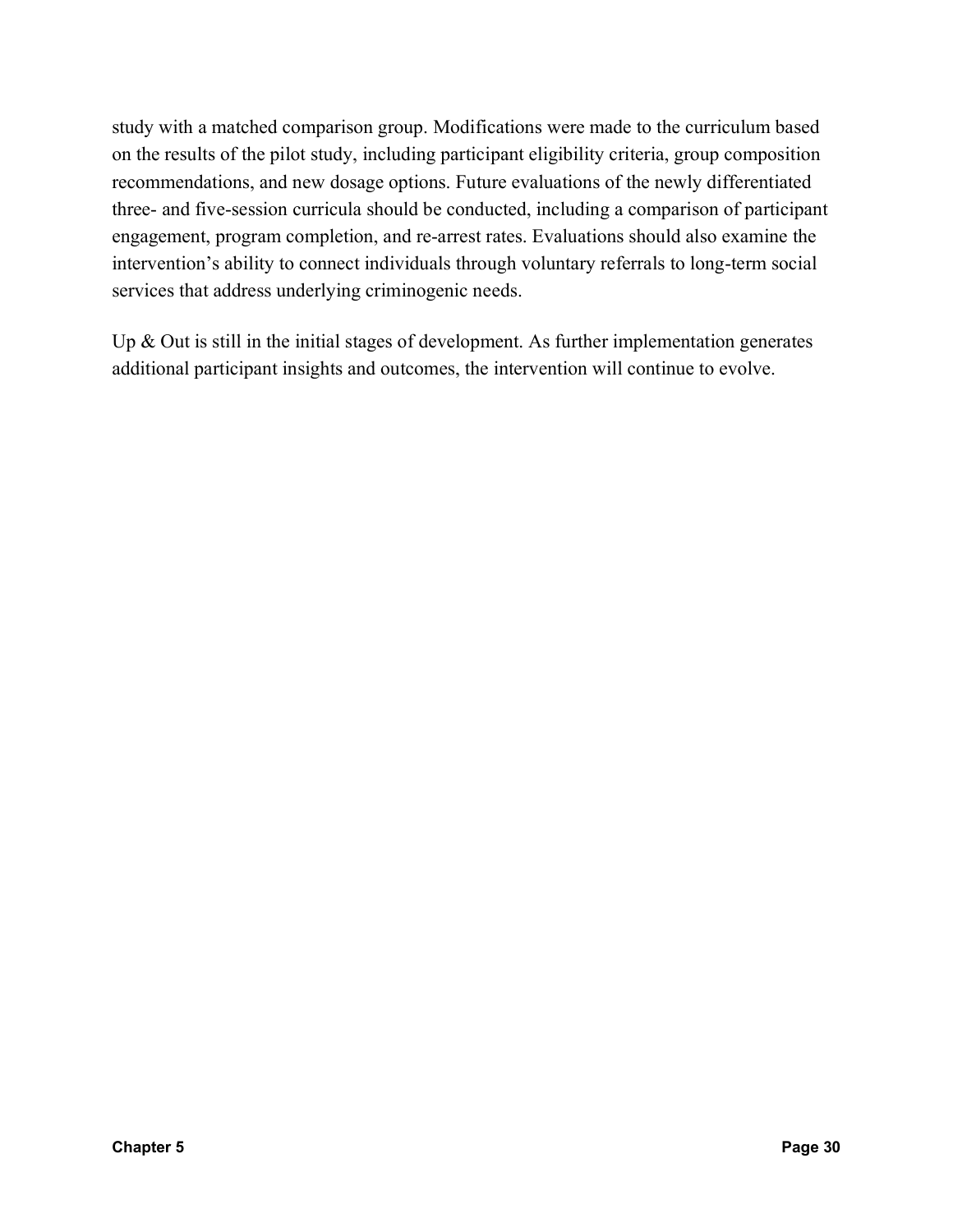## References

Andrews, D.A. and James Bonta. 2007. "The Risk-Need-Responsivity Model for Offender Assessment and Rehabilitation." Public Safety Canada. Retrieved February 14, 2017 (https://cpoc.memberclicks.net/assets/Realignment/risk\_need\_2007-06\_e.pdf).

Aos, Steve and Elizabeth Drake. 2013*.* "Prison, Police, and Programs: Evidence-Based Options that Reduce Crime and Save Money*.*" Olympia, WA: Washington State Institute for Public Policy. Retrieved January 21, 2017 (http://www.wsipp.wa.gov/ReportFile/ 1396/Wsipp\_Prison-Police-and-Programs-Evidence-Based-Options-that-Reduce-Crime-and-Save-Money\_Full-Report.pdf).

Bonta, James and D.A. Andrews. 2010. "Rehabilitating Criminal Justice Policy and Practice." *Psychology, Public Policy, and Law* 16(1): 39–55.

Boruchowitz, Robert C., Malia N. Brink, and Maureen Dimino. 2009. "Minor Crimes, Massive Waste: The Terrible Toll of America's Broken Misdemeanor Courts." Washington, DC: National Association of Criminal Defense Lawyers: Retrieved January 21, 2017 (https://www.opensocietyfoundations.org/sites/default/files/ misdemeanor\_20090401.pdf).

Bourgon, Guy and Barbara Armstrong. 2005. "Transferring the Principles of Effective Treatment into a "Real World" prison setting." *Criminal Justice and Behavior* 32: 3-25.

Cann, Jenny, Louise Falshaw, Francis Nugent, and Caroline Friendship. 2003. *Understanding What Works: Accredited Cognitive Skills Programmes for Adult Men and Young Offenders* (Home Office Findings Report 226). London, U.K.: Home Office Research.

Cullen, Francis T., Cheryl L. Jonson, and Daniel S. Nagin. 2011. "Prisons Do Not Reduce Recidivism: The High Cost of Ignoring Science." *The Prison Journal* 91(3): 48-65.

Gehring, Krista S. and Patricia Van Voorhis. 2014. "Needs and pretrial failure: Additional risk factors for female and male pretrial defendants." *Criminal Justice and Behavior* 41(8): 943-970.

Geller, Amanda. 2016. "The Process Is Still the Punishment: Low-Level Arrests in the Broken Windows Era." *Cardozo Law Review* 37: 1025-1058.

Golub, Andrew, Johnson, Bruce and Elaine Dunlap. (2007). "The Race/Ethnicity Disparity in Misdemeanor Marijuana Arrests in New York City." *Criminology & Public Policy* 6(1): 131- 164.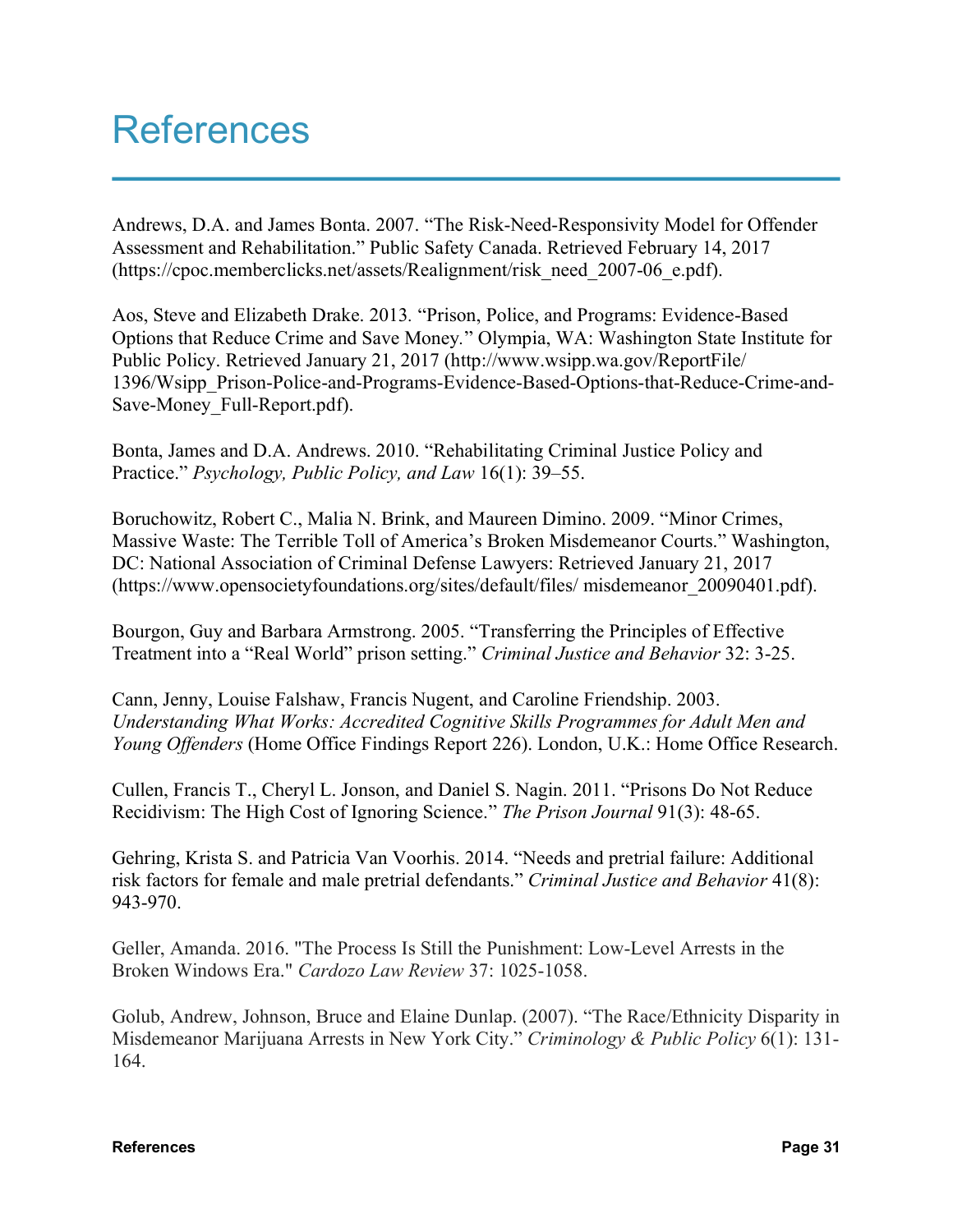Greene, Judith A. 1999. "Zero Tolerance: A Case Study of Police Policies and Practices in New York City." *Crime and Delinquency* 45(2):171-189.

Fagan, Jeffrey, Amanda Geller, Garth Davies, and Valerie West. (2009). Street Stops and Broken Windows Revisited: The Demography and Logic of Proactive Policing in a Safe and Changing City. In S.K. Rice & M.D. White (Eds.). *Race, Ethnicity and Policing: New and Essential Readings*, (pp. 309-344). New York, NY: NYU Press.

Floyd, Clarkson, Dennis, and Ourlicht vs. City of New York, August 12, 2013. 08 Civ. 1034 (SAS), (http://ccrjustice.org/files/Floyd-Liability-Opinion-8-12-13.pdf).

Fratello, Jennifer, Andres F. Rengifo, and Jennifer Trone. 2013. "Coming of Age with Stop and Frisk: Experiences, Perceptions, and Public Safety Implications." New York, NY: Vera Institute of Justice. Retrieved January 21, 2017 (https://www.vera.org/ publications/comingof-age-with-stop-and-frisk-experiences-self-perceptions-and-public-safety-implications).

Independence Commission on New York City Criminal Justice and Incarceration Reform. 2017. *A More Just New York City*. New York, NY.

Kane, Robert J., Joseph L. Gustafson, and Christopher Bruell. 2013. "Racial Encroachment and the Formal Control of Space: Minority Group-Threat and Misdemeanor Arrests in Urban Communities." *Justice Quarterly,* 30(6): 957-982. doi: 10.1080/07418825.2011.636376.

Kane-Willis, Katherine, Giovanni Aviles, Marcia Bazan, and Vilmarie Fraguada Narloch. 2014. *Patchwork Policy: An Evaluation of Arrests and Tickets for Marijuana Misdemeanors in Illinois*. Williamsburg, VA: National Center for State Courts. Retrieved January 21, 2017 (https://drugpolicydebateradar.files.wordpress.com/ 2014/05/patchworkpolicyfullreport.pdf).

Kirk, David S. and Mauri Matsuda. 2011. "Legal Cynicism, Collective Efficacy, and the Ecology of Arrest." *Criminology* 49(2): 443-472.

Kramer, Ronald, Valli Rajah, and Hung-En Sung. 2013. "Neoliberal Prisons and Cognitive Treatment: Calibrating the Subjectivity of Incarcerated Young Men to Economic Inequalities." *Theoretical Criminology* 17: 535–556.

LaFountain, Robert C., Richard Y. Schauffler, Shauna M. Strickland, Chantal G. Bromage, Sarah A. Gibson, and Ashley N. Mason. 2010. "Examining the Work of State Courts: An Analysis of 2008 State Court Caseloads." Williamsburg, VA: National Center for State Courts. Retrieved January 21, 2017 (http://www.courtstatistics.org/~/media /Microsites/Files/CSP/EWSC-2008-Online.ashx).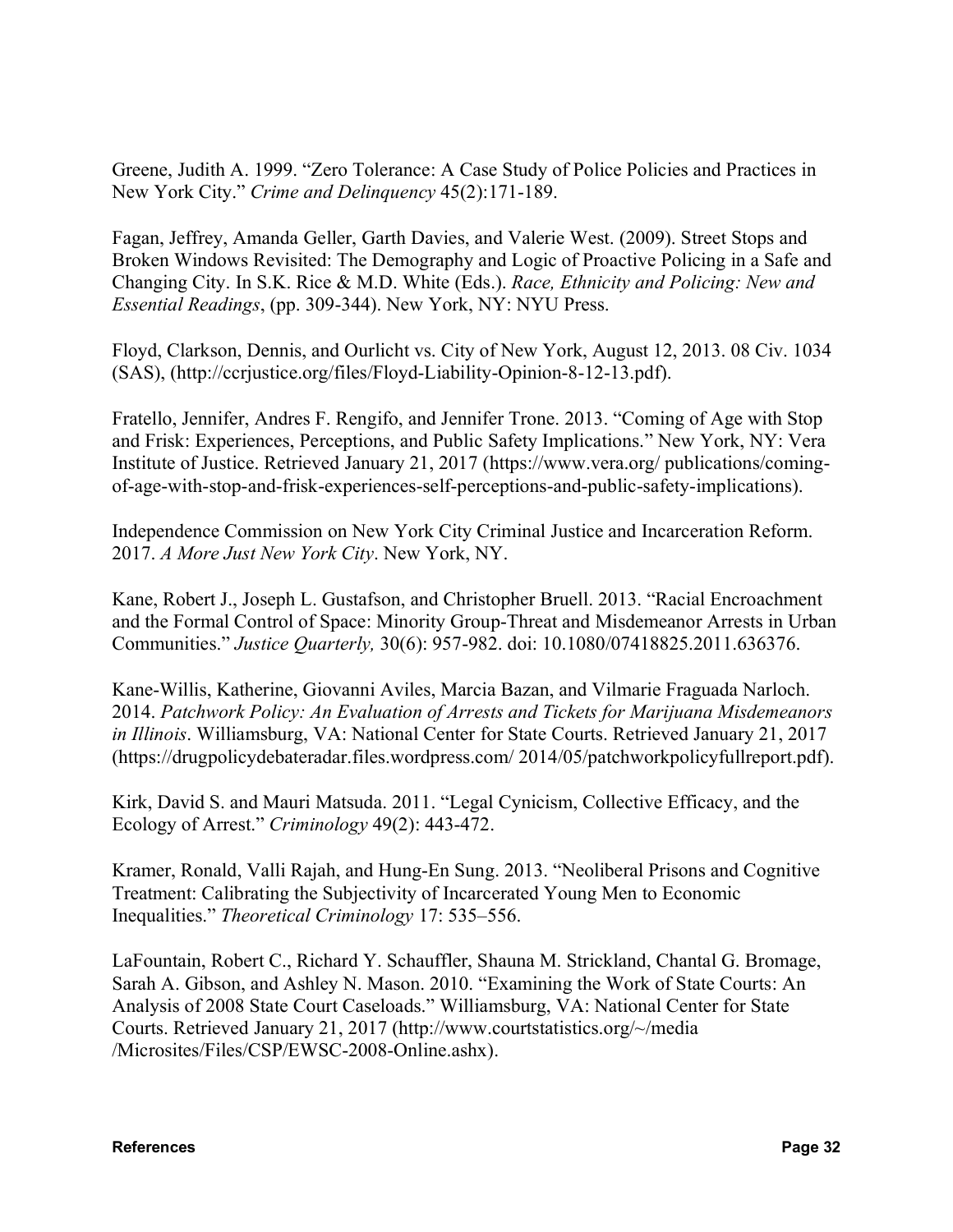Landenberger, Nana A. and Mark W. Lipsey. 2005. "The Positive Effects of Cognitive– Behavioral Programs for Offenders: A Meta-Analysis of Factors Associated with Effective Treatment." *Journal of Experimental Criminology,* 1(4):451-476. doi:10.1007/s11292-005- 3541-7.

Liberman, Akiva M. 2009. "Advocating Evidence-Generating Policies: A Role for ASC." *The Criminologist* 34(1). Retrieved February 14, 2017 (https://www.nga.org/files/live/ sites/NGA/files/pdf/0904JUSTICEASC.PDF).

Lipsey, Mark W., Gabrielle L. Chapman, and Nana A. Landenberger. 2001. "Cognitive-Behavioral Programs for Offenders." *The Annals of the American Academy of Political and Social Science*, 578: 144-157.

Lipsey, Mark W., Nana A. Landenberger, and Sandra J. Wilson. 2007. "Effects of Cognitive-Behavioral Programs for Criminal Offenders." *Campbell Systematic Reviews* 6(1): 1-27.

Listwan, Shelley J., Christopher J. Sullivan, Robert Agnew, Francis T. Cullen, and Mark Colvin. 2011. "The Pains of Imprisonment Revisited: The Impact of Strain on Inmate Recidivism." *Justice Quarterly* 30: 144-168.

Loeffler, Charles E. 2013. "Does Imprisonment Alter the Life Course?: Evidence on Crime and Employment From a Natural Experiment." *Criminology* 51(1): 137-166.

Lösel, Friedrich. 2012. "Toward a Third Phase of 'What Works' in Offender Rehabilitation." Pp. 196-203 in *The Future of Criminology,* edited by Rolf Loeber and Brandon C. Walsh. Oxford: Oxford University Press.

Lowenkamp Christopher T., Marie VanNostrand, and Alexander Holsinger. 2013. *Investigating the Impact of Pretrial Detention on Sentencing Outcomes*. The Arnold Foundation. Retrieved January 21, 2017 (http://www.arnoldfoundation.org/wpcontent/uploads/2014/02/LJAF\_Report\_state-sentencing\_FNL.pdf).

Mayor's Task Force on Behavioral Health and the Criminal Justice System. 2014. "Action Plan." New York: Mayor Bill de Blasio. Retrieved January 30, 2017 (http://nyc.gov/BHTF).

Minton, Todd D., Scott Ginder, Susan M. Brumbaugh, Hope Smiley-McDonald, and Harley Rohloff. 2015. *Census of Jails: Population Changes, 1999 to 2013*. Washington, D.C.: The Bureau of Justice Statistics. Retrieved January 21, 2017 (https://www.bjs.gov/content/pub/pdf/cjpc9913.pdf).

Natapoff, Alexandra. 2012. "Misdemeanors." *Southern California Law Review* 85(101): 118- 161.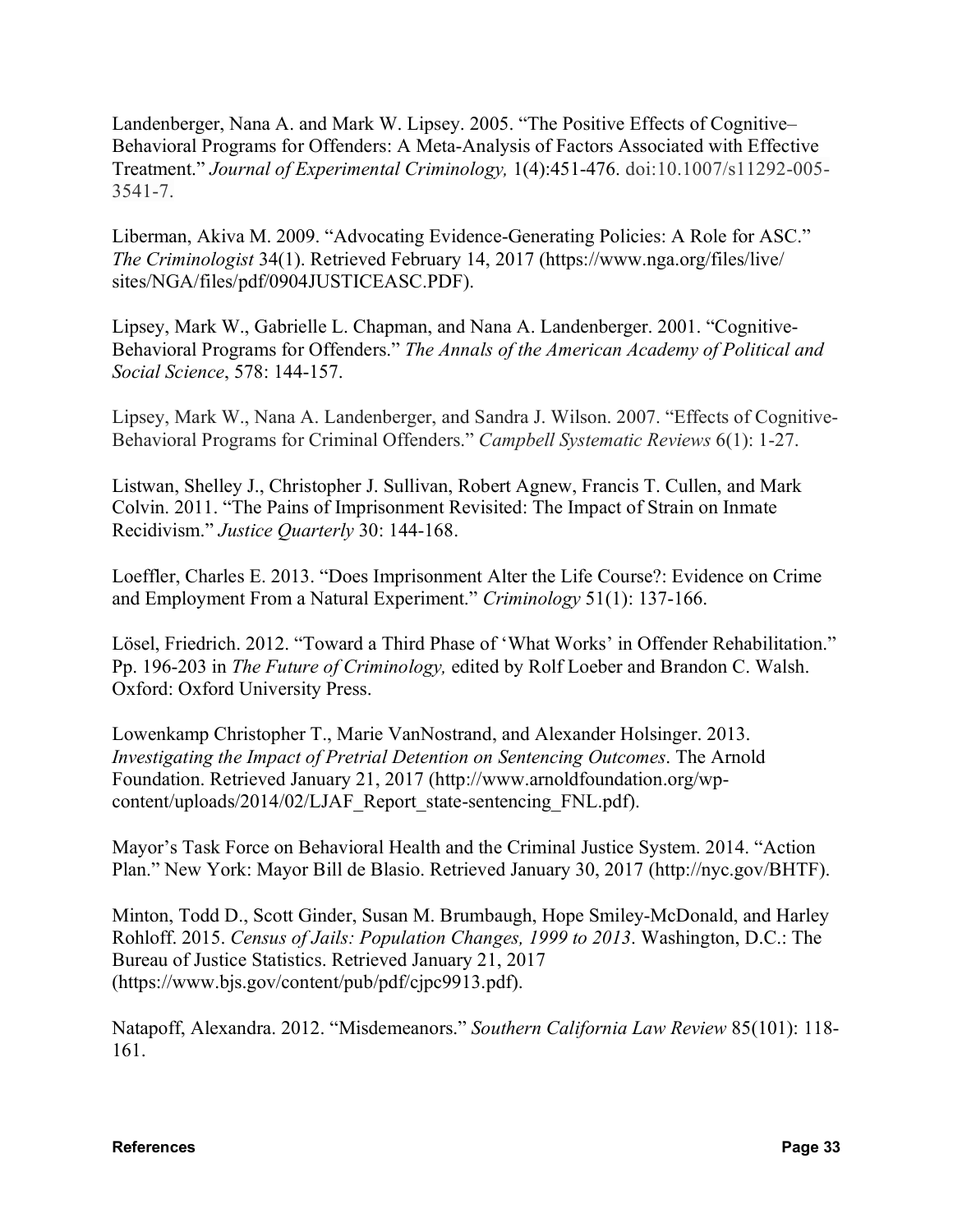New York State Division of Criminal Justice Services. 2017. *Adult Arrests: New York City (2006-2015)*. Retrieved January 7, 2017 (http://www.criminaljustice.ny.gov/ crimnet/ojsa/arrests/index.htm).

Onifade, Eyitayo, Jodi Peterson, Timothy S. Bynum, and William Davidson. 2011. "Multilevel Recidivism Prediction: Incorporating Neighborhood Socioeconomic Ecology in Juvenile Justice Risk Assessment." *Criminal Justice and Behavior* 38(8):840-853.

Philadelphia Research Initiative. 2010. "Local Jails: Working to Reduce Populations and Cost." Philadelphia, PA: Pew Charitable Trusts. Retrieved January 23, 2017 (http://www.pewtrusts.org/uploadedFiles/wwwpewtrustsorg/Reports/Philadelphia\_Research\_ Initiative/jail-populations-cost.pdf).

Picard-Fritsche, Sarah, Michael Rempel, Julian Adler, Warren Reich and Suvi Hynynen Lambson. 2017. *Understanding Risk and Needs in Misdemeanor Populations: A Case Study from New York City.* New York, NY: Center for Court Innovation.

Picard-Fritsche, Sarah, Michael Rempel, Ashmini Kerodal, and Julian Adler. 2018. *The Criminal Court Assessment Tool: Development and Validation*. New York, NY: Center for Court Innovation.

Rempel, Michael. 2014. *Evidence-Based Strategies for Working with Offenders*. New York, NY: Center for Court Innovation.

The Sentencing Project. ND. *Fact Sheet: Trends in U.S. Corrections*. Retrieved February 8, 2017 (http://www.sentencingproject.org/wp-content/uploads/2016/01/Trends-in-US-Corrections.pdf).

Skeem, Jennifer L., Henry J. Steadman, and Sarah M. Manchak. 2015. "Applicability of the Risk-Need-Responsivity Model to Persons with Mental Illness Involved in the Criminal Justice System." *Psychiatric Services,* 66(9), 916–922. doi: 10.1176/appi.ps.201400448

Spohn, Cassia. 2007. "The Deterrent Effect of Imprisonment and Offenders' Stakes in Conformity." *Criminal Justice Policy Review* 18(1): 31-50.

Stevenson, Megan T. and Sandra G. Mayson. (2018 Forthcoming). "The Scale of Misdemeanor Justice," 98 Boston University Law Review; George Mason Legal Studies Research Paper No. LS 18-13. Retrieved May 17, 2018 (https://ssrn.com/abstract=3146057).

Subramanian, Ram, Ruth Delaney, Stephen Roberts, Nancy Fishman, and Peggy McGarry. 2015. *Incarceration's Front Door: The Misuse of Jails in America*. New York, NY: Vera Institute of Justice.